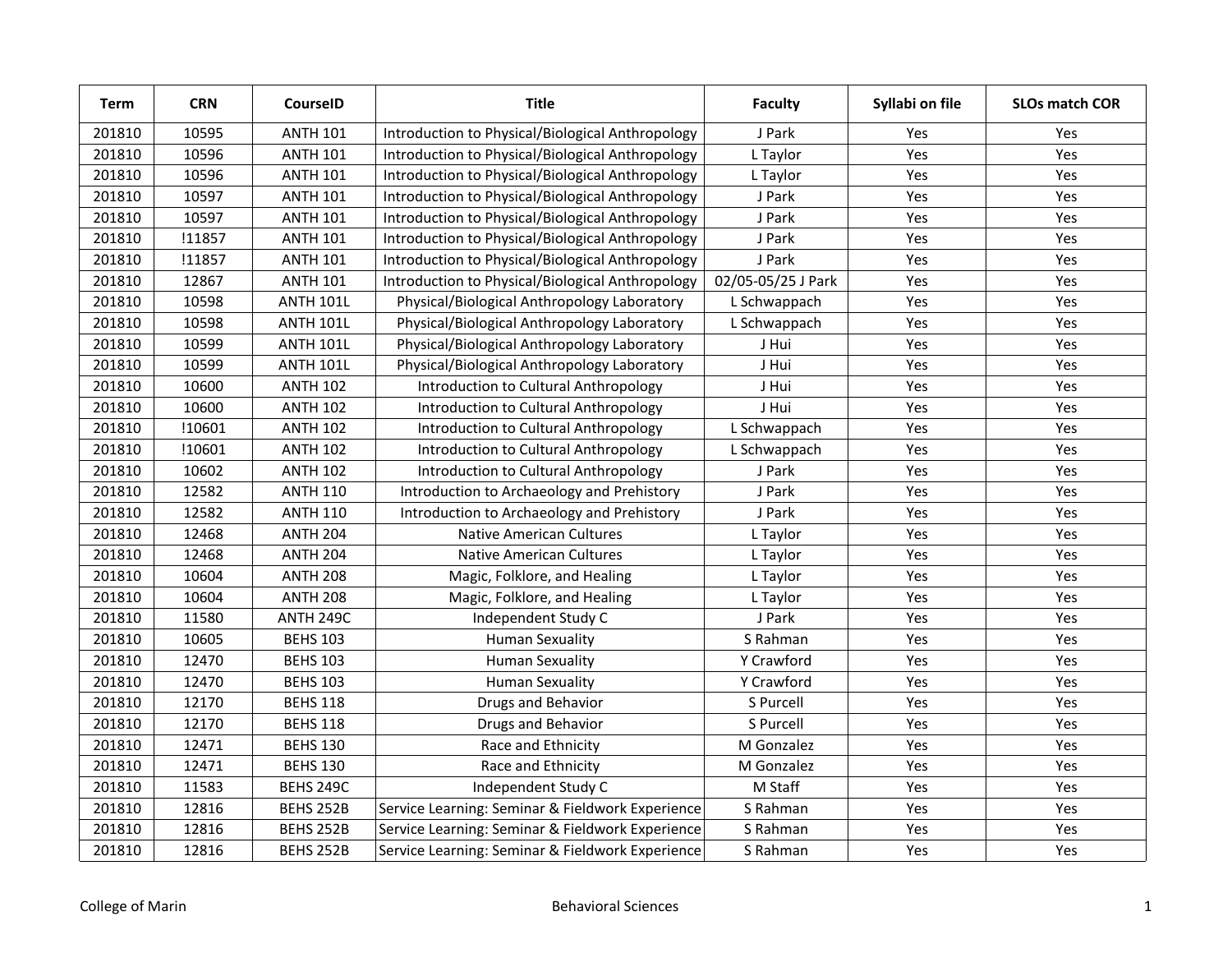| <b>Term</b> | <b>CRN</b> | CourselD       | <b>Title</b>                                                        | <b>Faculty</b>       | Syllabi on file | <b>SLOs match COR</b> |
|-------------|------------|----------------|---------------------------------------------------------------------|----------------------|-----------------|-----------------------|
| 201810      | 10609      | PSY 110        | Introduction to Psychology                                          | C Finley             | Yes             | Yes                   |
| 201810      | 10609      | <b>PSY 110</b> | Introduction to Psychology                                          | C Finley             | <b>Yes</b>      | Yes                   |
| 201810      | !10610     | <b>PSY 110</b> | Introduction to Psychology                                          | Y Crawford           | Yes             | Yes                   |
| 201810      | !10610     | PSY 110        | Introduction to Psychology                                          | <b>Y</b> Crawford    | Yes             | Yes                   |
| 201810      | 10611      | PSY 110        | Introduction to Psychology                                          | S Purcell            | Yes             | Yes                   |
| 201810      | 10611      | PSY 110        | Introduction to Psychology                                          | S Purcell            | Yes             | Yes                   |
| 201810      | 10612      | PSY 110        | Introduction to Psychology                                          | S Purcell            | Yes             | Yes                   |
| 201810      | 10612      | PSY 110        | Introduction to Psychology                                          | S Purcell            | Yes             | Yes                   |
| 201810      | 10613      | PSY 110        | Introduction to Psychology                                          | Y Crawford           | Yes             | Yes                   |
| 201810      | 10613      | PSY 110        | Introduction to Psychology                                          | Y Crawford           | Yes             | Yes                   |
| 201810      | 10614      | PSY 110        | Introduction to Psychology                                          | S Purcell            | Yes             | Yes                   |
| 201810      | 10614      | PSY 110        | Introduction to Psychology                                          | S Purcell            | Yes             | Yes                   |
| 201810      | 10615      | PSY 110        | Introduction to Psychology                                          | R McCoy              | Yes             | Yes                   |
| 201810      | 10616      | PSY 110        | Introduction to Psychology                                          | R McCoy              | Yes             | Yes                   |
| 201810      | 10616      | PSY 110        | Introduction to Psychology                                          | R McCoy              | Yes             | Yes                   |
| 201810      | 12171      | PSY 110        | Introduction to Psychology                                          | 2/05-05/25 Y Crawfor | Yes             | Yes                   |
| 201810      | !10617     | PSY 111        | Personality Dynamics and Effective Behavior                         | A Mielke             | Yes             | Yes                   |
| 201810      | !10617     | <b>PSY 111</b> | Personality Dynamics and Effective Behavior                         | A Mielke             | Yes             | Yes                   |
| 201810      | 10618      | <b>PSY 112</b> | Child and Adolescent Psychology                                     | Y Crawford           | Yes             | Yes                   |
| 201810      | 10618      | <b>PSY 112</b> | Child and Adolescent Psychology                                     | Y Crawford           | Yes             | Yes                   |
| 201810      | 10620      | <b>PSY 112</b> | Child and Adolescent Psychology                                     | R McCoy              | Yes             | Yes                   |
| 201810      | 10620      | PSY 112        | Child and Adolescent Psychology                                     | R McCoy              | Yes             | Yes                   |
| 201810      | 10622      | PSY 114        | The Psychology of Human Development: Lifespan                       | S Purcell            | Yes             | Yes                   |
| 201810      | !10623     | PSY 114        | The Psychology of Human Development: Lifespan                       | R McCoy              | Yes             | Yes                   |
| 201810      | !10623     | PSY 114        | The Psychology of Human Development: Lifespan                       | R McCoy              | Yes             | Yes                   |
| 201810      | 11296      | PSY 114        | The Psychology of Human Development: Lifespan                       | Y Crawford           | Yes             | Yes                   |
| 201810      | 11296      | PSY 114        | The Psychology of Human Development: Lifespan                       | Y Crawford           | Yes             | Yes                   |
| 201810      | 12868      | <b>PSY 114</b> | The Psychology of Human Development: Lifespan 02/05-05/25 S Purcell |                      | Yes             | Yes                   |
| 201810      | 10628      | <b>PSY 204</b> | Abnormal Psychology                                                 | C Finley             | Yes             | Yes                   |
| 201810      | 10628      | <b>PSY 204</b> | Abnormal Psychology                                                 | C Finley             | Yes             | Yes                   |
| 201810      | 10662      | <b>PSY 205</b> | Introduction to Research Methods                                    | R McCoy              | Yes             | Yes                   |
| 201810      | 10662      | <b>PSY 205</b> | Introduction to Research Methods                                    | R McCoy              | Yes             | Yes                   |
| 201810      | 12106      | <b>PSY 205</b> | Introduction to Research Methods                                    | M Gonzalez           | Yes             | Yes                   |
| 201810      | 12106      | <b>PSY 205</b> | Introduction to Research Methods                                    | M Gonzalez           | Yes             | Yes                   |
| 201810      | 10665      | <b>PSY 230</b> | Social Psychology                                                   | S Rahman             | Yes             | Yes                   |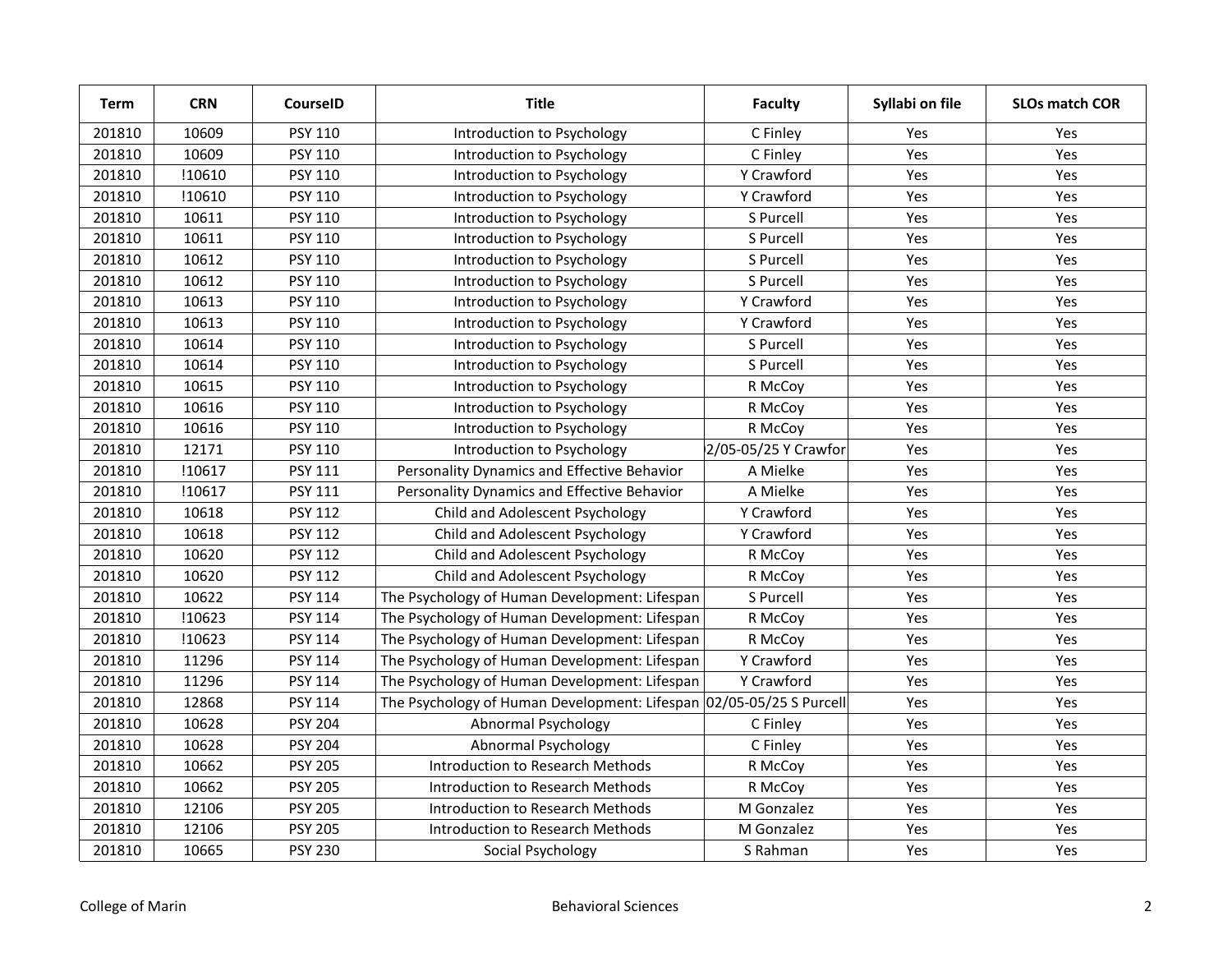| <b>Term</b> | <b>CRN</b> | <b>CourseID</b> | <b>Title</b>                                     | <b>Faculty</b> | Syllabi on file | <b>SLOs match COR</b> |
|-------------|------------|-----------------|--------------------------------------------------|----------------|-----------------|-----------------------|
| 201810      | 10665      | <b>PSY 230</b>  | Social Psychology                                | S Rahman       | Yes             | Yes                   |
| 201810      | 11438      | <b>PSY 249C</b> | Independent Study C                              | M Staff        | Yes             | Yes                   |
| 201810      | 12817      | <b>PSY 252B</b> | Service Learning: Seminar & Fieldwork Experience | S Rahman       | Yes             | Yes                   |
| 201810      | 12817      | <b>PSY 252B</b> | Service Learning: Seminar & Fieldwork Experience | S Rahman       | Yes             | Yes                   |
| 201810      | 12817      | <b>PSY 252B</b> | Service Learning: Seminar & Fieldwork Experience | S Rahman       | Yes             | Yes                   |
| 201810      | 10634      | SOC 110         | Introduction to Sociology                        | M Gonzalez     | Yes             | <b>Yes</b>            |
| 201810      | 10634      | SOC 110         | Introduction to Sociology                        | M Gonzalez     | Yes             | Yes                   |
| 201810      | 10635      | SOC 110         | Introduction to Sociology                        | S Rahman       | Yes             | Yes                   |
| 201810      | 12583      | SOC 110         | Introduction to Sociology                        | M Gonzalez     | Yes             | Yes                   |
| 201810      | 12583      | SOC 110         | Introduction to Sociology                        | M Gonzalez     | Yes             | Yes                   |
| 201810      | 12608      | SOC 110         | Introduction to Sociology                        | M Gonzalez     | Yes             | Yes                   |
| 201810      | 12608      | SOC 110         | Introduction to Sociology                        | M Gonzalez     | Yes             | Yes                   |
| 201810      | 10638      | SOC 112         | <b>Modern Social Problems</b>                    | M Gonzalez     | Yes             | Yes                   |
| 201810      | 10638      | SOC 112         | <b>Modern Social Problems</b>                    | M Gonzalez     | Yes             | Yes                   |
| 201810      | 12473      | SOC 114         | <b>Global Social Issues</b>                      | S Rahman       | Yes             | Yes                   |
| 201810      | 12473      | SOC 114         | <b>Global Social Issues</b>                      | S Rahman       | Yes             | Yes                   |
| 201810      | 12472      | SOC 130         | Race and Ethnicity                               | M Gonzalez     | Yes             | Yes                   |
| 201810      | 12472      | SOC 130         | Race and Ethnicity                               | M Gonzalez     | Yes             | Yes                   |
| 201810      | 10641      | <b>SOC 205</b>  | Introduction to Research Methods                 | R McCoy        | Yes             | <b>Yes</b>            |
| 201810      | 10641      | <b>SOC 205</b>  | Introduction to Research Methods                 | R McCoy        | Yes             | Yes                   |
| 201810      | 12107      | <b>SOC 205</b>  | Introduction to Research Methods                 | M Gonzalez     | Yes             | Yes                   |
| 201810      | 12107      | <b>SOC 205</b>  | Introduction to Research Methods                 | M Gonzalez     | Yes             | Yes                   |
| 201810      | 10669      | <b>SOC 230</b>  | Social Psychology                                | S Rahman       | Yes             | Yes                   |
| 201810      | 10669      | SOC 230         | Social Psychology                                | S Rahman       | Yes             | Yes                   |
| 201810      | 12609      | <b>SOC 249C</b> | Independent Study C                              | M Staff        | Yes             | Yes                   |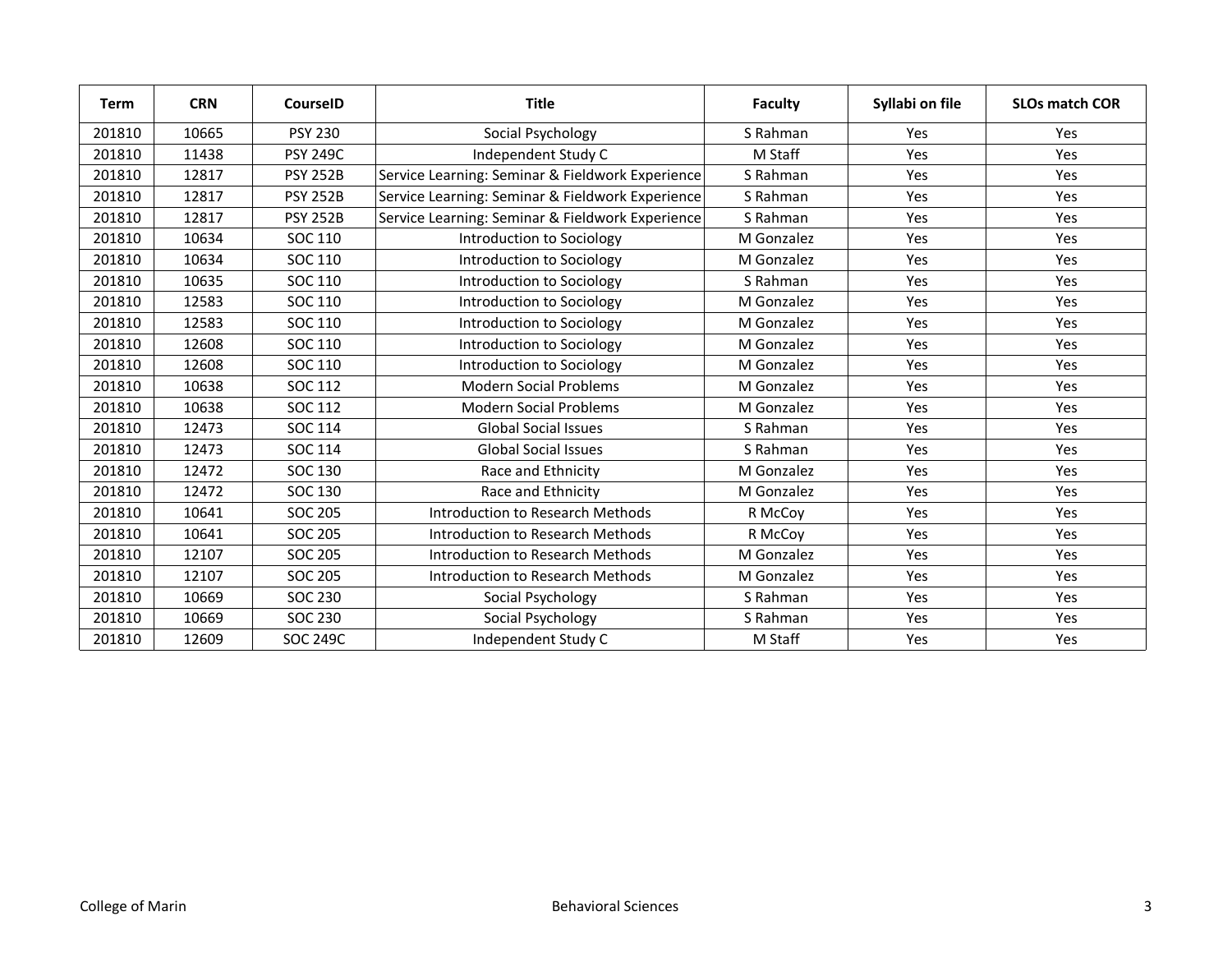| Term   | <b>CRN</b> | <b>CourseID</b> | <b>Title</b>                       | <b>Faculty</b> | Syllabi on file | <b>SLOs match COR</b> |
|--------|------------|-----------------|------------------------------------|----------------|-----------------|-----------------------|
| 201810 | 11072      | <b>BUS 101</b>  | <b>Introduction to Business</b>    | N Pacula       | Yes             | Yes                   |
| 201810 | 11072      | <b>BUS 101</b>  | <b>Introduction to Business</b>    | N Pacula       | Yes             | Yes                   |
| 201810 | 11073      | <b>BUS 101</b>  | <b>Introduction to Business</b>    | N Pacula       | Yes             | Yes                   |
| 201810 | 11073      | <b>BUS 101</b>  | <b>Introduction to Business</b>    | N Pacula       | Yes             | Yes                   |
| 201810 | 11074      | <b>BUS 101</b>  | <b>Introduction to Business</b>    | N Pacula       | Yes             | Yes                   |
| 201810 | 11074      | <b>BUS 101</b>  | <b>Introduction to Business</b>    | N Pacula       | Yes             | Yes                   |
| 201810 | !11077     | <b>BUS 101</b>  | <b>Introduction to Business</b>    | R Goodwin      | Yes             | Yes                   |
| 201810 | !11077     | <b>BUS 101</b>  | <b>Introduction to Business</b>    | R Goodwin      | Yes             | Yes                   |
| 201810 | 11078      | <b>BUS 107</b>  | <b>Business Law</b>                | N Willet       | Yes             | Yes                   |
| 201810 | 11078      | <b>BUS 107</b>  | <b>Business Law</b>                | N Willet       | Yes             | Yes                   |
| 201810 | 12118      | <b>BUS 107</b>  | <b>Business Law</b>                | N Willet       | Yes             | Yes                   |
| 201810 | 12118      | <b>BUS 107</b>  | <b>Business Law</b>                | N Willet       | Yes             | Yes                   |
| 201810 | 12635      | <b>BUS 107</b>  | <b>Business Law</b>                | N Willet       | Yes             | Yes                   |
| 201810 | 11079      | <b>BUS 112</b>  | <b>Financial Accounting</b>        | S Forsyth      | Yes             | Yes                   |
| 201810 | 11079      | <b>BUS 112</b>  | <b>Financial Accounting</b>        | S Forsyth      | Yes             | Yes                   |
| 201810 | 11080      | <b>BUS 112</b>  | <b>Financial Accounting</b>        | S Forsyth      | Yes             | Yes                   |
| 201810 | 11080      | <b>BUS 112</b>  | <b>Financial Accounting</b>        | S Forsyth      | Yes             | Yes                   |
| 201810 | 11082      | <b>BUS 112</b>  | <b>Financial Accounting</b>        | C Li           | Yes             | Yes                   |
| 201810 | 11082      | <b>BUS 112</b>  | <b>Financial Accounting</b>        | C Li           | Yes             | Yes                   |
| 201810 | 11092      | <b>BUS 112</b>  | <b>Financial Accounting</b>        | C Li           | Yes             | Yes                   |
| 201810 | 11092      | <b>BUS 112</b>  | <b>Financial Accounting</b>        | CLi            | Yes             | Yes                   |
| 201810 | 11084      | <b>BUS 113</b>  | <b>Managerial Accounting</b>       | CLi            | Yes             | Yes                   |
| 201810 | 11084      | <b>BUS 113</b>  | <b>Managerial Accounting</b>       | C Li           | Yes             | Yes                   |
| 201810 | 11598      | <b>BUS 113</b>  | <b>Managerial Accounting</b>       | C Li           | Yes             | Yes                   |
| 201810 | 11598      | <b>BUS 113</b>  | <b>Managerial Accounting</b>       | C Li           | Yes             | Yes                   |
| 201810 | !12119     | <b>BUS 115</b>  | <b>Applied Computer Accounting</b> | M Cairns       | Yes             | Yes                   |
| 201810 | !12119     | <b>BUS 115</b>  | <b>Applied Computer Accounting</b> | M Cairns       | Yes             | Yes                   |
| 201810 | !12119     | <b>BUS 115</b>  | <b>Applied Computer Accounting</b> | M Cairns       | Yes             | Yes                   |
| 201810 | !11086     | <b>BUS 121</b>  | Entrepreneurship                   | M Cairns       | Yes             | Yes                   |
| 201810 | !11086     | <b>BUS 121</b>  | Entrepreneurship                   | M Cairns       | Yes             | Yes                   |
| 201810 | !12785     | <b>BUS 134</b>  | <b>Human Relations in Business</b> | R Goodwin      | Yes             | Yes                   |
| 201810 | !12785     | <b>BUS 134</b>  | <b>Human Relations in Business</b> | R Goodwin      | Yes             | Yes                   |
| 201810 | 11091      | <b>BUS 144</b>  | <b>Business Communication</b>      | N Willet       | Yes             | Yes                   |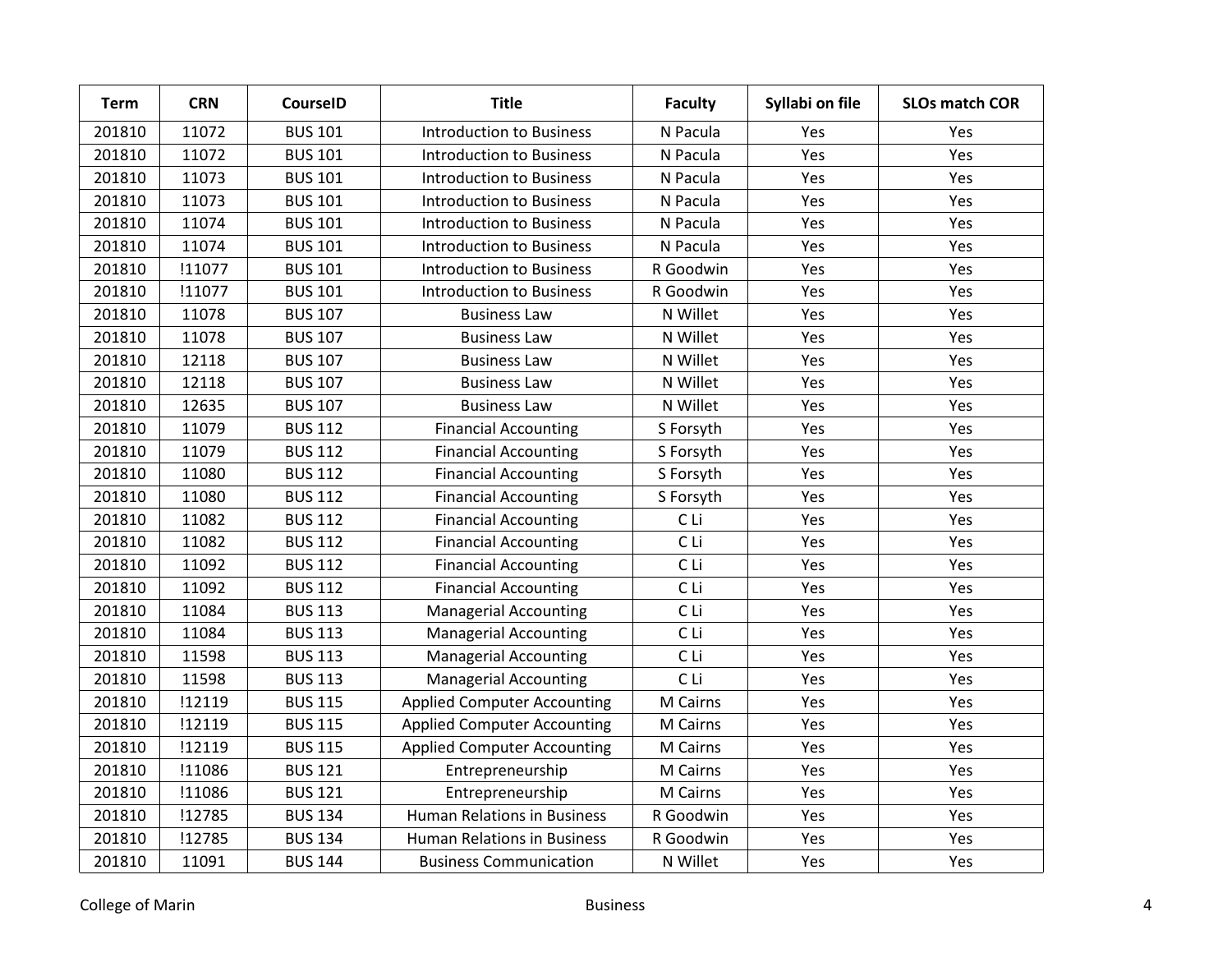| <b>Term</b> | <b>CRN</b> | <b>CourseID</b> | <b>Title</b>                               | <b>Faculty</b> | Syllabi on file | <b>SLOs match COR</b> |
|-------------|------------|-----------------|--------------------------------------------|----------------|-----------------|-----------------------|
| 201810      | 12786      | <b>BUS 160</b>  | E-Commerce & Online Business               | M Cairns       | Yes             | Yes                   |
| 201810      | 12786      | <b>BUS 160</b>  | E-Commerce & Online Business               | M Cairns       | Yes             | Yes                   |
| 201810      | 12777      | <b>CIS 100</b>  | <b>Computer Keyboarding</b>                | A Ritchie      | Yes             | Yes                   |
| 201810      | 12640      | CIS 101         | to Personal Computers and Operat           | E Essick       | Yes             | Yes                   |
| 201810      | 12640      | <b>CIS 101</b>  | <b>h</b> to Personal Computers and Operat  | E Essick       | Yes             | Yes                   |
| 201810      | !12644     | <b>CIS 101</b>  | h to Personal Computers and Operat         | Y Ortiz        | Yes             | Yes                   |
| 201810      | !12644     | <b>CIS 101</b>  | <b>h</b> to Personal Computers and Operat  | Y Ortiz        | Yes             | Yes                   |
| 201810      | 12779      | <b>CIS 102</b>  | <b>Beginning MS Word</b>                   | Y Ortiz        | Yes             | Yes                   |
| 201810      | 12779      | <b>CIS 102</b>  | Beginning MS Word                          | Y Ortiz        | Yes             | Yes                   |
| 201810      | 12780      | <b>CIS 102</b>  | <b>Beginning MS Word</b>                   | M Kang         | Yes             | Yes                   |
| 201810      | 12780      | <b>CIS 102</b>  | <b>Beginning MS Word</b>                   | M Kang         | Yes             | Yes                   |
| 201810      | 12781      | <b>CIS 103</b>  | Intermediate MS Word                       | Y Ortiz        | Yes             | Yes                   |
| 201810      | 12781      | <b>CIS 103</b>  | Intermediate MS Word                       | Y Ortiz        | Yes             | Yes                   |
| 201810      | !11034     | <b>CIS 110</b>  | Juction to Computer Information Sy!        | M Kang         | Yes             | Yes                   |
| 201810      | !11034     | <b>CIS 110</b>  | Juction to Computer Information Sy!        | M Kang         | Yes             | Yes                   |
| 201810      | !11034     | <b>CIS 110</b>  | Juction to Computer Information Sy!        | M Kang         | Yes             | Yes                   |
| 201810      | 11035      | <b>CIS 110</b>  | Juction to Computer Information Sy!        | E Essick       | Yes             | Yes                   |
| 201810      | 11035      | <b>CIS 110</b>  | Juction to Computer Information Sy!        | E Essick       | Yes             | Yes                   |
| 201810      | 11035      | <b>CIS 110</b>  | Juction to Computer Information Sy!        | E Essick       | Yes             | Yes                   |
| 201810      | 12122      | <b>CIS 110</b>  | Juction to Computer Information Sy!        | N Cook         | Yes             | Yes                   |
| 201810      | 12122      | <b>CIS 110</b>  | Juction to Computer Information Sy         | N Cook         | Yes             | Yes                   |
| 201810      | 12122      | <b>CIS 110</b>  | Juction to Computer Information Sy!        | N Cook         | Yes             | Yes                   |
| 201810      | 12876      | <b>CIS 110</b>  | Juction to Computer Information Sy:        | D Spindler     | Yes             | Yes                   |
| 201810      | 12876      | <b>CIS 110</b>  | Juction to Computer Information Sy!        | D Spindler     | Yes             | Yes                   |
| 201810      | 12876      | <b>CIS 110</b>  | Juction to Computer Information Sy:        | D Spindler     | Yes             | Yes                   |
| 201810      | 12782      | <b>CIS 111</b>  | bgle Apps for Business and Personal        | P Ekoue Totou  | Yes             | Yes                   |
| 201810      | 12782      | CIS 111         | bgle Apps for Business and Personal        | P Ekoue Totou  | Yes             | Yes                   |
| 201810      | 12645      | <b>CIS 113</b>  | <b>bwerPoint Presentations and Publica</b> | Y Ortiz        | Yes             | Yes                   |
| 201810      | 12645      | <b>CIS 113</b>  | <b>bwerPoint Presentations and Publica</b> | Y Ortiz        | Yes             | Yes                   |
| 201810      | 12646      | <b>CIS 118</b>  | duction to MS Excel Spreadsheet De         | A Ritchie      | Yes             | Yes                   |
| 201810      | 12646      | <b>CIS 118</b>  | duction to MS Excel Spreadsheet De         | A Ritchie      | Yes             | Yes                   |
| 201810      | !12647     | <b>CIS 118</b>  | duction to MS Excel Spreadsheet De         | A Ritchie      | Yes             | Yes                   |
| 201810      | !12647     | <b>CIS 118</b>  | duction to MS Excel Spreadsheet De         | A Ritchie      | Yes             | Yes                   |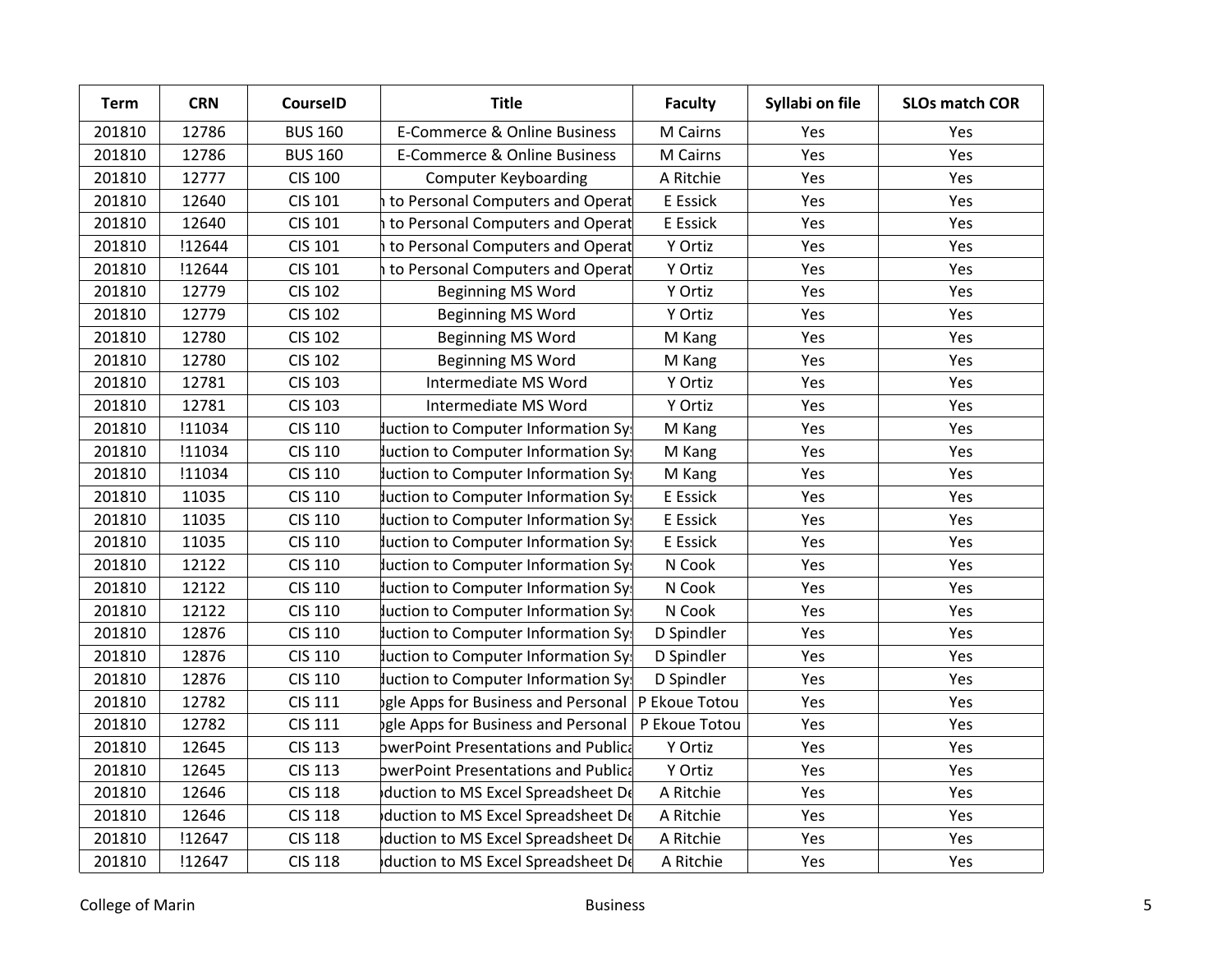| <b>Term</b> | <b>CRN</b> | <b>CourseID</b> | <b>Title</b>                              | <b>Faculty</b> | Syllabi on file | <b>SLOs match COR</b> |
|-------------|------------|-----------------|-------------------------------------------|----------------|-----------------|-----------------------|
| 201810      | !12783     | <b>CIS 120</b>  | <b>Essentials: PC Hardware and Softwa</b> | N Cook         | Yes             | Yes                   |
| 201810      | !12783     | <b>CIS 120</b>  | <b>Essentials: PC Hardware and Softwa</b> | N Cook         | Yes             | Yes                   |
| 201810      | !12783     | <b>CIS 120</b>  | <b>Essentials: PC Hardware and Softwa</b> | N Cook         | Yes             | Yes                   |
| 201810      | 12651      | <b>CIS 126</b>  | Introduction to Windows                   | E Essick       | Yes             | Yes                   |
| 201810      | 12651      | <b>CIS 126</b>  | Introduction to Windows                   | E Essick       | Yes             | Yes                   |
| 201810      | !12652     | <b>CIS 128</b>  | ermediate MS Excel Spreadsheet Des        | A Ritchie      | Yes             | Yes                   |
| 201810      | !12652     | <b>CIS 128</b>  | ermediate MS Excel Spreadsheet Des        | A Ritchie      | Yes             | Yes                   |
| 201810      | !11051     | <b>CIS 137</b>  | Advanced Database Design                  | A Ritchie      | Yes             | Yes                   |
| 201810      | !11051     | <b>CIS 137</b>  | <b>Advanced Database Design</b>           | A Ritchie      | Yes             | Yes                   |
| 201810      | !11055     | <b>CIS 237</b>  | Introduction to SQL Programming           | A Ritchie      | Yes             | Yes                   |
| 201810      | !11055     | <b>CIS 237</b>  | Introduction to SQL Programming           | A Ritchie      | Yes             | Yes                   |
| 201810      | !12187     | <b>CIS 275</b>  | etworking Fundamentals and Practic        | D Spindler     | Yes             | Yes                   |
| 201810      | !12187     | <b>CIS 275</b>  | etworking Fundamentals and Practic        | D Spindler     | Yes             | Yes                   |
| 201810      | !12187     | <b>CIS 275</b>  | etworking Fundamentals and Practic        | D Spindler     | Yes             | Yes                   |
| 201810      | !12871     | <b>HOSP 100</b> | troduction to Hospitality Manageme        | S Cohen        | Yes             | Yes                   |
| 201810      | !11060     | <b>REAL 115</b> | <b>Real Estate Principles</b>             | C Rollins      | Yes             | Yes                   |
| 201810      | !11060     | <b>REAL 115</b> | <b>Real Estate Principles</b>             | C Rollins      | Yes             | Yes                   |
| 201810      | !11061     | <b>REAL 116</b> | <b>Real Estate Practice</b>               | J Brown-Carson | Yes             | Yes                   |
| 201810      | !11061     | <b>REAL 116</b> | <b>Real Estate Practice</b>               | J Brown-Carson | Yes             | Yes                   |
| 201810      | !11444     | <b>REAL 210</b> | <b>Real Estate Finance</b>                | R Borgognoni   | Yes             | Yes                   |
| 201810      | !11444     | <b>REAL 210</b> | <b>Real Estate Finance</b>                | R Borgognoni   | Yes             | Yes                   |
| 201810      | !11777     | <b>REAL 215</b> | <b>Real Estate Economics</b>              | C Rollins      | Yes             | Yes                   |
| 201810      | !11777     | <b>REAL 215</b> | <b>Real Estate Economics</b>              | C Rollins      | Yes             | Yes                   |
| 201810      | !12543     | <b>REAL 219</b> | <b>Escrows</b>                            | J Brown-Carson | Yes             | Yes                   |
| 201810      | !12543     | <b>REAL 219</b> | Escrows                                   | J Brown-Carson | Yes             | Yes                   |
| 201810      | 12659      | <b>STAT 105</b> | Statway I                                 | M Allen        | Yes             | Yes                   |
| 201810      | 12659      | <b>STAT 105</b> | Statway I                                 | M Allen        | Yes             | Yes                   |
| 201810      | 12661      | <b>STAT 105</b> | Statway I                                 | A Maoujoudi    | Yes             | Yes                   |
| 201810      | 12661      | <b>STAT 105</b> | Statway I                                 | A Maoujoudi    | Yes             | Yes                   |
| 201810      | !12869     | <b>STAT 105</b> | Statway I                                 | M Allen        | Yes             | Yes                   |
| 201810      | !12869     | <b>STAT 105</b> | Statway I                                 | M Allen        | Yes             | Yes                   |
| 201810      | 12662      | <b>STAT 106</b> | Statway II                                | M Allen        | Yes             | Yes                   |
| 201810      | 12662      | <b>STAT 106</b> | Statway II                                | M Allen        | Yes             | Yes                   |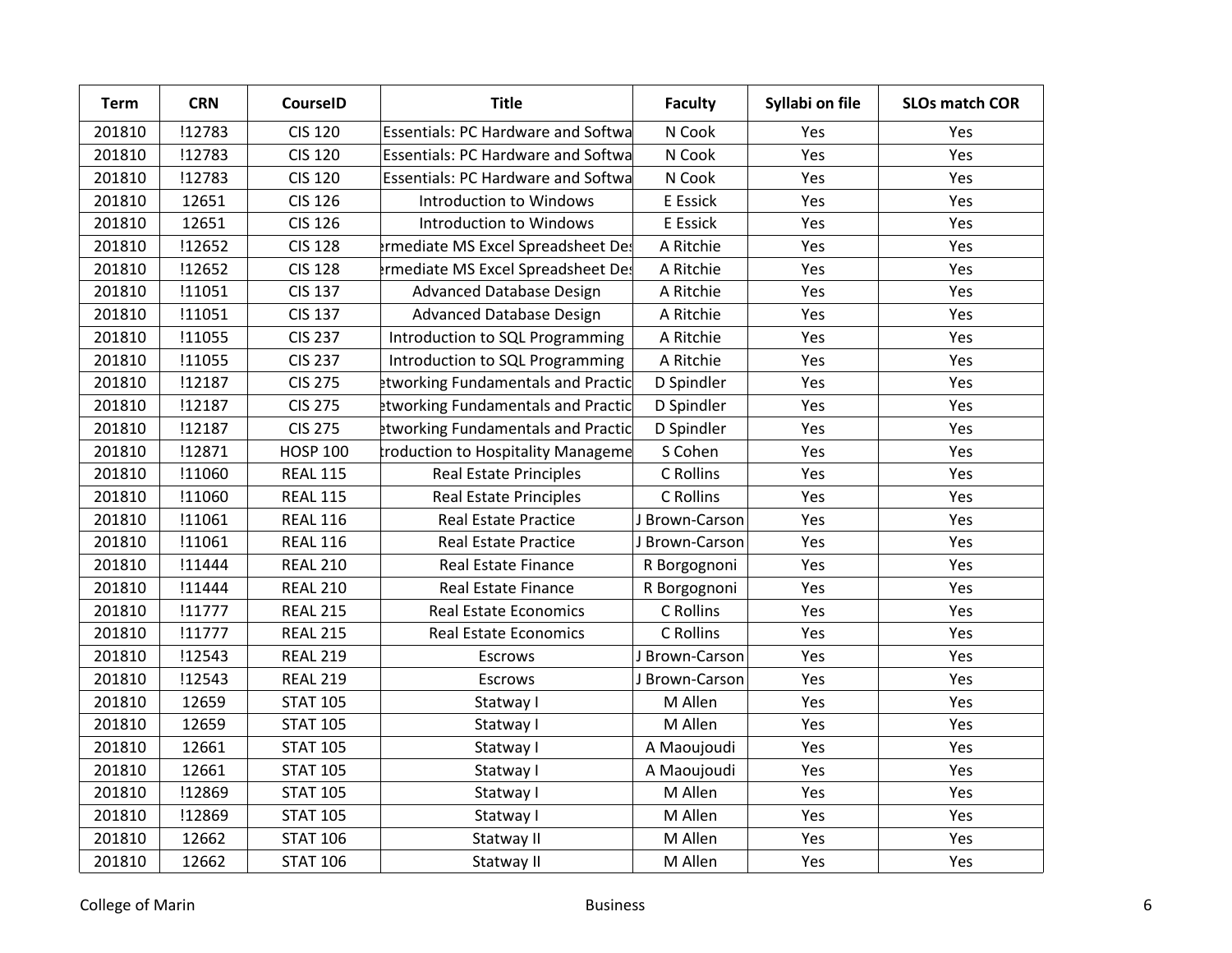| Term   | CRN   | CourselD        | <b>Title</b>               | <b>Faculty</b> | Syllabi on file | <b>SLOs match COR</b> |
|--------|-------|-----------------|----------------------------|----------------|-----------------|-----------------------|
| 201810 | 12663 | <b>STAT 106</b> | Statway II                 | A Maoujoudi    | Yes             | Yes                   |
| 201810 | 12663 | <b>STAT 106</b> | Statway II                 | A Maoujoudi    | Yes             | Yes                   |
| 201810 | 11065 | <b>STAT 115</b> | Introduction to Statistics | R Goodwin      | Yes             | Yes                   |
| 201810 | 11065 | <b>STAT 115</b> | Introduction to Statistics | R Goodwin      | Yes             | Yes                   |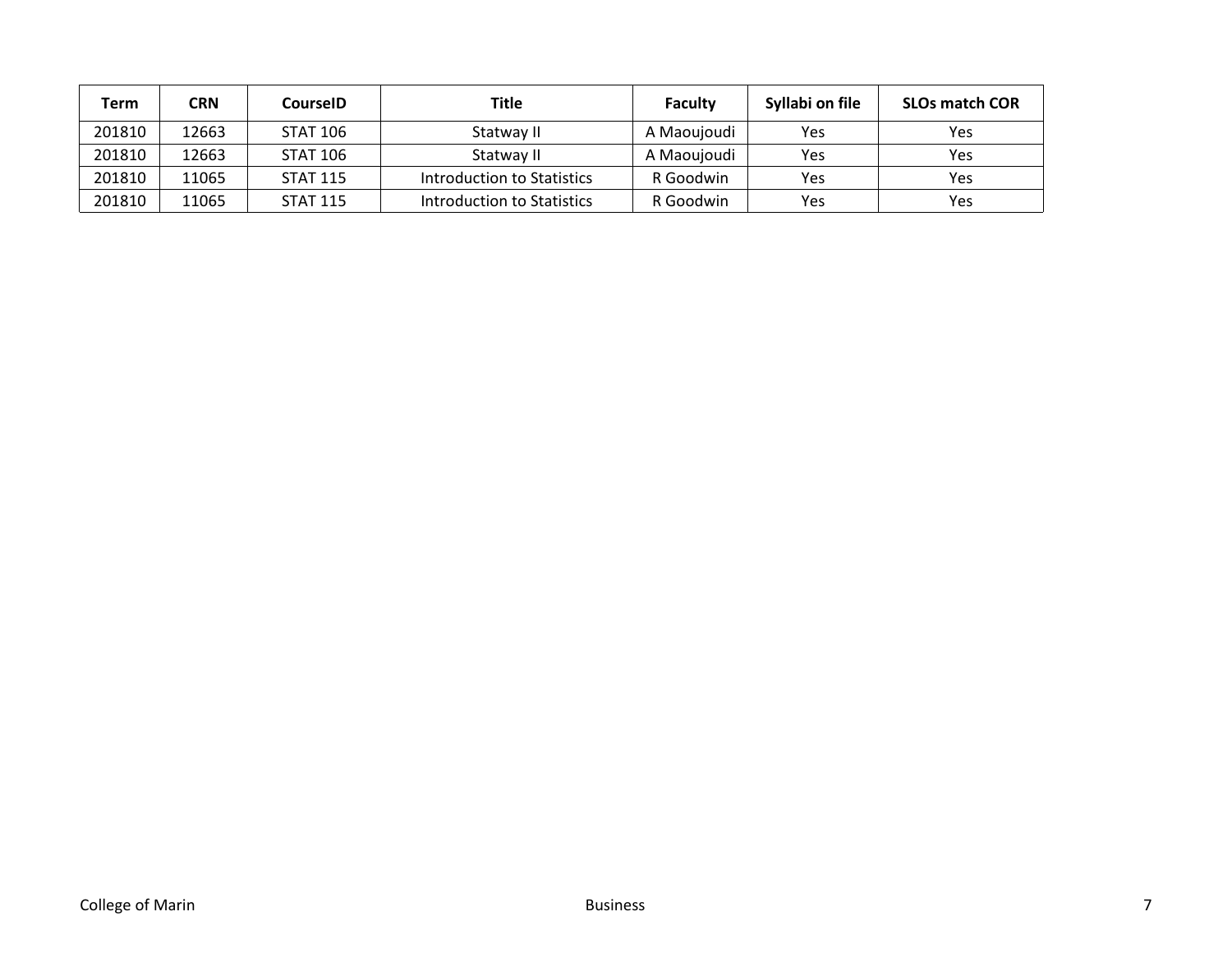| <b>Term</b> | <b>CRN</b> | CourseID         | <b>Title</b>                                                    | <b>Faculty</b>      | Syllabi on file | SLOs match COR |
|-------------|------------|------------------|-----------------------------------------------------------------|---------------------|-----------------|----------------|
| 201810      | 12789      | <b>COMM 100</b>  | Introduction to Communication & Speech                          | A Brown             | Yes             | Yes            |
| 201810      | 12789      | <b>COMM 100</b>  | Introduction to Communication & Speech                          | A Brown             | Yes             | Yes            |
| 201810      | 12835      | <b>COMM 100</b>  | Introduction to Communication & Speech                          | V Epperson Beyries  | Yes             | Yes            |
| 201810      | 12835      | <b>COMM 100</b>  | Introduction to Communication & Speech                          | V Epperson Beyries  | Yes             | Yes            |
| 201810      | !12836     | <b>COMM 100</b>  | Introduction to Communication & Speech                          | V Epperson Beyries  | Yes             | Yes            |
| 201810      | !12836     | <b>COMM 100</b>  | Introduction to Communication & Speech                          | V Epperson Beyries  | Yes             | Yes            |
| 201810      | 12837      | <b>COMM 100</b>  | Introduction to Communication & Speech                          | C Mihal             | Yes             | Yes            |
| 201810      | 12837      | <b>COMM 100</b>  | Introduction to Communication & Speech                          | C Mihal             | Yes             | Yes            |
| 201810      | 12790      | <b>COMM 101</b>  | Interpersonal Communication                                     | A Brown             | Yes             | Yes            |
| 201810      | 12790      | <b>COMM 101</b>  | Interpersonal Communication                                     | A Brown             | Yes             | Yes            |
| 201810      | 12838      | <b>COMM 101</b>  | Interpersonal Communication                                     | C Mihal             | Yes             | Yes            |
| 201810      | 12838      | <b>COMM 101</b>  | <b>Interpersonal Communication</b>                              | C Mihal             | Yes             | Yes            |
| 201810      | 12839      | <b>COMM 101</b>  | Interpersonal Communication                                     | <b>B</b> Borenstein | Yes             | Yes            |
| 201810      | 12839      | <b>COMM 101</b>  | Interpersonal Communication                                     | <b>B</b> Borenstein | Yes             | Yes            |
| 201810      | !12840     | <b>COMM 101</b>  | Interpersonal Communication                                     | <b>B</b> Borenstein | Yes             | Yes            |
| 201810      | !12840     | <b>COMM 101</b>  | <b>Interpersonal Communication</b>                              | <b>B</b> Borenstein | Yes             | Yes            |
| 201810      | 12791      | <b>COMM 102</b>  | Intercultural Communication                                     | <b>B</b> Borenstein | Yes             | Yes            |
| 201810      | 12791      | <b>COMM 102</b>  | <b>Intercultural Communication</b>                              | <b>B</b> Borenstein | Yes             | Yes            |
| 201810      | 12792      | <b>COMM 103</b>  | <b>Public Speaking</b>                                          | P O'Keefe           | Yes             | Yes            |
| 201810      | 12792      | <b>COMM 103</b>  | <b>Public Speaking</b>                                          | P O'Keefe           | Yes             | Yes            |
| 201810      | 12841      | <b>COMM 103</b>  | <b>Public Speaking</b>                                          | P O'Keefe           | Yes             | Yes            |
| 201810      | 12841      | <b>COMM 103</b>  | <b>Public Speaking</b>                                          | P O'Keefe           | Yes             | Yes            |
| 201810      | 12842      | <b>COMM 103</b>  | <b>Public Speaking</b>                                          | P O'Keefe           | Yes             | Yes            |
| 201810      | 12842      | <b>COMM 103</b>  | <b>Public Speaking</b>                                          | P O'Keefe           | Yes             | Yes            |
| 201810      | !12843     | <b>COMM 103</b>  | <b>Public Speaking</b>                                          | G Stahl-Haven       | Yes             | Yes            |
| 201810      | !12843     | <b>COMM 103</b>  | <b>Public Speaking</b>                                          | G Stahl-Haven       | Yes             | Yes            |
| 201810      | 12793      | <b>COMM 104</b>  | Argumentation and Persuasion                                    | P O'Keefe           | Yes             | Yes            |
| 201810      | 12793      | <b>COMM 104</b>  | Argumentation and Persuasion                                    | P O'Keefe           | Yes             | Yes            |
| 201810      | 11208      | <b>COMM 110</b>  | Introduction to Mass Communication and Media Literacy           | A Wadenius          | Yes             | Yes            |
| 201810      | 11208      | <b>COMM 110</b>  | Introduction to Mass Communication and Media Literacy           | A Wadenius          | Yes             | Yes            |
| 201810      | !12694     | <b>COMM 111</b>  | undamentals of Media Writing: Information Creation and Gatherin | F Crosby            | Yes             | Yes            |
| 201810      | !12694     | <b>COMM 111</b>  | undamentals of Media Writing: Information Creation and Gatherin | F Crosby            | Yes             | Yes            |
| 201810      | 12794      | <b>COMM 116</b>  | Fundamentals of Desktop Journalism                              | G Baleria           | Yes             | Yes            |
| 201810      | 12794      | <b>COMM 116</b>  | Fundamentals of Desktop Journalism                              | G Baleria           | Yes             | Yes            |
| 201810      | 12795      | <b>COMM 155</b>  | On-Camera Performance and Reporting for Electronic Media        | M Kennedy           | Yes             | Yes            |
| 201810      | 12795      | <b>COMM 155</b>  | On-Camera Performance and Reporting for Electronic Media        | M Kennedy           | Yes             | Yes            |
| 201810      | 10842      | <b>COMM 160</b>  | Images of Race, Gender, and Class in the Media                  | F Crosby            | Yes             | Yes            |
| 201810      | 10842      | <b>COMM 160</b>  | Images of Race, Gender, and Class in the Media                  | F Crosby            | Yes             | Yes            |
| 201810      | 11946      | <b>COMM 160</b>  | Images of Race, Gender, and Class in the Media                  | F Crosby            | Yes             | Yes            |
| 201810      | 11946      | <b>COMM 160</b>  | Images of Race, Gender, and Class in the Media                  | F Crosby            | Yes             | Yes            |
| 201810      | !11934     | <b>FILM 109A</b> | History of Film: Beginning to 1950                              | F Crosby            | Yes             | Yes            |
| 201810      | !11934     | <b>FILM 109A</b> | History of Film: Beginning to 1950                              | F Crosby            | Yes             | Yes            |
| 201810      | 11937      | <b>FILM 109B</b> | Analysis and History of Contemporary Media                      | F Crosby            | Yes             | Yes            |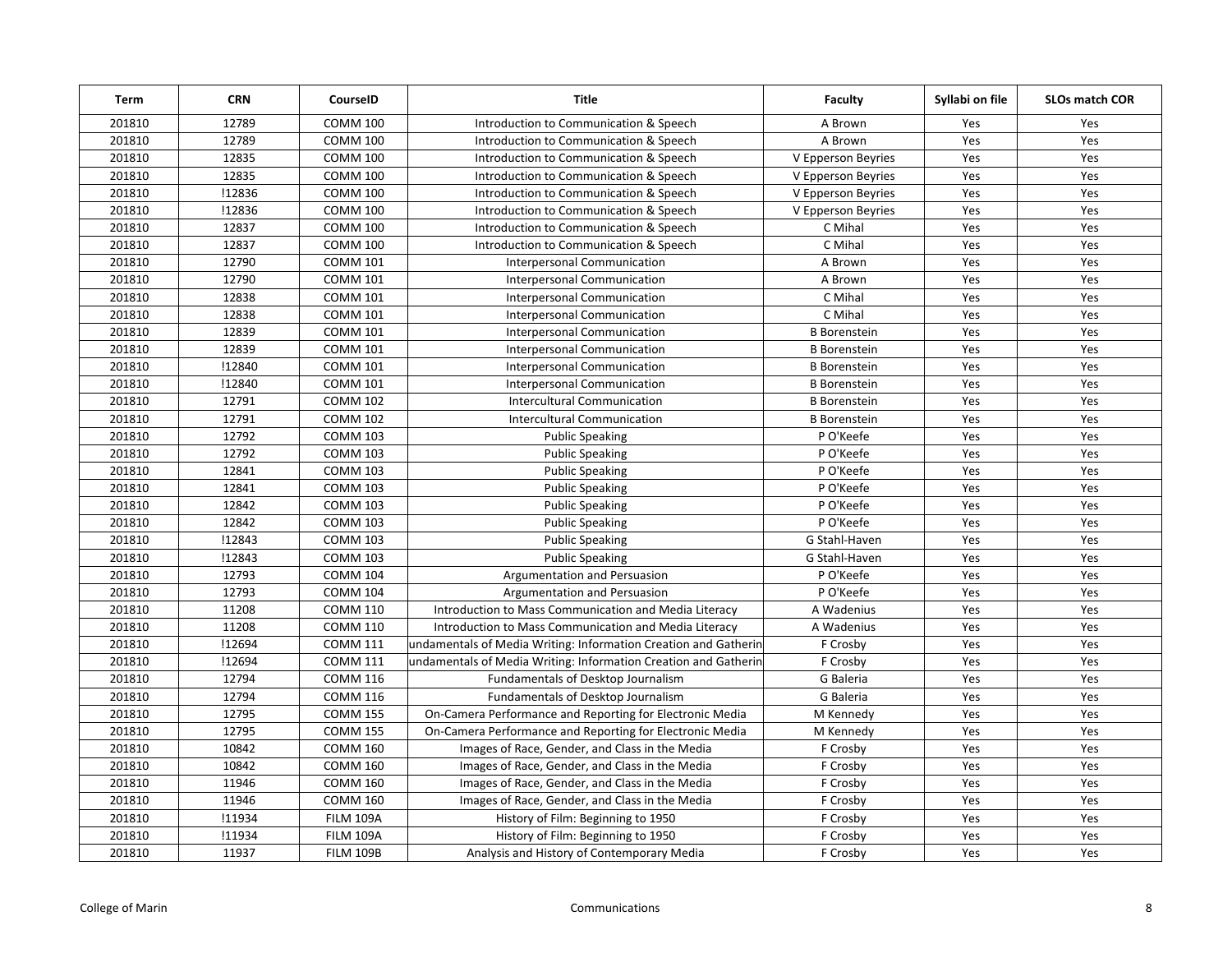| Term   | <b>CRN</b> | CourselD        | Title                                        | <b>Faculty</b> | Syllabi on file | <b>SLOs match COR</b> |
|--------|------------|-----------------|----------------------------------------------|----------------|-----------------|-----------------------|
| 201810 | 11937      | FILM 109B       | Analysis and History of Contemporary Media   | F Crosby       | Yes             | Yes                   |
| 201810 | 12863      | <b>FILM 150</b> | Digital Filmmaking: Single Camera Production | F Crosby       | Yes             | Yes                   |
| 201810 | 12863      | <b>FILM 150</b> | Digital Filmmaking: Single Camera Production | F Crosby       | Yes             | Yes                   |
| 201810 | !11075     | <b>HUM 109A</b> | History of Film: Beginning to 1950           | F Crosby       | Yes             | Yes                   |
| 201810 | !11075     | <b>HUM 109A</b> | History of Film: Beginning to 1950           | F Crosbv       | Yes             | Yes                   |
| 201810 | 11076      | <b>HUM 109B</b> | Analysis and History of Contemporary Media   | F Crosby       | Yes             | Yes                   |
| 201810 | 11076      | <b>HUM 109B</b> | Analysis and History of Contemporary Media   | F Crosbv       | Yes             | Yes                   |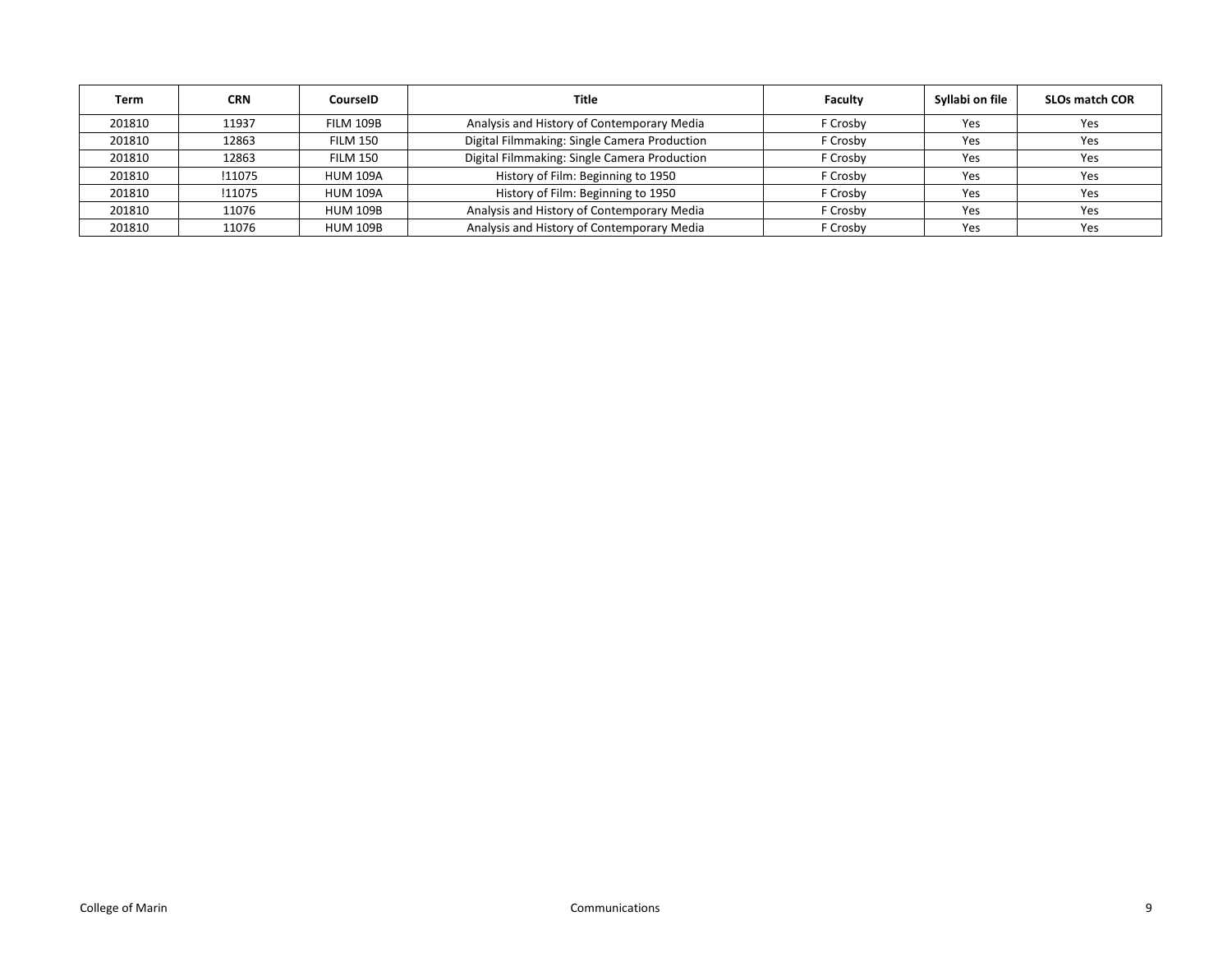| <b>CRN</b> | <b>CourseID</b>  | <b>Title</b>                                   | <b>Faculty</b>    | Syllabi on file | <b>SLOs match COR</b> |
|------------|------------------|------------------------------------------------|-------------------|-----------------|-----------------------|
| 11962      | <b>ACRT 100</b>  | Career Math, Resumes and Customer Relations    | R Palmer          | Yes             | Yes                   |
| 12798      | ACRT 105C        | Advanced Structural Analysis and Damage        | S Brady           | Yes             | Yes                   |
| 12800      | ACRT 202C        | Automotive Paint: Three-Stage and Custom       | R Palmer          | Yes             | Yes                   |
| 12799      | ACRT 279C        | Frame Straightening Repair                     | S Brady           | Yes             | Yes                   |
| 12404      | AJ 110           | Introduction to Administration of Justice      | S Boyd            | Yes             | Yes                   |
| 11933      | AJ 118           | <b>Community Oriented Policing and Problem</b> | S Boyd            | Yes             | Yes                   |
| 12140      | AJ 212           | Introduction to Evidence                       | E Berberian       | Yes             | Yes                   |
| 12366      | AJ 215           | Introduction to Investigation                  | W Kosta           | Yes             | Yes                   |
| 12365      | AJ 220           | Vice, Narcotics, and Organized Crime           | W Kosta           | Yes             | Yes                   |
| 11965      | <b>AUTO 100</b>  | Career Math, Resumes and Customer Relations    | R Palmer          | Yes             | Yes                   |
| 12809      | <b>AUTO 112C</b> | <b>Automotive Engines Repair</b>               | D Del Grande, A   | Yes             | Yes                   |
| 12811      | <b>AUTO 116C</b> | Automotive Electrical Systems A6 Repair        | N Fara            | Yes             | Yes                   |
| 12870      | <b>AUTO 139J</b> | <b>Electronic Instrument Certification</b>     | M Barrall         | Yes             | Yes                   |
| 12810      | <b>AUTO 215C</b> | Vehicle Service Repair                         | D Del Grande      | Yes             | Yes                   |
| 12812      | AUTO 233C        | Manual Drive Trains and Axles Repair           | R Palmer          | Yes             | Yes                   |
| 12144      | AUTO 239A        | Bureau of Automotive Repair (B.A.R.) Update    | 03/10-03/11 R     | Yes             | Yes                   |
| 12845      | <b>AUTO 244</b>  | Smog Check Inspector Level 1 & 2 Training      | R Willits         | Yes             | Yes                   |
| 12409      | <b>COUR 120A</b> | Skill Development II-A: Shorthand Speed        | C Barr-Vickers, S | Yes             | Yes                   |
| 12411      | <b>COUR 120C</b> | Skill Development II-C: Accuracy               | S Stubbs          | Yes             | Yes                   |
| 12412      | <b>COUR 140</b>  | Skill Development III                          | C Barr-Vickers    | Yes             | Yes                   |
| 12413      | <b>COUR 140A</b> | Skill Development III-A: Shorthand Speed       | S Stubbs          | Yes             | Yes                   |
| 12414      | <b>COUR 140B</b> | Skill Development III-B: Briefs and Phrases    | E Van Dorn        | Yes             | Yes                   |
| 12415      | <b>COUR 140C</b> | Skill Development III-C: Accuracy              | C Barr-Vickers    | Yes             | Yes                   |
| 12416      | <b>COUR 160</b>  | Skill Development IV                           | E Van Dorn        | Yes             | Yes                   |
| 12417      | <b>COUR 160A</b> | Skill Development IV-A: Shorthand Speed        | S Stubbs          | Yes             | Yes                   |
| 12418      | <b>COUR 160B</b> | Skill Development IV-B: Briefs and Phrases     | E Van Dorn        | Yes             | Yes                   |
| 12419      | <b>COUR 160C</b> | Skill Development IV-C: Accuracy               | C Barr-Vickers    | Yes             | Yes                   |
| 12422      | <b>COUR 166</b>  | Legal Terminology and CSR Law                  | 03/31-04/21 G     | Yes             | Yes                   |
| 12420      | <b>COUR 168B</b> | Grammar/Punctuation/Proofreading for the       | 02/01-05/25 B     | Yes             | Yes                   |
| 10787      | COUR 169A        | <b>Computer-Aided Transcription</b>            | E Van Dorn        | Yes             | Yes                   |
| 12421      | <b>COUR 180</b>  | Skill Development V                            | S Stubbs          | Yes             | Yes                   |
| 12429      | COUR 180A        | Skill Development V-A: Shorthand Speed         | S Stubbs          | Yes             | Yes                   |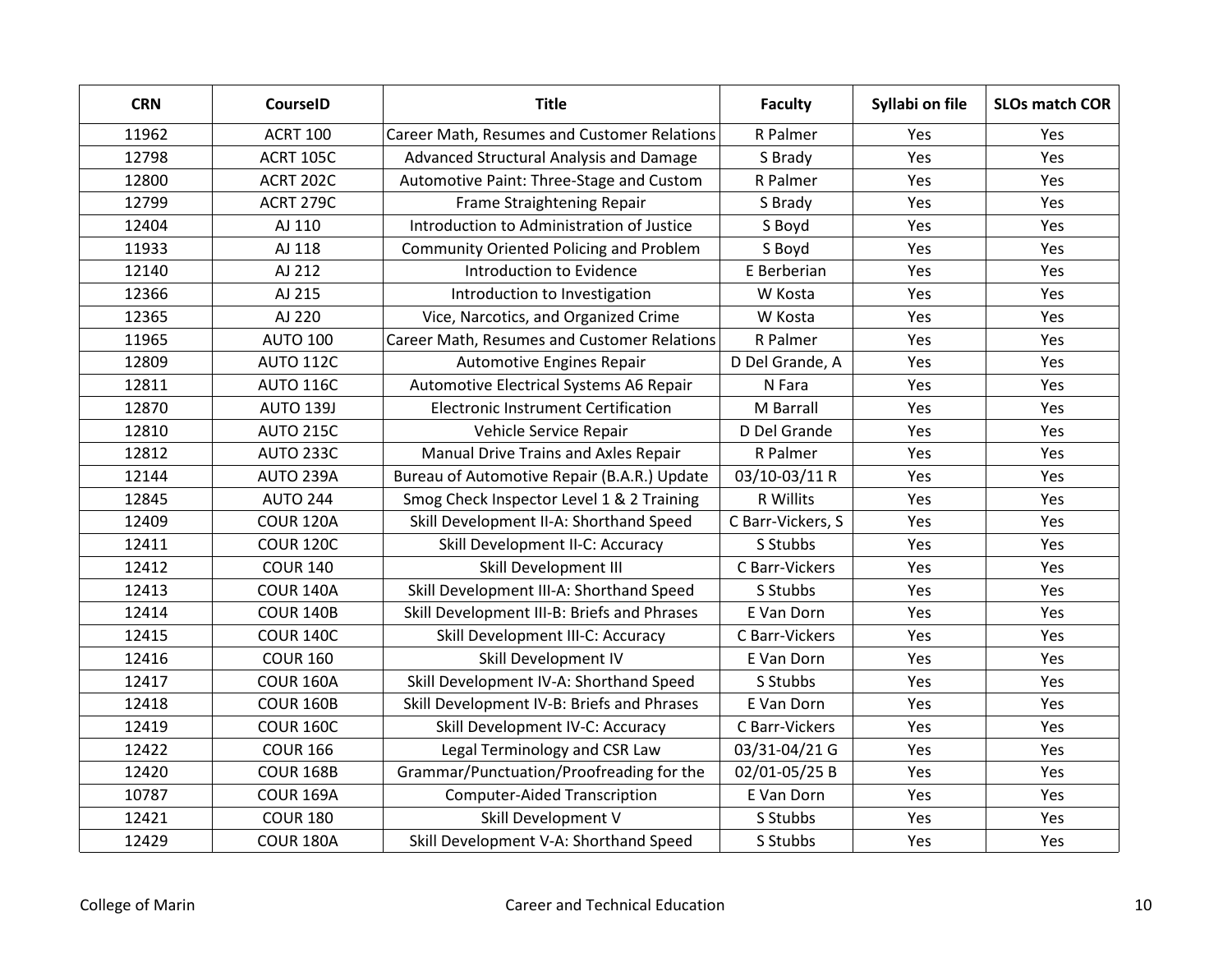| <b>CRN</b> | <b>CourseID</b>  | <b>Title</b>                                      | <b>Faculty</b>     | Syllabi on file | <b>SLOs match COR</b> |
|------------|------------------|---------------------------------------------------|--------------------|-----------------|-----------------------|
| 12430      | <b>COUR 180B</b> | Skill Development V-B: Briefs and Phrases         | E Van Dorn         | Yes             | Yes                   |
| 12431      | COUR 180C        | Skill Development V-C: Accuracy                   | C Barr-Vickers     | Yes             | Yes                   |
| 12432      | <b>COUR 200</b>  | Skill Development VI                              | S Stubbs           | Yes             | Yes                   |
| 12433      | COUR 200A        | Skill Development VI-A: Shorthand Speed           | S Stubbs           | Yes             | Yes                   |
| 12434      | <b>COUR 200B</b> | Skill Development VI-B: Briefs and Phrases        | E Van Dorn         | Yes             | Yes                   |
| 12435      | <b>COUR 200C</b> | Skill Development VI-C: Accuracy                  | C Barr-Vickers     | Yes             | Yes                   |
| 12436      | <b>COUR 220A</b> | Skill Development VII-A                           | S Stubbs           | Yes             | Yes                   |
| 12438      | <b>COUR 220B</b> | Skill Development VII-B                           | E Van Dorn         | Yes             | Yes                   |
| 12440      | <b>COUR 220C</b> | Skill Development VII-C                           | C Barr-Vickers     | Yes             | Yes                   |
| 12765      | <b>COUR 220C</b> | Skill Development VII-C                           | M Staff            | Yes             | Yes                   |
| 12441      | <b>COUR 225</b>  | Mastery Skill Development VIII                    | S Stubbs           | Yes             | Yes                   |
| 10208      | <b>EDUC 110</b>  | Introduction to Education                         | S Boyd             | Yes             | Yes                   |
| 11674      | <b>EDUC 111</b>  | <b>Foundations of Teaching</b>                    | S Boyd             | Yes             | Yes                   |
| 12801      | <b>ELEC 120</b>  | <b>Electrical and Alternative Energies Repair</b> | M Barrall          | Yes             | Yes                   |
| 12808      | <b>ELEC 200C</b> | Solar Photovoltaic Design for Residential and     | 01/20-03/17 M      | Yes             | Yes                   |
| 11493      | <b>ELND 109S</b> | Principles and Practices of Organic Farming and   | J Campbell, A      | Yes             | Yes                   |
| 12145      | <b>ELND 116S</b> | California Native Plant Identification, Selection | R Hornback, P da   | Yes             | Yes                   |
| 12829      | <b>ELND 150</b>  | Integrated Pest Management in Landscapes,         | F Agudelo-Silva, R | Yes             | Yes                   |
| 11665      | <b>ELND 190</b>  | Irrigation of Landscapes, Farms and Gardens       | D Hansen, P        | Yes             | Yes                   |
| 12586      | <b>MACH 106A</b> | <b>Metal Fabrication Fundamentals</b>             | 01/20-05/25 A      | Yes             | Yes                   |
| 12587      | MACH 107A        | MIG Welding for Auto Collision Repair             | P McGee            | Yes             | Yes                   |
| 10891      | <b>MACH 120</b>  | Machine Technology I                              | A Lutz             | Yes             | Yes                   |
| 10894      | <b>MACH 121</b>  | <b>Machine Technology II</b>                      | A Lutz             | Yes             | Yes                   |
| 10899      | <b>MACH 130</b>  | Welding I                                         | S Peterson         | Yes             | Yes                   |
| 10901      | <b>MACH 130</b>  | Welding I                                         | P McGee            | Yes             | Yes                   |
| 12576      | MACH 130A        | Welding I                                         | S Peterson         | Yes             | Yes                   |
| 12577      | MACH 130A        | Welding I                                         | P McGee            | Yes             | Yes                   |
| 10905      | <b>MACH 131</b>  | Welding II                                        | S Peterson         | Yes             | Yes                   |
| !10912     | <b>MACH 131</b>  | Welding II                                        | S Peterson         | Yes             | Yes                   |
| 12578      | MACH 131A        | Welding II                                        | S Peterson         | Yes             | Yes                   |
| !12579     | MACH 131A        | Welding II                                        | S Peterson         | Yes             | Yes                   |
| !11134     | <b>MACH 155</b>  | <b>Computer Numerical Control Machining/Lathe</b> | A Lutz             | Yes             | Yes                   |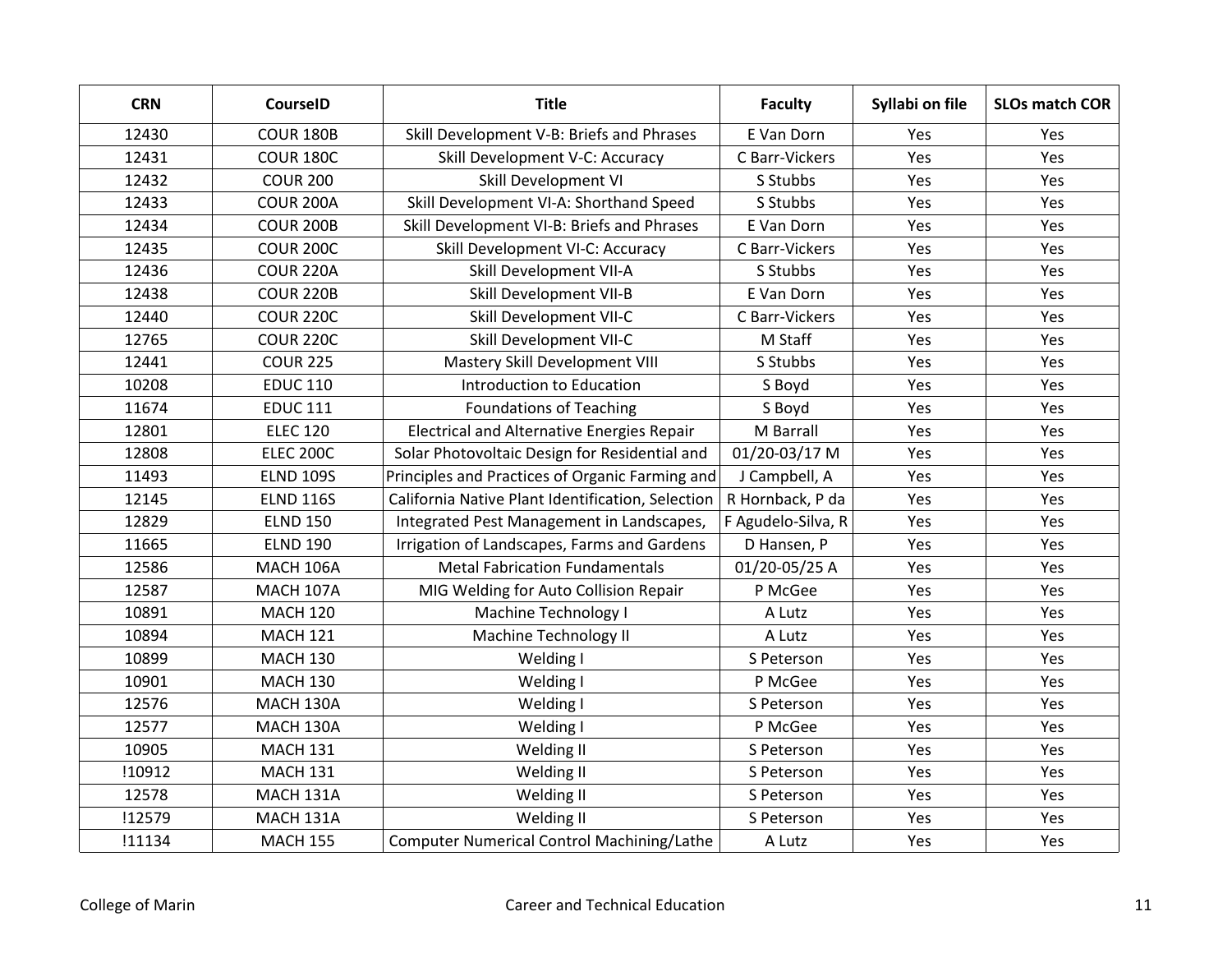| <b>CRN</b> | <b>CourseID</b>  | <b>Title</b>                               | <b>Faculty</b>     | Syllabi on file | <b>SLOs match COR</b> |
|------------|------------------|--------------------------------------------|--------------------|-----------------|-----------------------|
| 10915      | <b>MACH 230</b>  | <b>Advanced Welding</b>                    | S Peterson         | Yes             | Yes                   |
| !10917     | <b>MACH 230</b>  | <b>Advanced Welding</b>                    | S Peterson         | Yes             | Yes                   |
| 12580      | MACH 230A        | <b>Advanced Welding</b>                    | S Peterson         | Yes             | Yes                   |
| !12581     | MACH 230A        | <b>Advanced Welding</b>                    | S Peterson         | Yes             | Yes                   |
| !10918     | <b>MACH 240</b>  | <b>Advanced Machine Tool Processes</b>     | A Lutz             | Yes             | Yes                   |
| !10921     | <b>MACH 250</b>  | Applications of Machine Tool Technology    | A Lutz             | Yes             | Yes                   |
| 11578      | <b>MMST 101</b>  | <b>Orientation to Multimedia</b>           | J Gonzalez         | Yes             | Yes                   |
| 10721      | <b>MMST 111</b>  | <b>Multimedia Production</b>               | J Gonzalez         | Yes             | Yes                   |
| 11502      | <b>MMST 112</b>  | Design I: Fundamentals                     | D Wilson           | Yes             | Yes                   |
| 12475      | <b>MMST 120</b>  | Multimedia I: Digital Drawing              | D Wilson           | Yes             | Yes                   |
| 12476      | <b>MMST 130</b>  | Multimedia II: Digital Painting            | D Wilson           | Yes             | Yes                   |
| 11403      | <b>MMST 131A</b> | Web Design I                               | J Gonzalez         | Yes             | Yes                   |
| 12713      | <b>MMST 131A</b> | Web Design I                               | J Gonzalez         | Yes             | Yes                   |
| 11404      | <b>MMST 131B</b> | Web Design II                              | J Gonzalez         | Yes             | Yes                   |
| 12714      | <b>MMST 131B</b> | Web Design II                              | J Gonzalez         | Yes             | Yes                   |
| 11405      | <b>MMST 131C</b> | Web Design III                             | J Gonzalez         | Yes             | Yes                   |
| 12715      | <b>MMST 131C</b> | Web Design III                             | J Gonzalez         | Yes             | Yes                   |
| !11669     | <b>MMST 134A</b> | Web Development I                          | J Gonzalez         | Yes             | Yes                   |
| !11670     | <b>MMST 134B</b> | Web Development II                         | J Gonzalez         | Yes             | Yes                   |
| !11671     | <b>MMST 134C</b> | Web Development III                        | J Gonzalez         | Yes             | Yes                   |
| !12477     | <b>MMST 135</b>  | <b>AutoCAD I: Technical Drawing</b>        | <b>G</b> Frederick | Yes             | Yes                   |
| !12851     | <b>MMST 136</b>  | Video Studio I: Beginning Video Camera     | J Helmer           | Yes             | Yes                   |
| 11808      | <b>MMST 142</b>  | Game Development I: Design and Creation    | J Abouaf           | Yes             | Yes                   |
| !12478     | <b>MMST 145</b>  | AutoCAD II: 3D Drawing & Printing          | G Frederick        | Yes             | Yes                   |
| 11809      | <b>MMST 152</b>  | Game Development II: Level Design and      | J Abouaf           | Yes             | Yes                   |
| 11503      | <b>MMST 161</b>  | 3D III: Animation                          | J Abouaf           | Yes             | Yes                   |
| 12738      | <b>MMST 162</b>  | Game Development III: Advanced Design &    | J Abouaf           | Yes             | Yes                   |
| !10730     | <b>MMST 166</b>  | Video Effects I: Transitions and Titles    | J Helmer           | Yes             | Yes                   |
| 12545      | <b>MMST 171</b>  | 3D IV: Advanced Animation                  | J Abouaf           | Yes             | Yes                   |
| 12739      | <b>MMST 172</b>  | Game Development IV: Advanced Level Design | J Abouaf           | Yes             | Yes                   |
| !11672     | <b>MMST 176</b>  | Video Effects II: Advanced Techniques      | J Helmer           | Yes             | Yes                   |
| 11504      | <b>MMST 183</b>  | Design III: Page Layout                    | D Wilson           | Yes             | Yes                   |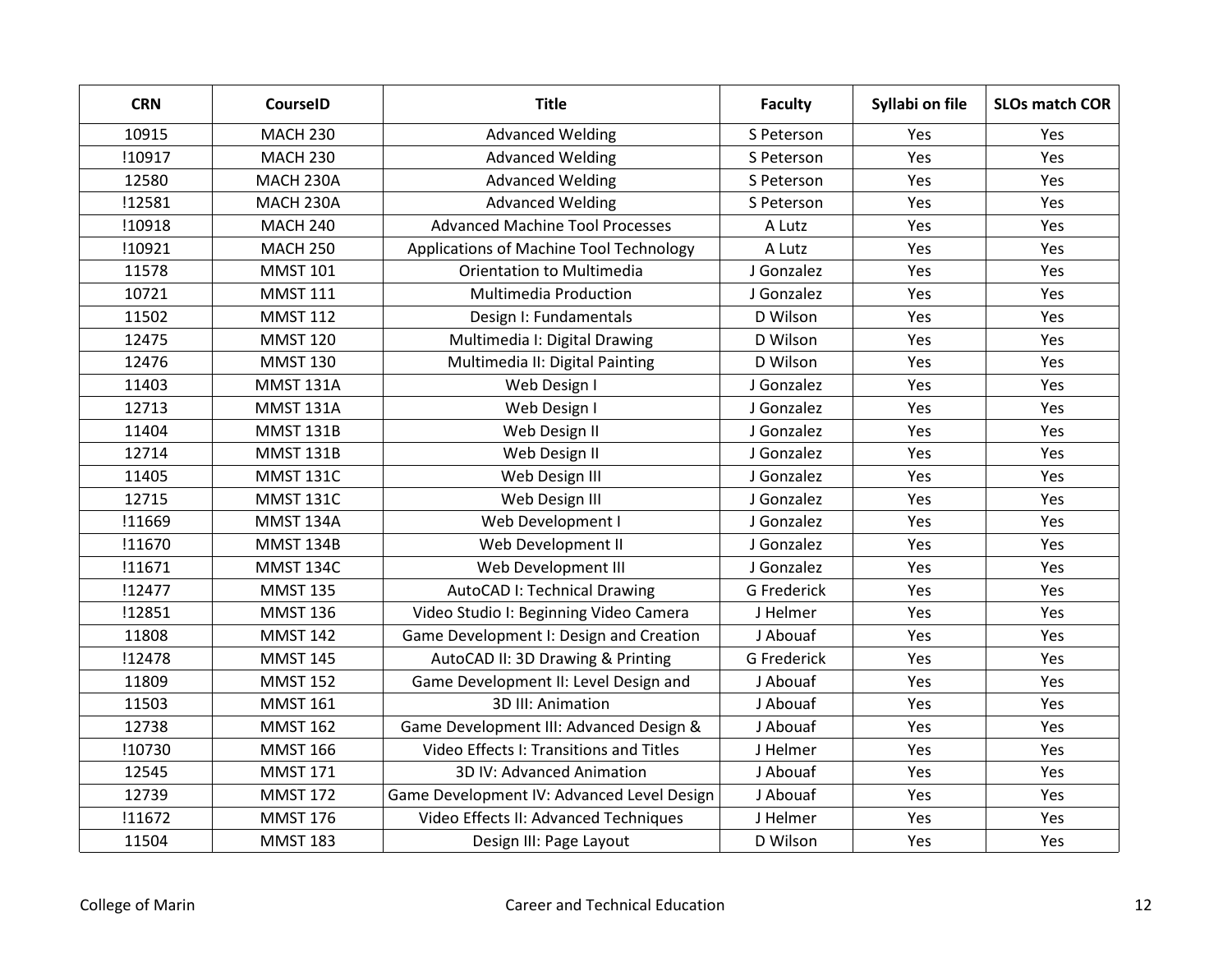| <b>CRN</b> | CourseID         | <b>Title</b>                                | <b>Faculty</b> | Syllabi on file | <b>SLOs match COR</b> |
|------------|------------------|---------------------------------------------|----------------|-----------------|-----------------------|
| 12099      | <b>MMST 249C</b> | Independent Study C                         | J Gonzalez     | Yes             | <b>Yes</b>            |
| 12874      | <b>MMST 249C</b> | Independent Study C                         | D Wilson       | Yes             | <b>Yes</b>            |
| 12818      | <b>WE 297C</b>   | Work Experience Seminar: Enhancing Worksite | S Boyd         | Yes             | Yes                   |
| 12819      | <b>WE 297D</b>   | Work Experience Seminar: Launching Your     | S Boyd         | Yes             | Yes.                  |
| 10928      | <b>WE 298A</b>   | Occupational Work Experience A              | S Boyd         | Yes             | Yes                   |
| 11506      | <b>WE 298B</b>   | Occupational Work Experience B              | S Boyd         | Yes             | Yes.                  |
| 10931      | <b>WE 298C</b>   | Occupational Work Experience C              | S Boyd         | Yes             | <b>Yes</b>            |
| 10933      | <b>WE 298D</b>   | Occupational Work Experience D              | S Boyd         | Yes             | <b>Yes</b>            |
| 10936      | <b>WE 299A</b>   | General Work Experience A                   | S Boyd         | Yes             | <b>Yes</b>            |
| 10938      | <b>WE 299B</b>   | General Work Experience B                   | S Boyd         | Yes             | Yes.                  |
| 11145      | <b>WE 299C</b>   | General Work Experience C                   | S Boyd         | Yes             | Yes.                  |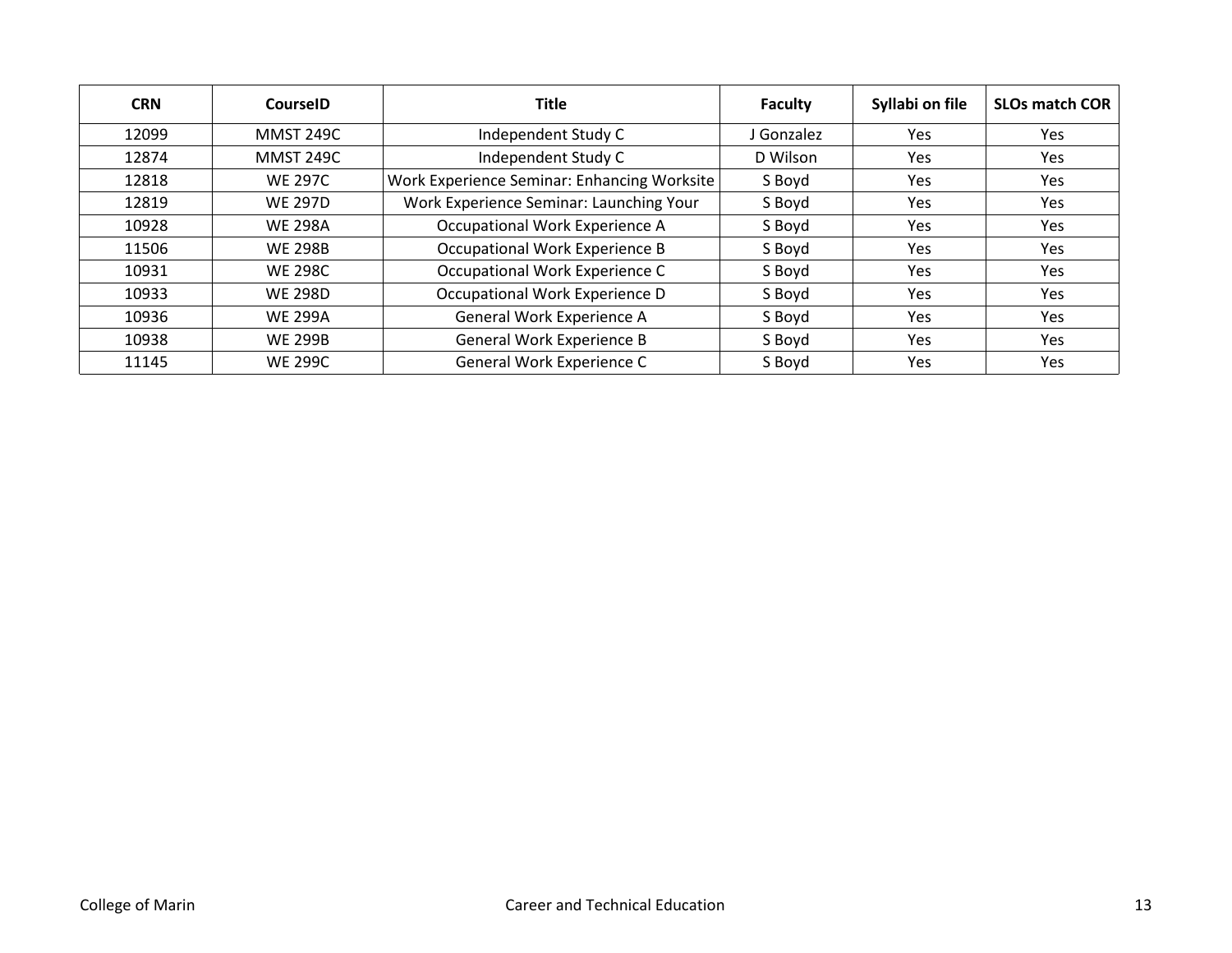| <b>Term</b> | <b>CRN</b> | <b>Course ID</b> | <b>Title</b>                         | <b>Faculty</b>     | Syllabi on file | <b>SLOs match COR</b> |
|-------------|------------|------------------|--------------------------------------|--------------------|-----------------|-----------------------|
| 201810      | 12603      | <b>ESLN 010A</b> | <b>Beginning ESL A</b>               | Michelle Knoop     | Yes             | Yes                   |
| 201810      | 12453      | <b>ESLN 010A</b> | <b>Beginning ESL A</b>               | Sheila Reilly      | Yes             | Yes                   |
| 201810      | 12466      | <b>ESLN 010A</b> | <b>Beginning ESL A</b>               | Yosifah Craver     | Yes             | Yes                   |
| 201810      | 12081      | <b>ESLN 010A</b> | <b>Beginning ESL A</b>               | Neal Jacunski      | Yes             | Yes                   |
| 201810      | 12449      | <b>ESLN 010A</b> | <b>Beginning ESL A</b>               | Kate Knickerbocker | Yes             | Yes                   |
| 201810      | 12451      | <b>ESL 010B</b>  | <b>Beginning ESL B</b>               | Sara McKinnon      | Yes             | Yes                   |
| 201810      | 12450      | <b>ESLN 010A</b> | <b>Beginning ESL A</b>               | Sheila Reilly      | Yes             | Yes                   |
| 201810      | 12447      | <b>ESLN 010L</b> | Beginning ESL - Long                 | Jamie Terhune      | Yes             | Yes                   |
| 201810      | 12448      | <b>ESLN 010L</b> | Beginning ESL - Long                 | Jerry McMillan     | Yes             | Yes                   |
| 201810      | 10505      | <b>ESLN 020</b>  | High Beginning ESL A                 | Cynthia Schiff     | Yes             | Yes                   |
| 201810      | 10507      | <b>ESLN 020</b>  | High Beginning ESL A                 | Connie Tudor       | Yes             | Yes                   |
| 201810      | 10508      | <b>ESLN 020</b>  | High Beginning ESL A                 | Chloe Fane         | Yes             | Yes                   |
| 201810      | 10509      | <b>ESLN 020</b>  | High Beginning ESL B                 | Marian Russell     | Yes             | Yes                   |
| 201810      | 12454      | <b>ESLN 020L</b> | High Beginning ESL - Long            | Harris Casper      | Yes             | Yes                   |
| 201810      | 12455      | <b>ESLN 020L</b> | High Beginning ESL - Long            | Kate Hayne         | Yes             | Yes                   |
| 201810      | 10510      | <b>ESLN 020</b>  | High Beginning ESL A                 | Magda Levin        | Yes             | Yes                   |
| 201810      | 10515      | <b>ESLN 025</b>  | High Beginning ESL B                 | Karen Privett      | Yes             | Yes                   |
| 201810      | 10516      | <b>ESLN 025</b>  | High Beginning ESL B                 | Jamie Terhune      | Yes             | Yes                   |
| 201810      | 12669      | <b>ESLN 025</b>  | High Beginning ESL B                 | Michael Kaufmann   | Yes             | Yes                   |
| 201810      | 11287      | <b>ESLN 025</b>  | High Beginning ESL B                 | Karen Privett      | Yes             | Yes                   |
| 201810      | 10520      | <b>ESLN 030</b>  | Low Intermediate ESL A               | <b>Kay Bradley</b> | Yes             | Yes                   |
| 201810      | 10522      | <b>ESLN 030</b>  | Low Intermediate ESL A               | Sheila Chan        | Yes             | Yes                   |
| 201810      | 10521      | <b>ESLN 030</b>  | Low Intermediate ESL A               | Cynthia Schiff     | Yes             | Yes                   |
| 201810      | 12456      | <b>ESLN 030</b>  | Low Intermediate ESL A               | Patricia Seery     | Yes             | Yes                   |
| 201810      | 11431      | <b>ESLN 030</b>  | Low Intermediate ESL A               | Michael Kaufmann   | Yes             | Yes                   |
| 201810      | 11432      | <b>ESLN 035</b>  | Low Intermediate ESL B               | Sheila Chan        | Yes             | Yes                   |
| 201810      | 10526      | <b>ESLN 035</b>  | Low Intermediate ESL B               | Magda Levin        | Yes             | Yes                   |
| 201810      | 10525      | <b>ESLN 035</b>  | Low Intermediate ESL B               | Sandra Fletcher    | Yes             | Yes                   |
| 201810      | 12457      | <b>ESLN 035</b>  | Low Intermediate ESL B               | Eloise Rivera      | Yes             | Yes                   |
| 201810      | 12461      | ESLN 040A        | Academic ESL Preparation A           | Vivian Numaguchi   | Yes             | Yes                   |
| 201810      | 12464      | ESLN 040B        | <b>Academic ESL Preparation B</b>    | Phyllis Johnson    | Yes             | Yes                   |
| 201810      | 12458      | ESLN 040L        | <b>Academic ESL Preparation Long</b> | Cheo Massion       | Yes             | Yes                   |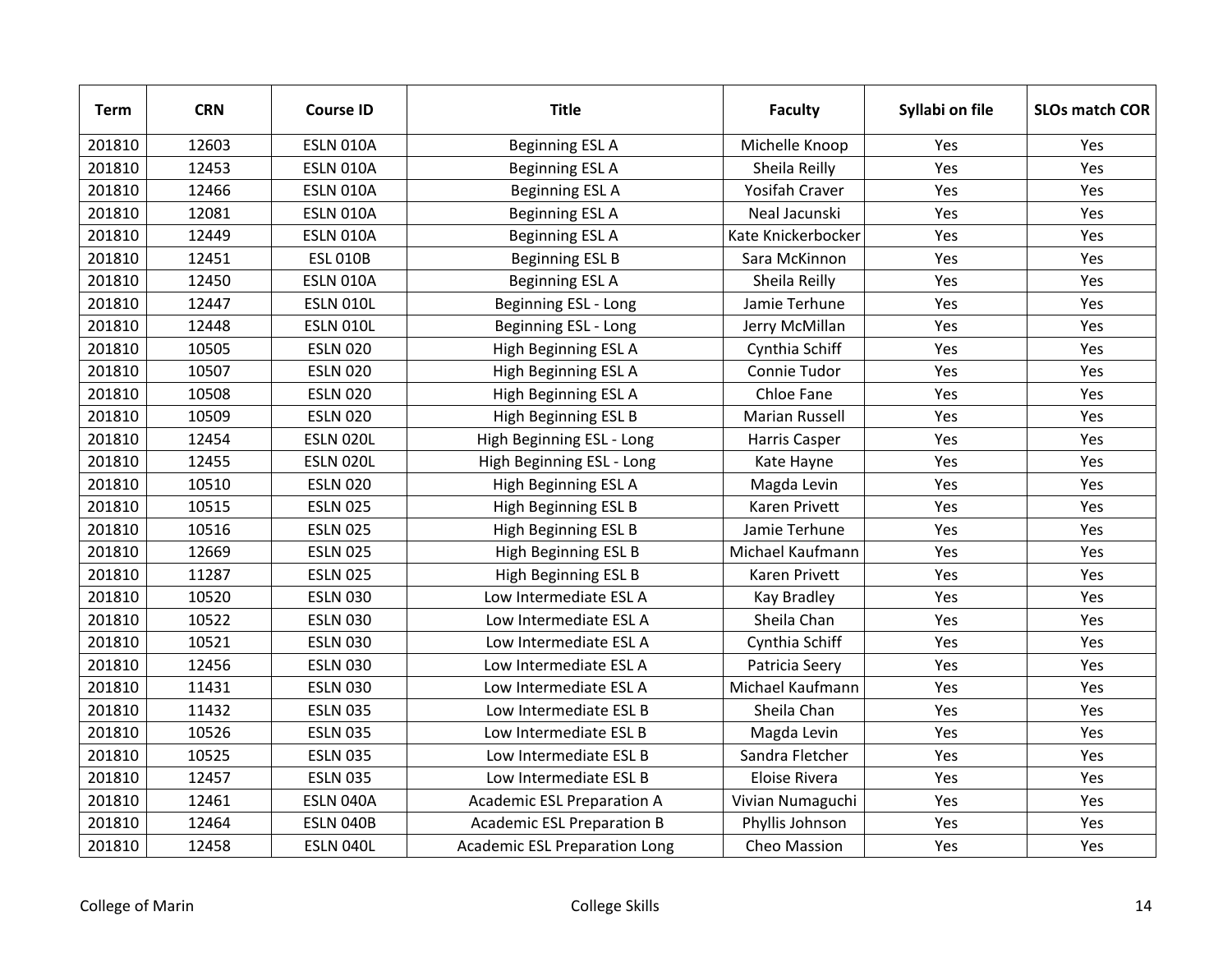| 201810 | 12459 | ESLN 040L      | <b>Academic ESL Preparation Long</b>        | Sara McKinnon     | Yes | Yes |
|--------|-------|----------------|---------------------------------------------|-------------------|-----|-----|
| 201810 | 10977 | ENGL 92        | <b>Reading and Writing</b>                  | Koenig, Karen     | Yes | Yes |
| 201810 | 11991 | ENGL 92        | <b>Reading and Writing</b>                  | Nelson, Lori      | Yes | Yes |
| 201810 | 10332 | ENGL 98        | College Reading & Comp I                    | Saldana, Tristan  | Yes | Yes |
| 201810 | 10334 | ENGL 98        | College Reading & Comp I                    | Koenig, Karen     | Yes | Yes |
| 201810 | 10336 | ENGL 98        | College Reading & Comp I                    | Drisdell, Lucas   | Yes | Yes |
| 201810 | 10282 | ENGL 98SL      | College Reading & Comp I/Non-Native         | Rolston, Caitlin  | Yes | Yes |
| 201810 | 11997 | ENGL 98SL      | College Reading & Comp I/Non-Native         | Fane, Chloe       | Yes | Yes |
| 201810 | 11784 | ENGL 120AC     | Accelerated Introduction to College Reading | Woodlief, Blaze   | Yes | Yes |
| 201810 | 12398 | ENGL 120AC     | Accelerated Introduction to College Reading | Drisdell, Lucas   | Yes | Yes |
| 201810 | 12400 | ENGL 120AC     | Accelerated Introduction to College Reading | Craver, Yosifah   | Yes | Yes |
| 201810 | 10283 | ENGL 120SL     | College Reading II/Non-Native               | Lee, Paula        | Yes | Yes |
| 201810 | 10248 | <b>ESL 53</b>  | Inter ESL: Writing/Grammar                  | Bonander, Barbara | Yes | Yes |
| 201810 | 10252 | <b>ESL 53</b>  | Inter ESL: Writing/Grammar                  | Beal, Rebecca     | Yes | Yes |
| 201810 | 10253 | <b>ESL 056</b> | Intermediate ESL: Words 1                   | Patel, Beth       | Yes | Yes |
| 201810 | 11474 | <b>ESL 056</b> | Intermediate ESL: Words 1                   | Cady, Jeff        | Yes | Yes |
| 201810 | 10255 | <b>ESL 58A</b> | Pronunciation for Non-Native                | Walsh, Wendy      | Yes | Yes |
| 201810 | 10256 | <b>ESL 58B</b> | Pronunciation for Non-Native                | Walsh, Wendy      | Yes | Yes |
| 201810 | 10259 | <b>ESL 58B</b> | Pronunciation for Non-Native                | Cady, Jeff        | Yes | Yes |
| 201810 | 10260 | <b>ESL 63</b>  | High Intermediate ESL: Write/Grammar        | Bonander, Barbara | Yes | Yes |
| 201810 | 10263 | <b>ESL 63</b>  | Hiigh Intermediate ESL: Write/Grammar       | Beal, Rebecca     | Yes | Yes |
| 201810 | 10264 | <b>ESL 66</b>  | High Intermediate ESL: Words II             | Walsh, Wendy      | Yes | Yes |
| 201810 | 10266 | <b>ESL 66</b>  | High Intermediate ESL: Words II             | Lieberman, Linda  | Yes | Yes |
| 201810 | 10270 | <b>ESL 73</b>  | Low Advanced ESL - Write/Grammar            | Cady, Jeff        | Yes | Yes |
| 201810 | 10272 | <b>ESL 73</b>  | Low Advanced ESL - Write/Grammar            | Skolnick, David   | Yes | Yes |
| 201810 | 11219 | <b>ESL 74</b>  | Low Advanced ESL - Grammar                  | Walsh, Wendy      | Yes | Yes |
| 201810 | 10274 | <b>ESL 76</b>  | Low Advanced ESL - Words III                | Rolston, Caitlin  | Yes | Yes |
| 201810 | 10275 | <b>ESL 76</b>  | Low Advanced ESL - Words                    | Fane, Chloe       | Yes | Yes |
| 201810 | 10276 | <b>ESL 80</b>  | Advanced ESL - Listening and Speaking       | Patel, Beth       | Yes | Yes |
| 201810 | 10277 | <b>ESL 83</b>  | Advanced ESL - Writing and Grammar          | Lee, Paula        | Yes | Yes |
| 201810 | 10278 | <b>ESL 83</b>  | Advanced ESL - Writing and Grammar          | Russell, Marian   | Yes | Yes |
| 201810 | 10280 | <b>ESL 86</b>  | Advanced ESL - Vocabulary and reading       | Patel, Beth       | Yes | Yes |
| 201810 | 11785 | <b>ESL 86</b>  | Advanced ESL - Vocabulary and reading       | Lieberman, Linda  | Yes | Yes |
| 201810 | 12632 | <b>ESL 088</b> | <b>Editing for ESL Students</b>             | Beal, Rebecca     | Yes | Yes |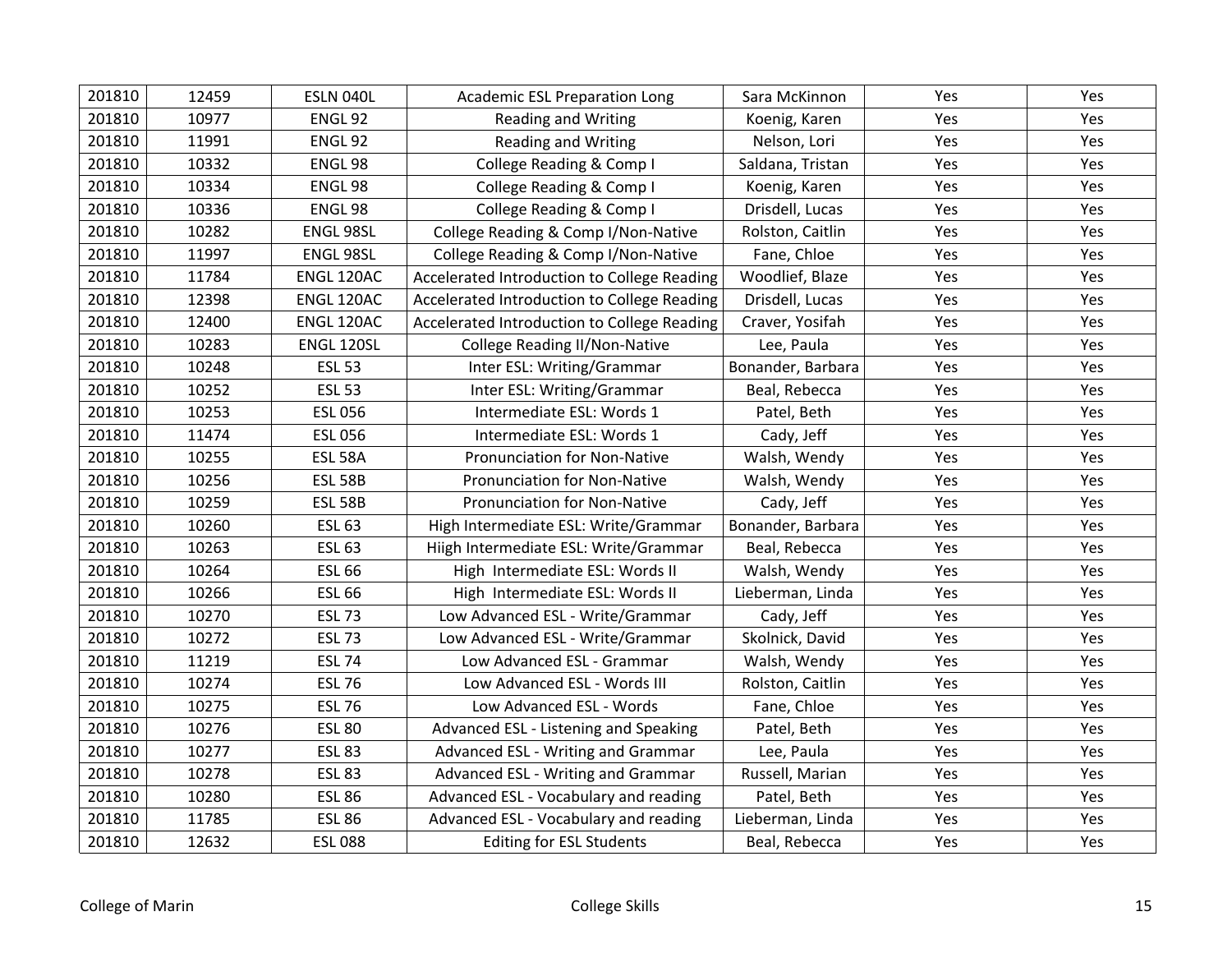| 201810 | 12452 | ESLN 10B           | Beginning ESL B                    | Ellen Karel      | Yes        | Yes        |
|--------|-------|--------------------|------------------------------------|------------------|------------|------------|
| 201810 | 11794 | ESLN 20            | High Beginning ESL A               | Patricia Seery   | <b>Yes</b> | <b>Yes</b> |
| 201810 | 12390 | <b>ESLN 20 L/S</b> | High Beginning Listen/Speak        | Harris Casper    | <b>Yes</b> | <b>Yes</b> |
| 201810 | 12670 | ESLN 30/35         | Low Intermediate ESL A/B           | Linda Burnett    | Yes        | <b>Yes</b> |
| 201810 | 12102 | <b>ESLN 40 L/S</b> | Low Intermediate Listen/Speak      | Cheo Massion     | <b>Yes</b> | <b>Yes</b> |
| 201810 | 12463 | ESLN 40B           | <b>Academic ESL Preparation B</b>  | Sharon Carlson   | <b>Yes</b> | <b>Yes</b> |
| 201810 | 12862 | ESLV 11            | Intermediate ESL Customer Svc.     | Kay Bradley      | <b>Yes</b> | <b>Yes</b> |
| 201810 | 12827 | <b>HUM 101</b>     | The Human Condition                | Pasquel, Meg     | <b>Yes</b> | <b>Yes</b> |
| 201810 | 12828 | <b>HUM 101</b>     | The Human Condition                | Pasquel, Meg     | Yes        | Yes        |
| 201810 | 12342 | ESLN 20            | High Beginning ESL A               | Kay Bradley      | Yes        | Yes        |
| 201810 | 10513 | ESLN 20            | High Beginning ESL A               | Holly Middleton  | Yes        | <b>Yes</b> |
| 201810 | 10532 | <b>ESLN PRON</b>   | <b>Noncredit ESL Pronunciation</b> | Cheo Massion     | <b>Yes</b> | <b>Yes</b> |
| 201810 | 10534 | <b>ESLN PRON</b>   | Noncredit ESL Pronunciation        | Vivian Numaguchi | <b>Yes</b> | <b>Yes</b> |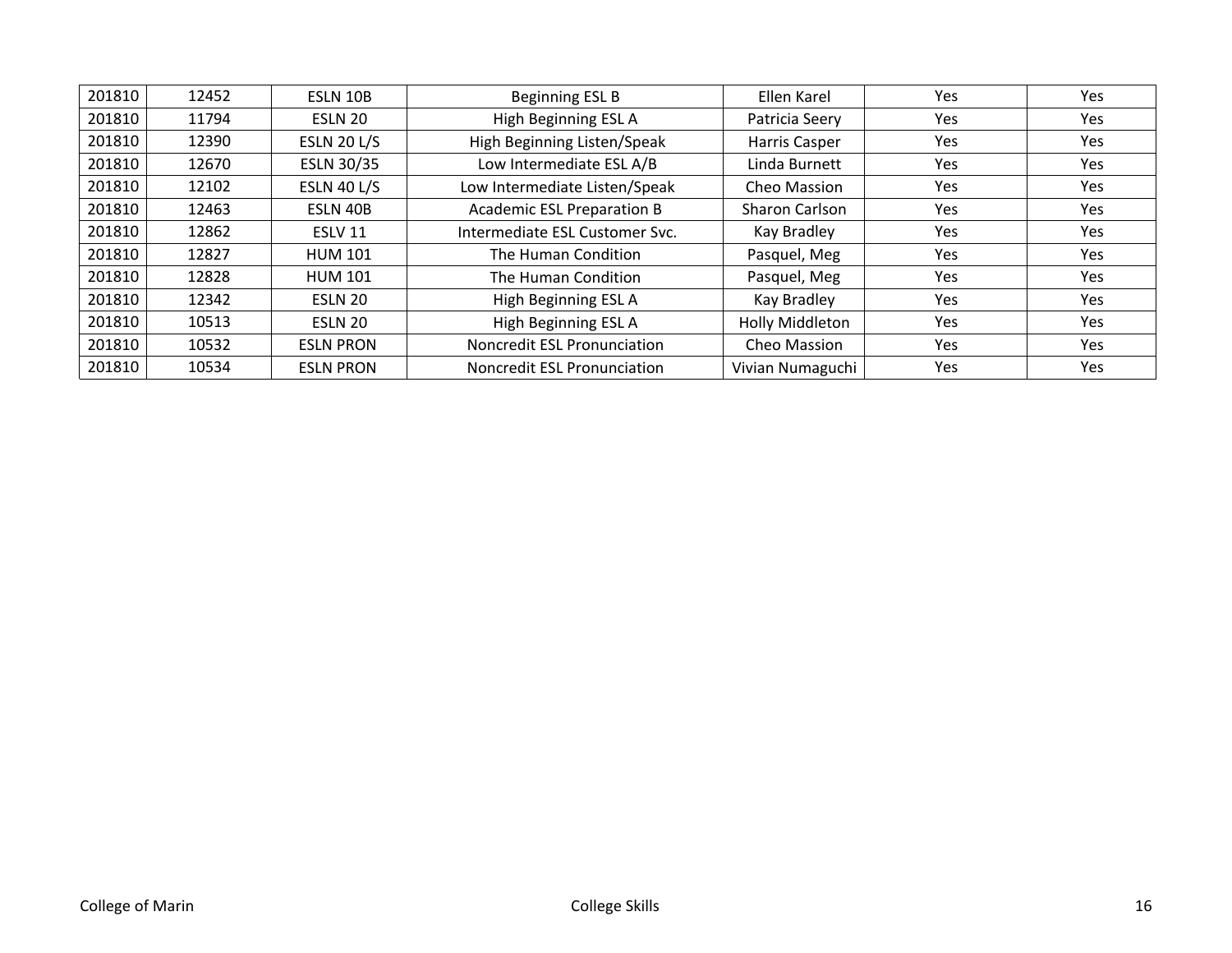| Term   | <b>CRN</b> | <b>CourseID</b> | <b>Title</b>                                                | <b>Faculty</b>        | Syllabi on file | <b>SLOs match COR</b> |
|--------|------------|-----------------|-------------------------------------------------------------|-----------------------|-----------------|-----------------------|
| 201810 | !11904     | <b>ECE 101</b>  | Introduction to Child Development                           | S Johnson             | Yes             | Yes                   |
| 201810 | !11904     | <b>ECE 101</b>  | Introduction to Child Development                           | S Johnson             | Yes             | Yes                   |
| 201810 | 11760      | <b>ECE 110</b>  | Child Development                                           | S Edwards             | Yes             | Yes                   |
| 201810 | 11760      | <b>ECE 110</b>  | Child Development                                           | S Edwards             | Yes             | Yes                   |
| 201810 | 10167      | <b>ECE 112</b>  | Child, Family, and Community                                | M Dodge               | Yes             | Yes                   |
| 201810 | 10167      | <b>ECE 112</b>  | Child, Family, and Community                                | M Dodge               | Yes             | Yes                   |
| 201810 | !11903     | <b>ECE 114</b>  | Principles and Practices of Teaching Young Children         | S Edwards             | Yes             | Yes                   |
| 201810 | !11903     | <b>ECE 114</b>  | Principles and Practices of Teaching Young Children         | S Edwards             | Yes             | Yes                   |
| 201810 | !12832     | <b>ECE 114</b>  | Principles and Practices of Teaching Young Children         | J Briffa              | Yes             | Yes                   |
| 201810 | !12832     | <b>ECE 114</b>  | Principles and Practices of Teaching Young Children         | J Briffa              | Yes             | Yes                   |
| 201810 | !10381     | <b>ECE 131</b>  | Health, Safety, and Nutrition Practices for Young Children  | 03/06-05/22 S Kreuzer | Yes             | Yes                   |
| 201810 | !10381     | <b>ECE 131</b>  | Health, Safety, and Nutrition Practices for Young Children  | 03/06-05/22 S Kreuzer | Yes             | Yes                   |
| 201810 | !10381     | <b>ECE 131</b>  | Health, Safety, and Nutrition Practices for Young Children  | 03/06-05/22 S Kreuzer | Yes             | Yes                   |
| 201810 | 11907      | <b>ECE 132</b>  | Planning and Leading Circle Times with Young Children       | 04/14-05/19 S Edwards | Yes             | Yes                   |
| 201810 | 12820      | <b>ECE 134</b>  | <b>Understanding Young Children's Temperaments</b>          | 01/27-02/24 M Dodge   | Yes             | Yes                   |
| 201810 | 12678      | <b>ECE 219</b>  | Care and Education for Infants and Toddlers                 | M Dodge               | Yes             | Yes                   |
| 201810 | 12678      | <b>ECE 219</b>  | Care and Education for Infants and Toddlers                 | M Dodge               | Yes             | Yes                   |
| 201810 | !10387     | <b>ECE 222</b>  | Curriculum & Strategies for Children with Special Needs     | S Kreuzer             | Yes             | Yes                   |
| 201810 | !10387     | <b>ECE 222</b>  | Curriculum & Strategies for Children with Special Needs     | S Kreuzer             | Yes             | Yes                   |
| 201810 | !12830     | <b>ECE 225</b>  | Guidance and Limit-Setting in the Early Childhood Classroom | 02/28-05/23 M Dodge   | Yes             | Yes                   |
| 201810 | 12590      | <b>ECE 261A</b> | Early Childhood Education Conference Course A               | 03/10-03/10 M Dodge   | Yes             | Yes                   |
| 201810 | 12679      | <b>ECE 261B</b> | Early Childhood Education Conference Course B               | 03/10-03/10 M Dodge   | Yes             | Yes                   |
| 201810 | 12680      | <b>ECE 261C</b> | Early Childhood Education Conference Course C               | 03/10-03/10 M Dodge   | Yes             | Yes                   |
| 201810 | 12821      | <b>ECE 261D</b> | Early Childhood Education Conference Course D               | 03/10-03/10 M Dodge   | Yes             | Yes                   |
| 201810 | !11757     | <b>ECE 280</b>  | Childhood Education Fieldwork and Seminar I: Beginning Prad | 01/20-05/25 S Edwards | Yes             | Yes                   |
| 201810 | !11757     | <b>ECE 280</b>  | Childhood Education Fieldwork and Seminar I: Beginning Prad | 01/20-05/25 S Edwards | Yes             | Yes                   |
| 201810 | !10473     | <b>ECE 281</b>  | Childhood Education Fieldwork and Seminar II: Advanced Prad | 01/20-05/25 S Edwards | Yes             | Yes                   |
| 201810 | !10473     | <b>ECE 281</b>  | Childhood Education Fieldwork and Seminar II: Advanced Prad | 01/20-05/25 S Edwards | Yes             | Yes                   |
| 201810 | !10550     | <b>ECE 295</b>  | Supervising Adults in Early Childhood Programs              | 01/20-05/25 S Edwards | Yes             | Yes                   |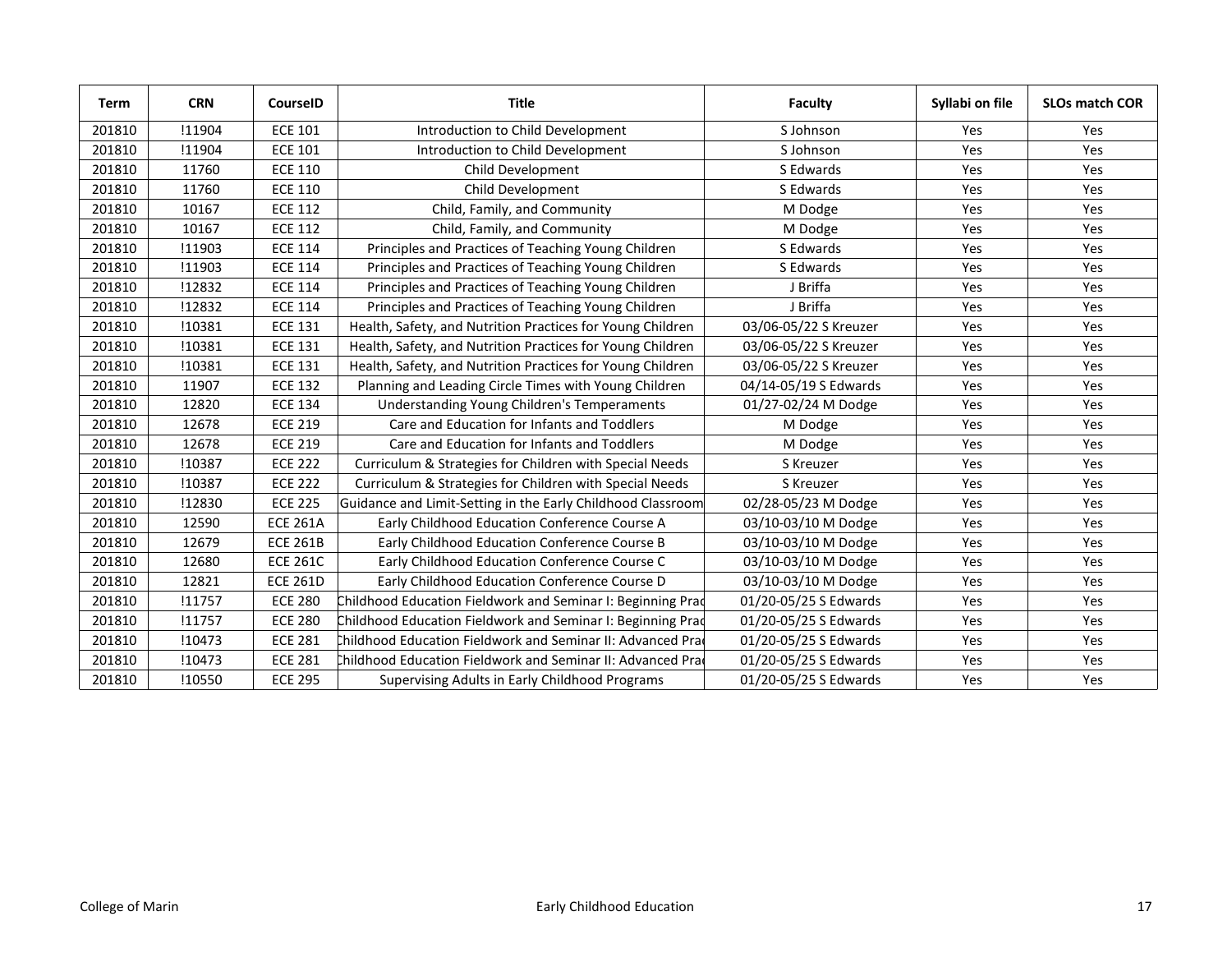| Term   | <b>CRN</b> | CourseID        | <b>Title</b>                                       | <b>Faculty</b>        | Syllabi on file | <b>SLOs match COR</b> |
|--------|------------|-----------------|----------------------------------------------------|-----------------------|-----------------|-----------------------|
| 201810 | 10337      | <b>ENGL 120</b> | Introduction to College Reading and Composition II | W Cottle              | Yes             | Yes                   |
| 201810 | 10337      | <b>ENGL 120</b> | Introduction to College Reading and Composition II | W Cottle              | Yes             | Yes                   |
| 201810 | 10337      | <b>ENGL 120</b> | Introduction to College Reading and Composition II | W Cottle              | Yes             | Yes                   |
| 201810 | 10339      | <b>ENGL 120</b> | Introduction to College Reading and Composition II | M Westbrook           | Yes             | Yes                   |
| 201810 | 10339      | <b>ENGL 120</b> | Introduction to College Reading and Composition II | M Westbrook           | Yes             | Yes                   |
| 201810 | 10339      | <b>ENGL 120</b> | Introduction to College Reading and Composition II | M Westbrook           | Yes             | Yes                   |
| 201810 | 10340      | <b>ENGL 120</b> | Introduction to College Reading and Composition II | W Cottle              | Yes             | Yes                   |
| 201810 | 10340      | <b>ENGL 120</b> | Introduction to College Reading and Composition II | W Cottle              | Yes             | Yes                   |
| 201810 | 10340      | <b>ENGL 120</b> | Introduction to College Reading and Composition II | W Cottle              | Yes             | Yes                   |
| 201810 | !10342     | <b>ENGL 120</b> | Introduction to College Reading and Composition II | S Douglass            | Yes             | Yes                   |
| 201810 | !10342     | <b>ENGL 120</b> | Introduction to College Reading and Composition II | S Douglass            | Yes             | Yes                   |
| 201810 | !10342     | <b>ENGL 120</b> | Introduction to College Reading and Composition II | S Douglass            | Yes             | Yes                   |
| 201810 | 10343      | <b>ENGL 120</b> | Introduction to College Reading and Composition II | W Cottle              | Yes             | Yes                   |
| 201810 | 10343      | <b>ENGL 120</b> | Introduction to College Reading and Composition II | W Cottle              | Yes             | Yes                   |
| 201810 | 10343      | <b>ENGL 120</b> | Introduction to College Reading and Composition II | W Cottle              | Yes             | Yes                   |
| 201810 | 10344      | <b>ENGL 120</b> | Introduction to College Reading and Composition II | J Tipton              | Yes             | Yes                   |
| 201810 | !10345     | <b>ENGL 120</b> | Introduction to College Reading and Composition II | R Anthes, V Ariano, W | Yes             | Yes                   |
| 201810 | !10346     | <b>ENGL 120</b> | Introduction to College Reading and Composition II | M Westbrook           | Yes             | Yes                   |
| 201810 | !10346     | <b>ENGL 120</b> | Introduction to College Reading and Composition II | M Westbrook           | Yes             | Yes                   |
| 201810 | !10346     | <b>ENGL 120</b> | Introduction to College Reading and Composition II | M Westbrook           | Yes             | Yes                   |
| 201810 | !10347     | <b>ENGL 150</b> | Reading and Composition (1A)                       | T Saldana             | Yes             | Yes                   |
| 201810 | !10347     | <b>ENGL 150</b> | Reading and Composition (1A)                       | T Saldana             | Yes             | Yes                   |
| 201810 | 10348      | <b>ENGL 150</b> | Reading and Composition (1A)                       | A Pasquel             | Yes             | Yes                   |
| 201810 | 10348      | <b>ENGL 150</b> | Reading and Composition (1A)                       | A Pasquel             | Yes             | Yes                   |
| 201810 | 10353      | <b>ENGL 150</b> | Reading and Composition (1A)                       | E Sheofsky            | Yes             | Yes                   |
| 201810 | 10355      | <b>ENGL 150</b> | Reading and Composition (1A)                       | K Rosenblatt          | Yes             | Yes                   |
| 201810 | 10355      | <b>ENGL 150</b> | Reading and Composition (1A)                       | K Rosenblatt          | Yes             | Yes                   |
| 201810 | 10364      | <b>ENGL 150</b> | Reading and Composition (1A)                       | J Sutherland          | Yes             | Yes                   |
| 201810 | 10364      | <b>ENGL 150</b> | Reading and Composition (1A)                       | J Sutherland          | Yes             | Yes                   |
| 201810 | 10366      | <b>ENGL 150</b> | Reading and Composition (1A)                       | W Cottle              | Yes             | Yes                   |
| 201810 | 10366      | <b>ENGL 150</b> | Reading and Composition (1A)                       | W Cottle              | Yes             | Yes                   |
| 201810 | 10374      | <b>ENGL 150</b> | Reading and Composition (1A)                       | T Miller              | Yes             | Yes                   |
| 201810 | 10374      | <b>ENGL 150</b> | Reading and Composition (1A)                       | T Miller              | Yes             | Yes                   |
| 201810 | 10375      | <b>ENGL 150</b> | Reading and Composition (1A)                       | C Kreit, M Westbrook  | Yes             | Yes                   |
| 201810 | 10375      | <b>ENGL 150</b> | Reading and Composition (1A)                       | C Kreit, M Westbrook  | Yes             | Yes                   |
| 201810 | 10376      | <b>ENGL 150</b> | Reading and Composition (1A)                       | R Southard            | Yes             | Yes                   |
| 201810 | 10376      | <b>ENGL 150</b> | Reading and Composition (1A)                       | R Southard            | Yes             | Yes                   |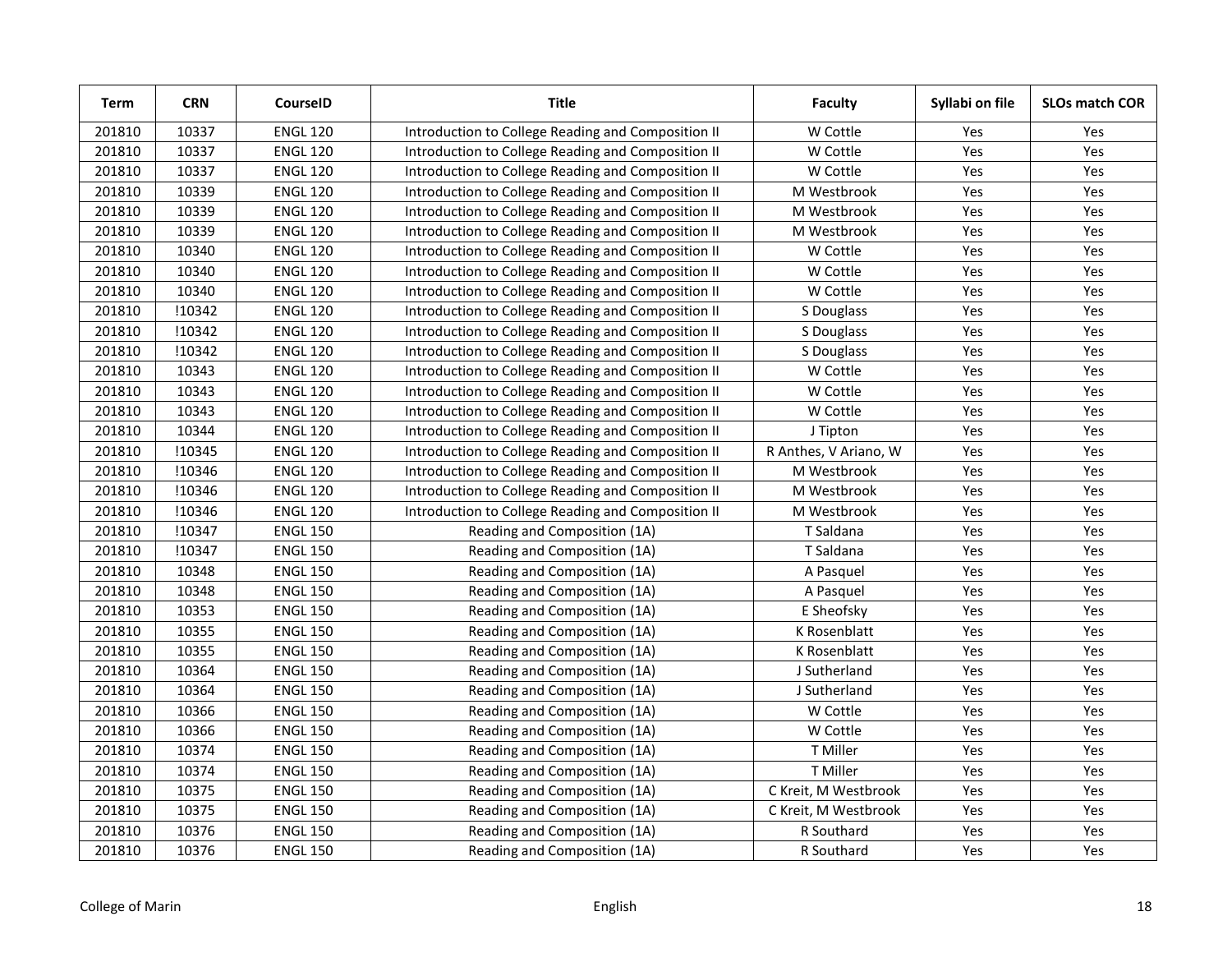| Term   | <b>CRN</b> | CourseID        | <b>Title</b>                             | <b>Faculty</b>    | Syllabi on file | <b>SLOs match COR</b> |
|--------|------------|-----------------|------------------------------------------|-------------------|-----------------|-----------------------|
| 201810 | 11170      | <b>ENGL 150</b> | Reading and Composition (1A)             | <b>B</b> Woodlief | Yes             | Yes                   |
| 201810 | 11170      | <b>ENGL 150</b> | Reading and Composition (1A)             | <b>B</b> Woodlief | Yes             | Yes                   |
| 201810 | 11196      | <b>ENGL 150</b> | Reading and Composition (1A)             | K Rosenblatt      | Yes             | Yes                   |
| 201810 | 11196      | <b>ENGL 150</b> | Reading and Composition (1A)             | K Rosenblatt      | Yes             | Yes                   |
| 201810 | !11197     | <b>ENGL 150</b> | Reading and Composition (1A)             | J Tipton          | Yes             | Yes                   |
| 201810 | !11197     | <b>ENGL 150</b> | Reading and Composition (1A)             | J Tipton          | Yes             | Yes                   |
| 201810 | 11800      | <b>ENGL 150</b> | Reading and Composition (1A)             | E Sheofsky        | Yes             | Yes                   |
| 201810 | 10409      | <b>ENGL 151</b> | Reading and Composition (1B)             | C McBride         | Yes             | Yes                   |
| 201810 | 10410      | <b>ENGL 151</b> | Reading and Composition (1B)             | T Miller          | Yes             | Yes                   |
| 201810 | 10410      | <b>ENGL 151</b> | Reading and Composition (1B)             | T Miller          | Yes             | Yes                   |
| 201810 | 10411      | <b>ENGL 151</b> | Reading and Composition (1B)             | S Douglass        | Yes             | Yes                   |
| 201810 | 10411      | <b>ENGL 151</b> | Reading and Composition (1B)             | S Douglass        | Yes             | Yes                   |
| 201810 | 10412      | <b>ENGL 151</b> | Reading and Composition (1B)             | S Wells           | Yes             | Yes                   |
| 201810 | 10412      | <b>ENGL 151</b> | Reading and Composition (1B)             | S Wells           | Yes             | Yes                   |
| 201810 | 10413      | <b>ENGL 151</b> | Reading and Composition (1B)             | S Wells           | Yes             | Yes                   |
| 201810 | 10413      | <b>ENGL 151</b> | Reading and Composition (1B)             | S Wells           | Yes             | Yes                   |
| 201810 | 10414      | <b>ENGL 151</b> | Reading and Composition (1B)             | J Tipton          | Yes             | Yes                   |
| 201810 | 10414      | <b>ENGL 151</b> | Reading and Composition (1B)             | J Tipton          | Yes             | Yes                   |
| 201810 | !10415     | <b>ENGL 151</b> | Reading and Composition (1B)             | S Wells           | Yes             | Yes                   |
| 201810 | !10415     | <b>ENGL 151</b> | Reading and Composition (1B)             | S Wells           | Yes             | Yes                   |
| 201810 | !12549     | <b>ENGL 151</b> | Reading and Composition (1B)             | J Tipton          | Yes             | Yes                   |
| 201810 | !12549     | <b>ENGL 151</b> | Reading and Composition (1B)             | J Tipton          | Yes             | Yes                   |
| 201810 | 10416      | <b>ENGL 155</b> | <b>Critical Thinking and Composition</b> | D King            | Yes             | Yes                   |
| 201810 | 10416      | <b>ENGL 155</b> | <b>Critical Thinking and Composition</b> | D King            | Yes             | Yes                   |
| 201810 | 10417      | <b>ENGL 155</b> | <b>Critical Thinking and Composition</b> | J Sutherland      | Yes             | Yes                   |
| 201810 | 10417      | <b>ENGL 155</b> | <b>Critical Thinking and Composition</b> | J Sutherland      | Yes             | Yes                   |
| 201810 | 12833      | <b>ENGL 155</b> | <b>Critical Thinking and Composition</b> | <b>B</b> Woodlief | Yes             | Yes                   |
| 201810 | 12833      | <b>ENGL 155</b> | <b>Critical Thinking and Composition</b> | <b>B</b> Woodlief | Yes             | Yes                   |
| 201810 | !12834     | <b>ENGL 155</b> | <b>Critical Thinking and Composition</b> | R Southard        | Yes             | Yes                   |
| 201810 | !12834     | <b>ENGL 155</b> | <b>Critical Thinking and Composition</b> | R Southard        | Yes             | Yes                   |
| 201810 | 10418      | <b>ENGL 202</b> | <b>Creative Writing I</b>                | J Tipton          | Yes             | Yes                   |
| 201810 | 10418      | <b>ENGL 202</b> | <b>Creative Writing I</b>                | J Tipton          | Yes             | Yes                   |
| 201810 | 10420      | <b>ENGL 203</b> | <b>Creative Writing II</b>               | J Tipton          | Yes             | Yes                   |
| 201810 | 10420      | <b>ENGL 203</b> | <b>Creative Writing II</b>               | J Tipton          | Yes             | Yes                   |
| 201810 | 12197      | <b>ENGL 212</b> | Introduction to Poetry                   | S Wells           | Yes             | Yes                   |
| 201810 | 12197      | <b>ENGL 212</b> | Introduction to Poetry                   | S Wells           | Yes             | Yes                   |
| 201810 | 12822      | ENGL 221A       | Survey of American Literature I          | T Miller          | Yes             | Yes                   |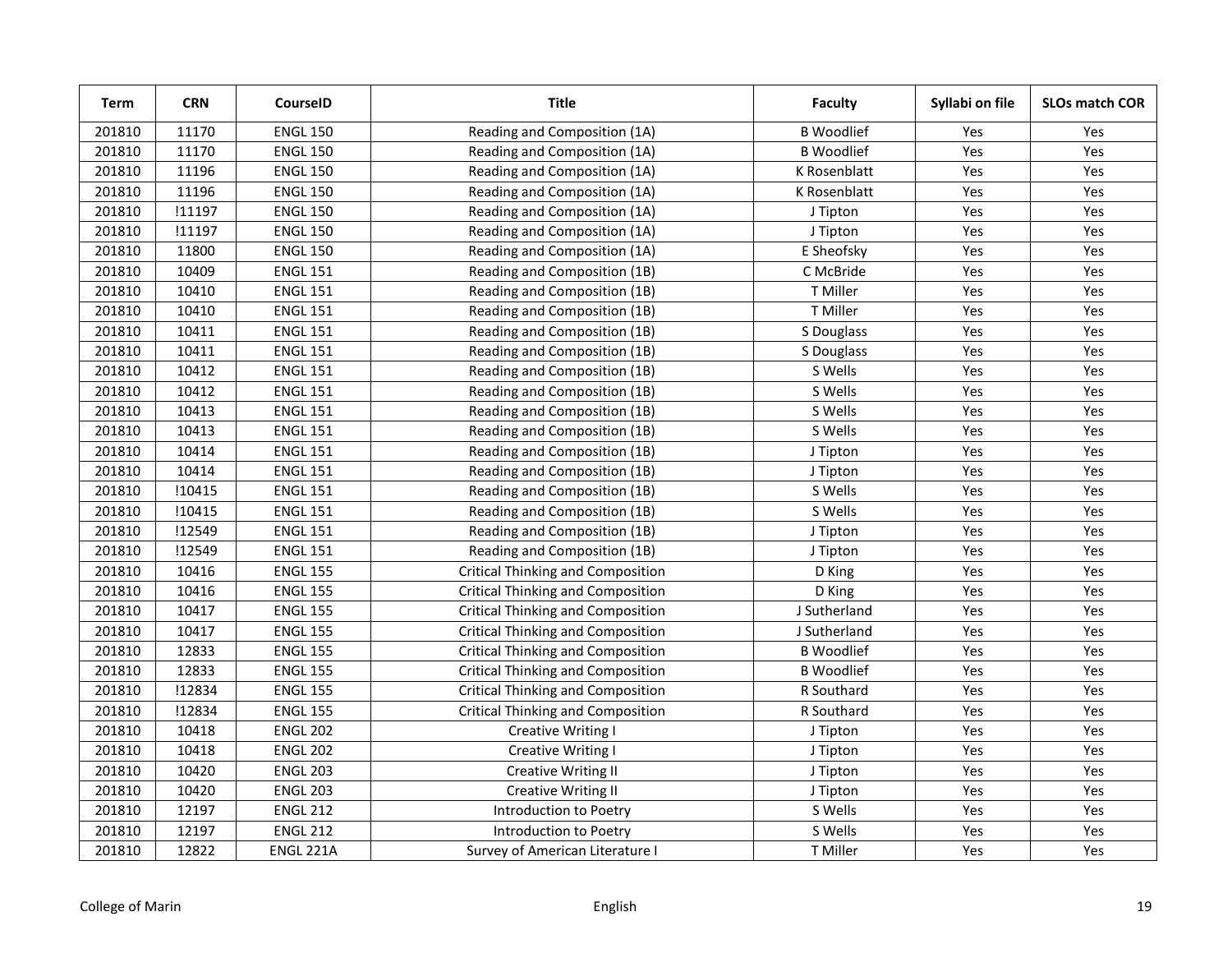| Term   | <b>CRN</b> | <b>CourseID</b>  | Title                                              | Faculty   | Syllabi on file | <b>SLOs match COR</b> |
|--------|------------|------------------|----------------------------------------------------|-----------|-----------------|-----------------------|
| 201810 | 12822      | <b>ENGL 221A</b> | Survey of American Literature I                    | T Miller  | Yes             | Yes                   |
| 201810 | 11970      | <b>ENGL 224</b>  | Survey of World Literature I                       | D King    | Yes             | Yes                   |
| 201810 | 11970      | <b>ENGL 224</b>  | Survey of World Literature I                       | D King    | Yes             | Yes                   |
| 201810 | 10427      | <b>PHIL 110</b>  | Introduction to Philosophy                         | J Marmysz | Yes             | Yes                   |
| 201810 | 11202      | <b>PHIL 110</b>  | Introduction to Philosophy                         | J Marmysz | Yes             | Yes                   |
| 201810 | 11202      | <b>PHIL 110</b>  | Introduction to Philosophy                         | J Marmysz | Yes             | Yes                   |
| 201810 | 12199      | <b>PHIL 110</b>  | Introduction to Philosophy                         | J Marmysz | Yes             | Yes                   |
| 201810 | 12201      | <b>PHIL 112</b>  | Introduction to Logic                              | J Marmysz | Yes             | Yes                   |
| 201810 | 12201      | <b>PHIL 112</b>  | Introduction to Logic                              | J Marmysz | Yes             | Yes                   |
| 201810 | 12699      | <b>PHIL 117</b>  | History of Philosophy: Late Modern to Contemporary | J Marmysz | Yes             | Yes                   |
| 201810 | 12200      | <b>PHIL 118</b>  | Aesthetics                                         | J Marmysz | Yes             | Yes                   |
| 201810 | 12200      | <b>PHIL 118</b>  | Aesthetics                                         | J Marmysz | Yes             | Yes                   |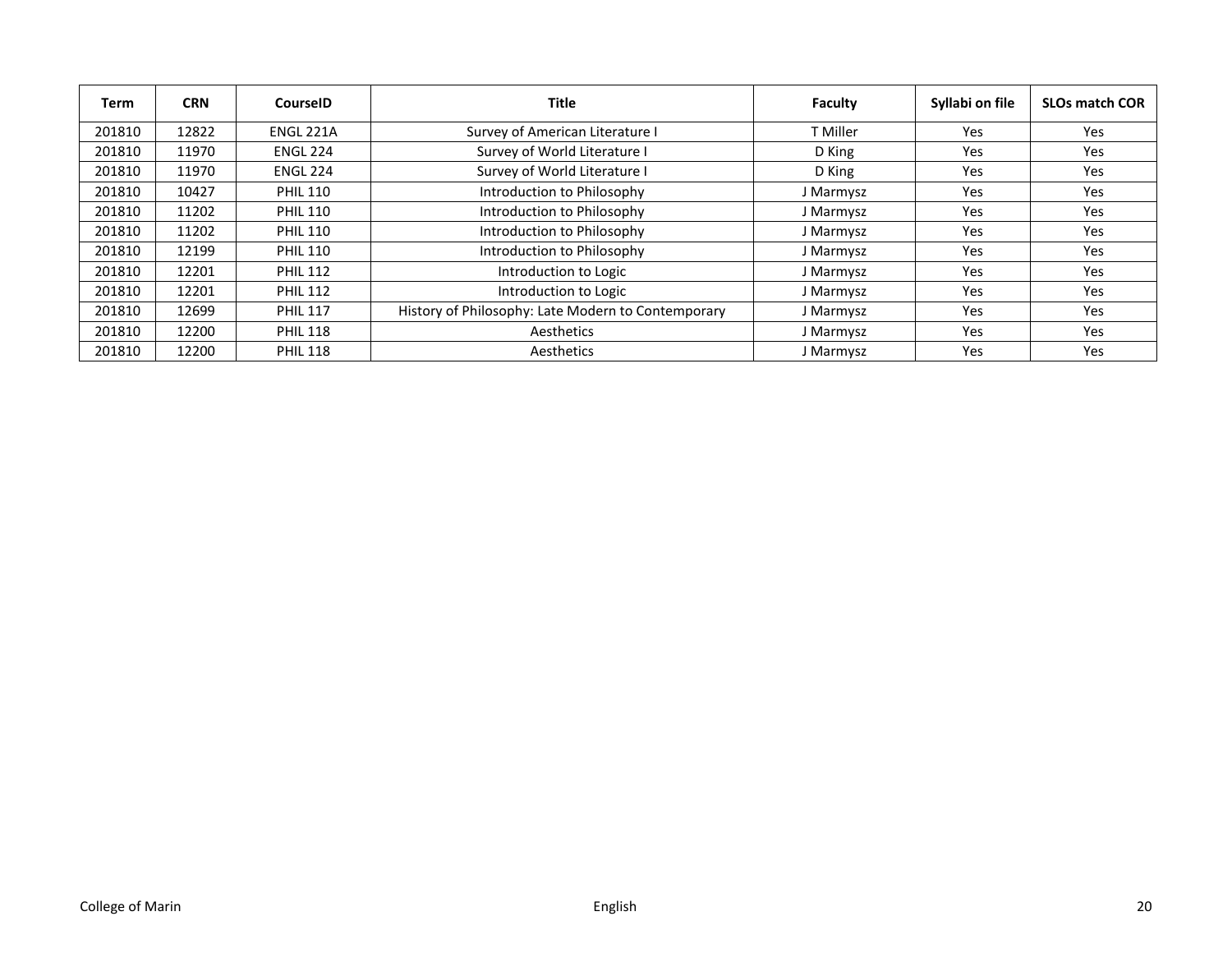| Term   | <b>CRN</b> | CourseID        | <b>Title</b>                                                  | <b>Faculty</b> | Syllabi on file | <b>SLOs match COR</b> |
|--------|------------|-----------------|---------------------------------------------------------------|----------------|-----------------|-----------------------|
| 201810 | 12148      | <b>ARCH 101</b> | History of Architecture II                                    | G Goldberg     | Yes             | Yes                   |
| 201810 | 11826      | <b>ARCH 110</b> | Beginning Architectural Design                                | G Goldberg     | Yes             | no                    |
| 201810 | 11675      | <b>ARCH 111</b> | Intermediate Architectural Design                             | G Goldberg     | Yes             | no                    |
| 201810 | 11676      | <b>ARCH 120</b> | htroduction to Visual Representation and Architectural Drawin | E Doermann     | Yes             | <b>Yes</b>            |
| 201810 | 11677      | <b>ARCH 121</b> | Intermediate Architectural Drawing                            | E Doermann     | Yes             | Yes                   |
| 201810 | 12423      | <b>ARCH 141</b> | Computer Drawing for Architecture and Construction            | E Doermann     | Yes             | Yes                   |
| 201810 | 11679      | <b>ART 101</b>  | History of Western Art: Prehistory - Medieval                 | K Muller       | Yes             | Yes                   |
| 201810 | 12149      | <b>ART 101</b>  | History of Western Art: Prehistory - Medieval                 | J Rapko        | Yes             | Yes                   |
| 201810 | 12092      | <b>ART 102</b>  | History of Western Art: Medieval - Nineteenth Century         | K Muller       | Yes             | Yes                   |
| 201810 | 12424      | <b>ART 102</b>  | History of Western Art: Medieval - Nineteenth Century         | K Muller       | Yes             | Yes                   |
| 201810 | 12425      | <b>ART 103</b>  | History of Western Art: Nineteenth and Twentieth Centuries    | J Rapko        | Yes             | Yes                   |
| 201810 | 11344      | <b>ART 105</b>  | Introduction to Contemporary Art and Visual Culture           | K Muller       | Yes             | Yes                   |
| 201810 | 12150      | <b>ART 107</b>  | Art of the United States: A Diverse History                   | K Muller       | Yes             | Yes                   |
| 201810 | 10741      | <b>ART 112</b>  | 2-D Art Fundamentals                                          | P Hulin        | Yes             | Yes                   |
| 201810 | 11828      | <b>ART 112</b>  | 2-D Art Fundamentals                                          | K Wagner       | Yes             | Yes                   |
| 201810 | 11829      | <b>ART 113</b>  | 3-D Art Fundamentals                                          | K Wagner       | Yes             | Yes                   |
| 201810 | 11830      | <b>ART 116</b>  | Jewelry Design I                                              | L DAgostino    | Yes             | Yes                   |
| 201810 | 11831      | <b>ART 116</b>  | Jewelry Design I                                              | L DAgostino    | Yes             | Yes                   |
| 201810 | 11832      | <b>ART 117</b>  | Jewelry Design II                                             | L DAgostino    | Yes             | Yes                   |
| 201810 | 11833      | <b>ART 117</b>  | Jewelry Design II                                             | L DAgostino    | Yes             | Yes                   |
| 201810 | 12023      | <b>ART 118</b>  | Art Gallery Design and Management I                           | W West         | No              | No                    |
| 201810 | 12024      | <b>ART 119</b>  | Art Gallery Design and Management II                          | W West         | <b>No</b>       | <b>No</b>             |
| 201810 | 11683      | <b>ART 130</b>  | Drawing and Composition I                                     | R Wood         | Yes             | Yes                   |
| 201810 | 11686      | <b>ART 130</b>  | Drawing and Composition I                                     | W West         | Yes             | Yes                   |
| 201810 | 12427      | <b>ART 130</b>  | Drawing and Composition I                                     | C Lefkowitz    | Yes             | Yes                   |
| 201810 | 11687      | <b>ART 131</b>  | Drawing and Composition II                                    | R Wood         | Yes             | Yes                   |
| 201810 | 11690      | <b>ART 131</b>  | Drawing and Composition II                                    | W West         | Yes             | Yes                   |
| 201810 | 12428      | <b>ART 131</b>  | Drawing and Composition II                                    | C Lefkowitz    | Yes             | Yes                   |
| 201810 | 10806      | <b>ART 134</b>  | Life Drawing I                                                | S Lacke        | Yes             | Yes                   |
| 201810 | 10804      | <b>ART 135</b>  | Life Drawing II                                               | S Lacke        | Yes             | Yes                   |
| 201810 | 10814      | <b>ART 140</b>  | Painting I                                                    | J Scott        | Yes             | Yes                   |
| 201810 | 10816      | <b>ART 140</b>  | Painting I                                                    | C Arnold       | Yes             | Yes                   |
| 201810 | 11843      | <b>ART 140</b>  | Painting I                                                    | C Arnold       | Yes             | Yes                   |
| 201810 | 10820      | <b>ART 141</b>  | Painting II                                                   | J Scott        | Yes             | Yes                   |
| 201810 | 10827      | <b>ART 141</b>  | Painting II                                                   | C Arnold       | Yes             | Yes                   |
| 201810 | 11844      | <b>ART 141</b>  | Painting II                                                   | C Arnold       | Yes             | Yes                   |
| 201810 | 11692      | <b>ART 144</b>  | Watercolor I                                                  | C Lefkowitz    | Yes             | Yes                   |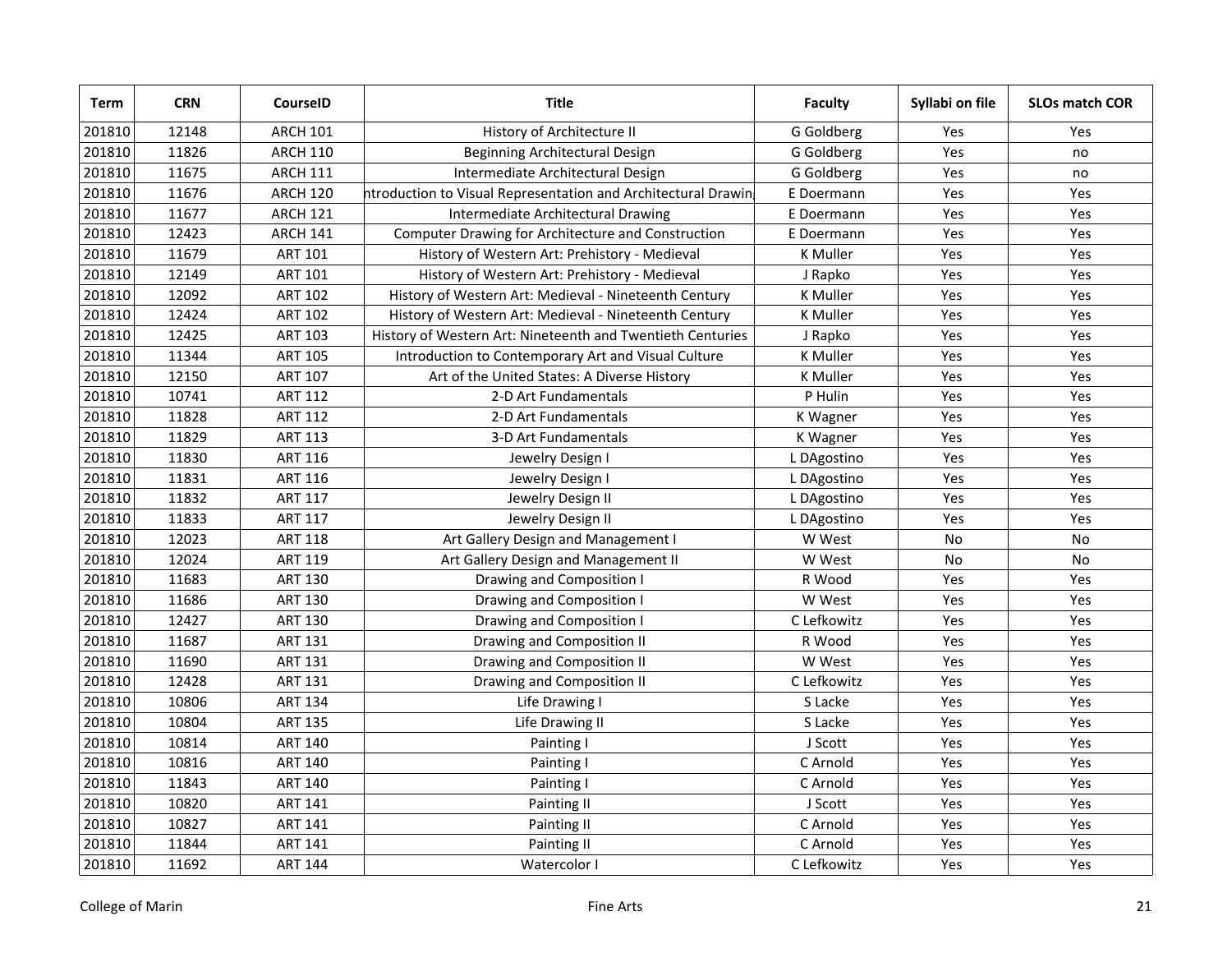| Term   | <b>CRN</b> | <b>CourseID</b> | <b>Title</b>                          | <b>Faculty</b> | Syllabi on file | <b>SLOs match COR</b> |
|--------|------------|-----------------|---------------------------------------|----------------|-----------------|-----------------------|
| 201810 | 11693      | <b>ART 145</b>  | Watercolor II                         | C Lefkowitz    | Yes             | Yes                   |
| 201810 | 11694      | <b>ART 146</b>  | Life Painting I                       | S Lacke        | Yes             | Yes                   |
| 201810 | 11695      | <b>ART 147</b>  | Life Painting II                      | S Lacke        | Yes             | Yes                   |
| 201810 | 11697      | <b>ART 152</b>  | Printmaking I                         | D Sywulak      | Yes             | Yes                   |
| 201810 | 10846      | <b>ART 153</b>  | Printmaking II                        | D Sywulak      | Yes             | Yes                   |
| 201810 | 10849      | <b>ART 165</b>  | Fiber Sculpture I                     | C Beadle       | Yes             | Yes                   |
| 201810 | 10852      | <b>ART 166</b>  | Fiber Sculpture II                    | C Beadle       | Yes             | Yes                   |
| 201810 | 10855      | <b>ART 170</b>  | Ceramics I                            | R Wood         | Yes             | Yes                   |
| 201810 | 10858      | <b>ART 170</b>  | Ceramics I                            | A Widenhofer   | Yes             | Yes                   |
| 201810 | 10862      | <b>ART 171</b>  | <b>Ceramics II</b>                    | R Wood         | Yes             | Yes                   |
| 201810 | 10866      | <b>ART 171</b>  | <b>Ceramics II</b>                    | A Widenhofer   | Yes             | Yes                   |
| 201810 | 12159      | <b>ART 176A</b> | Pottery on the Wheel I                | J Dunn         | Yes             | Yes                   |
| 201810 | 12848      | <b>ART 176A</b> | Pottery on the Wheel I                | J Dunn         | Yes             | Yes                   |
| 201810 | 12160      | <b>ART 176B</b> | Pottery on the Wheel II               | J Dunn         | Yes             | Yes                   |
| 201810 | 12849      | <b>ART 176B</b> | Pottery on the Wheel II               | J Dunn         | Yes             | Yes                   |
| 201810 | 11698      | <b>ART 180</b>  | Sculpture I                           | P Hulin        | Yes             | Yes                   |
| 201810 | 11701      | <b>ART 181</b>  | Sculpture II                          | P Hulin        | Yes             | Yes                   |
| 201810 | 12026      | <b>ART 185</b>  | Life Sculpture I                      | P Hulin        | Yes             | Yes                   |
| 201810 | 12027      | <b>ART 186</b>  | Life Sculpture II                     | P Hulin        | Yes             | Yes                   |
| 201810 | 10890      | <b>ART 190</b>  | Black and White Photography I         | P Steinmetz    | Yes             | Yes                   |
| 201810 | 10892      | <b>ART 191</b>  | Black and White Photography II        | P Steinmetz    | Yes             | Yes                   |
| 201810 | 10893      | <b>ART 192</b>  | Black and White Photography III       | P Steinmetz    | Yes             | Yes                   |
| 201810 | 10900      | <b>ART 193</b>  | Beginning Digital Photography         | P Steinmetz    | Yes             | Yes                   |
| 201810 | 12683      | <b>ART 193</b>  | Beginning Digital Photography         | P Steinmetz    | Yes             | Yes                   |
| 201810 | 12823      | <b>ART 194</b>  | Intermediate Digital Photography      | P Steinmetz    | Yes             | Yes                   |
| 201810 | 12824      | <b>ART 194</b>  | Intermediate Digital Photography      | P Steinmetz    | Yes             | Yes                   |
| 201810 | 12031      | <b>ART 216</b>  | Jewelry Design III                    | L DAgostino    | Yes             | Yes                   |
| 201810 | 12032      | <b>ART 216</b>  | Jewelry Design III                    | L DAgostino    | Yes             | Yes                   |
| 201810 | 12034      | <b>ART 217</b>  | Jewelry Design IV                     | L DAgostino    | Yes             | Yes                   |
| 201810 | 12034      | <b>ART 217</b>  | Jewelry Design IV                     | L DAgostino    | Yes             | Yes                   |
| 201810 | 12584      | <b>ART 218</b>  | Art Gallery Design and Management III | W West         | Yes             | Yes                   |
| 201810 | 12585      | <b>ART 219</b>  | Art Gallery Design and Management IV  | W West         | Yes             | Yes                   |
| 201810 | 12036      | <b>ART 234</b>  | Life Drawing III                      | S Lacke        | Yes             | Yes                   |
| 201810 | 12037      | <b>ART 235</b>  | Life Drawing IV                       | S Lacke        | Yes             | Yes                   |
| 201810 | 10934      | <b>ART 240</b>  | Painting III                          | J Scott        | Yes             | Yes                   |
| 201810 | 10943      | <b>ART 240</b>  | Painting III                          | C Arnold       | Yes             | Yes                   |
| 201810 | 11845      | <b>ART 240</b>  | Painting III                          | C Arnold       | Yes             | Yes                   |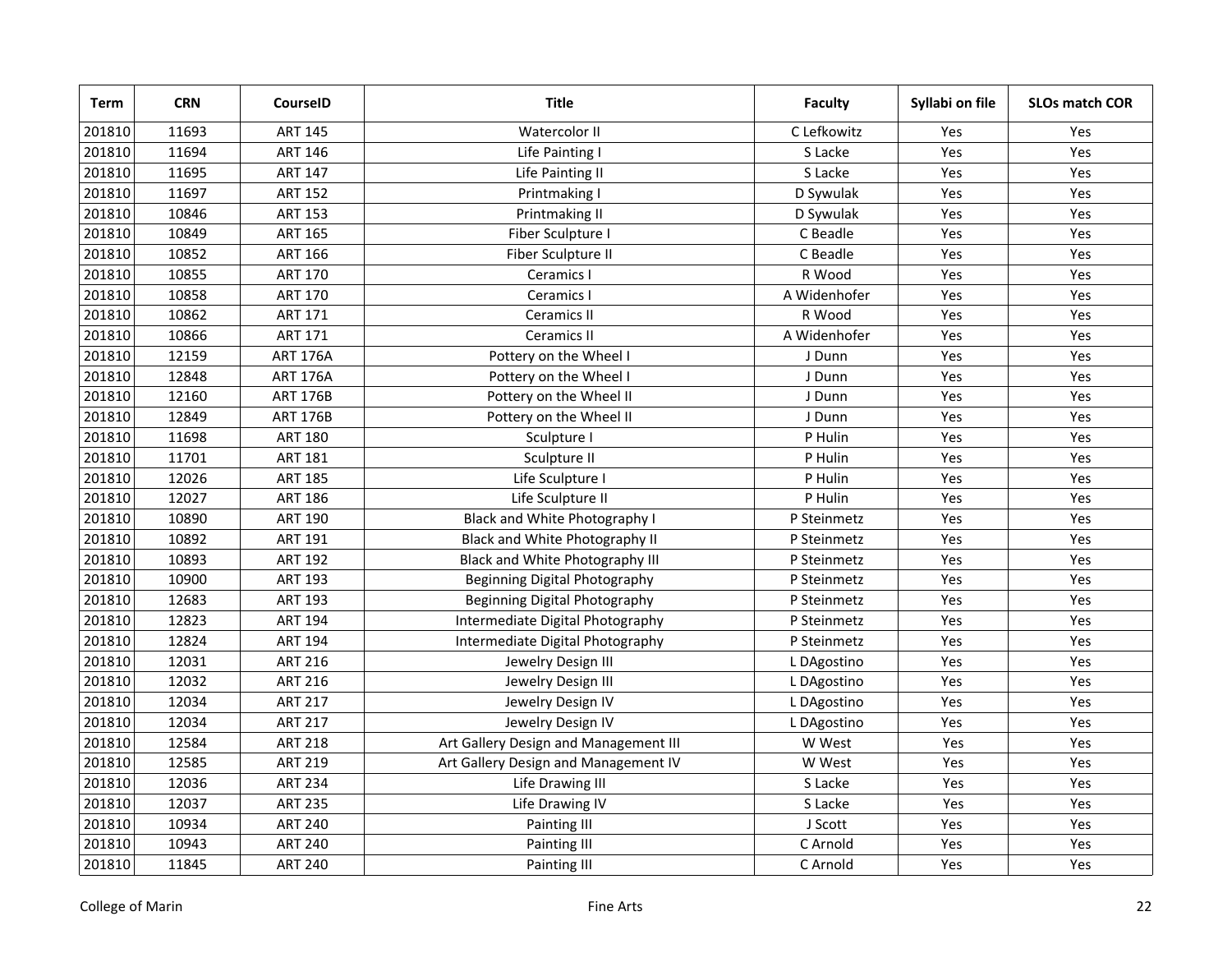| <b>Term</b> | <b>CRN</b> | <b>CourseID</b> | <b>Title</b>                          | <b>Faculty</b> | Syllabi on file | <b>SLOs match COR</b> |
|-------------|------------|-----------------|---------------------------------------|----------------|-----------------|-----------------------|
| 201810      | 11846      | <b>ART 241</b>  | Painting IV                           | C Arnold       | Yes             | Yes                   |
| 201810      | 12039      | <b>ART 241</b>  | Painting IV                           | J Scott        | Yes             | Yes                   |
| 201810      | 12040      | <b>ART 241</b>  | Painting IV                           | C Arnold       | Yes             | Yes                   |
| 201810      | 11706      | <b>ART 244</b>  | Watercolor III                        | C Lefkowitz    | Yes             | Yes                   |
| 201810      | 12042      | <b>ART 245</b>  | Watercolor IV                         | C Lefkowitz    | Yes             | Yes                   |
| 201810      | 11708      | <b>ART 246</b>  | Life Painting III                     | S Lacke        | Yes             | Yes                   |
| 201810      | 11025      | <b>ART 247</b>  | Life Painting IV                      | S Lacke        | Yes             | Yes                   |
| 201810      | 12044      | <b>ART 252</b>  | Printmaking III                       | D Sywulak      | Yes             | Yes                   |
| 201810      | 12045      | <b>ART 253</b>  | Printmaking IV                        | D Sywulak      | Yes             | Yes                   |
| 201810      | 12046      | <b>ART 265</b>  | Fiber Sculpture III                   | C Beadle       | Yes             | Yes                   |
| 201810      | 12047      | <b>ART 266</b>  | Fiber Sculpture IV                    | C Beadle       | Yes             | Yes                   |
| 201810      | 11002      | <b>ART 270</b>  | Ceramics III                          | R Wood         | Yes             | Yes                   |
| 201810      | 11004      | <b>ART 270</b>  | <b>Ceramics III</b>                   | A Widenhofer   | Yes             | Yes                   |
| 201810      | 11005      | <b>ART 271</b>  | Ceramics IV                           | R Wood         | Yes             | Yes                   |
| 201810      | 11007      | <b>ART 271</b>  | <b>Ceramics IV</b>                    | A Widenhofer   | Yes             | Yes                   |
| 201810      | 12557      | <b>ART 276</b>  | <b>Advanced Wheel Thrown Ceramics</b> | J Dunn         | Yes             | Yes                   |
| 201810      | 12850      | <b>ART 276</b>  | Advanced Wheel Thrown Ceramics        | J Dunn         | Yes             | Yes                   |
| 201810      | 11709      | <b>ART 280</b>  | Sculpture III                         | P Hulin        | Yes             | Yes                   |
| 201810      | 11712      | <b>ART 281</b>  | Sculpture IV                          | P Hulin        | Yes             | Yes                   |
| 201810      | 12049      | <b>ART 285</b>  | Life Sculpture III                    | P Hulin        | Yes             | Yes                   |
| 201810      | 12051      | <b>ART 286</b>  | Life Sculpture IV                     | P Hulin        | Yes             | Yes                   |
| 201810      | 11020      | <b>ART 290</b>  | Black and White Photography IV        | P Steinmetz    | Yes             | Yes                   |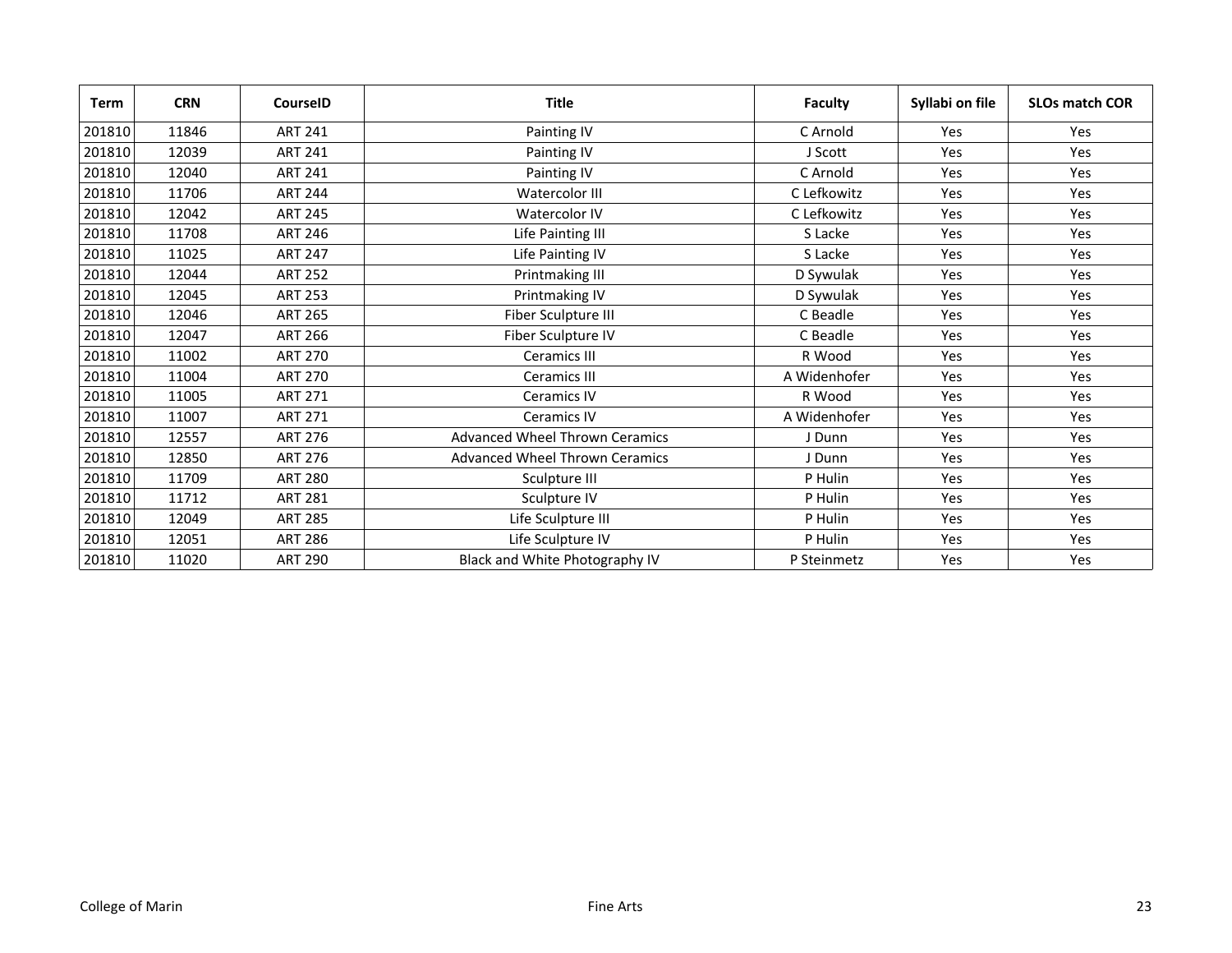| Term   | <b>CRN</b> | CourseID         | <b>Title</b>                                     | <b>Faculty</b>                  | Syllabi on file | <b>SLOs match COR</b> |
|--------|------------|------------------|--------------------------------------------------|---------------------------------|-----------------|-----------------------|
| 201810 | 10122      | <b>DENT 178</b>  | Dental Science II                                | K Rooney                        | Yes             | Yes                   |
| 201810 | 10123      | <b>DENT 183</b>  | <b>Advanced Dental Procedures</b>                | T Collins                       | Yes             | Yes                   |
| 201810 | 10123      | <b>DENT 183</b>  | <b>Advanced Dental Procedures</b>                | T Collins                       | Yes             | Yes                   |
| 201810 | 12194      | <b>DENT 183</b>  | <b>Advanced Dental Procedures</b>                | T Collins                       | Yes             | Yes                   |
| 201810 | 12194      | <b>DENT 183</b>  | <b>Advanced Dental Procedures</b>                | T Collins                       | Yes             | Yes                   |
| 201810 | 10126      | <b>DENT 184</b>  | Chairside Procedures II                          | K Rooney                        | Yes             | Yes                   |
| 201810 | 10126      | <b>DENT 184</b>  | Chairside Procedures II                          | K Rooney                        | Yes             | Yes                   |
| 201810 | 12195      | <b>DENT 184</b>  | Chairside Procedures II                          | K Rooney                        | Yes             | Yes                   |
| 201810 | 12195      | <b>DENT 184</b>  | Chairside Procedures II                          | K Rooney                        | Yes             | Yes                   |
| 201810 | 10129      | <b>DENT 186</b>  | <b>Clinical Dental Radiology</b>                 | 01/20-03/12 T Collins, K Rooney | Yes             | Yes                   |
| 201810 | 10129      | <b>DENT 186</b>  | <b>Clinical Dental Radiology</b>                 | 01/20-03/12 T Collins, K Rooney | Yes             | Yes                   |
| 201810 | 12202      | <b>DENT 186</b>  | <b>Clinical Dental Radiology</b>                 | 01/20-02/15 K Rooney            | Yes             | Yes                   |
| 201810 | 12202      | <b>DENT 186</b>  | <b>Clinical Dental Radiology</b>                 | 01/20-02/15 K Rooney            | Yes             | Yes                   |
| 201810 | !12203     | <b>DENT 186</b>  | <b>Clinical Dental Radiology</b>                 | 01/20-02/15 T Collins, K Rooney | Yes             | Yes                   |
| 201810 | !12203     | <b>DENT 186</b>  | <b>Clinical Dental Radiology</b>                 | 01/20-02/15 T Collins, K Rooney | Yes             | Yes                   |
| 201810 | 12204      | <b>DENT 186</b>  | <b>Clinical Dental Radiology</b>                 | 01/20-02/15 T Collins, K Rooney | Yes             | Yes                   |
| 201810 | 12204      | <b>DENT 186</b>  | <b>Clinical Dental Radiology</b>                 | 01/20-02/15 T Collins, K Rooney | Yes             | Yes                   |
| 201810 | 10134      | <b>DENT 187</b>  | Clinical/Technique Practicum                     | K Rooney                        | Yes             | Yes                   |
| 201810 | 10159      | <b>DENT 188</b>  | Chairside Clinical Operative Procedures          | -05/25 W Bohlke, T Collins, K R | Yes             | Yes                   |
| 201810 | 10159      | <b>DENT 188</b>  | Chairside Clinical Operative Procedures          | -05/25 W Bohlke, T Collins, K R | Yes             | Yes                   |
| 201810 | 10161      | <b>DENT 190</b>  | Dental Practice Management and Economics         | W Bohlke                        | Yes             | Yes                   |
| 201810 | 10161      | <b>DENT 190</b>  | <b>Dental Practice Management and Economics</b>  | W Bohlke                        | Yes             | Yes                   |
| 201810 | 10557      | <b>FIRE 112</b>  | <b>Emergency Medical Technician I</b>            | S Wood                          | Yes             | Yes                   |
| 201810 | 10557      | <b>FIRE 112</b>  | <b>Emergency Medical Technician I</b>            | S Wood                          | Yes             | Yes                   |
| 201810 | 11479      | <b>FIRE 120A</b> | Emergency Medical Technician-1 Refresher A       | 01/20-05/25 S Wood              | Yes             | Yes                   |
| 201810 | !11480     | <b>FIRE 120B</b> | Emergency Medical Technician-1 Refresher B       | 01/20-05/25 S Wood              | Yes             | Yes                   |
| 201810 | !11539     | <b>FIRE 215</b>  | Advanced First Aid/First Responder               | L Jessell                       | Yes             | Yes                   |
| 201810 | !11539     | <b>FIRE 215</b>  | Advanced First Aid/First Responder               | L Jessell                       | Yes             | Yes                   |
| 201810 | !11539     | <b>FIRE 215</b>  | Advanced First Aid/First Responder               | L Jessell                       | Yes             | Yes                   |
| 201810 | 11998      | <b>MEDA 160</b>  | <b>Introduction to Medical Assisting Careers</b> | C Pomajulca                     | Yes             | Yes                   |
| 201810 | 11998      | <b>MEDA 160</b>  | <b>Introduction to Medical Assisting Careers</b> | C Pomajulca                     | Yes             | Yes                   |
| 201810 | 12000      | <b>MEDA 163</b>  | Medical Office Computers: MediSoft               | J Miller                        | Yes             | Yes                   |
| 201810 | 12000      | <b>MEDA 163</b>  | Medical Office Computers: MediSoft               | J Miller                        | Yes             | Yes                   |
| 201810 | 12001      | MEDA 163L        | Medical Office Computers - MediSoft Laboratory   | J Miller                        | Yes             | Yes                   |
| 201810 | 12001      | MEDA 163L        | Medical Office Computers - MediSoft Laboratory   | J Miller                        | Yes             | Yes                   |
| 201810 | 12002      | MEDA 163L        | Medical Office Computers - MediSoft Laboratory   | J Miller                        | Yes             | Yes                   |
| 201810 | 12002      | MEDA 163L        | Medical Office Computers - MediSoft Laboratory   | J Miller                        | Yes             | Yes                   |
| 201810 | 12010      | <b>MEDA 165</b>  | <b>Medical Terminology I</b>                     | R Allen                         | Yes             | Yes                   |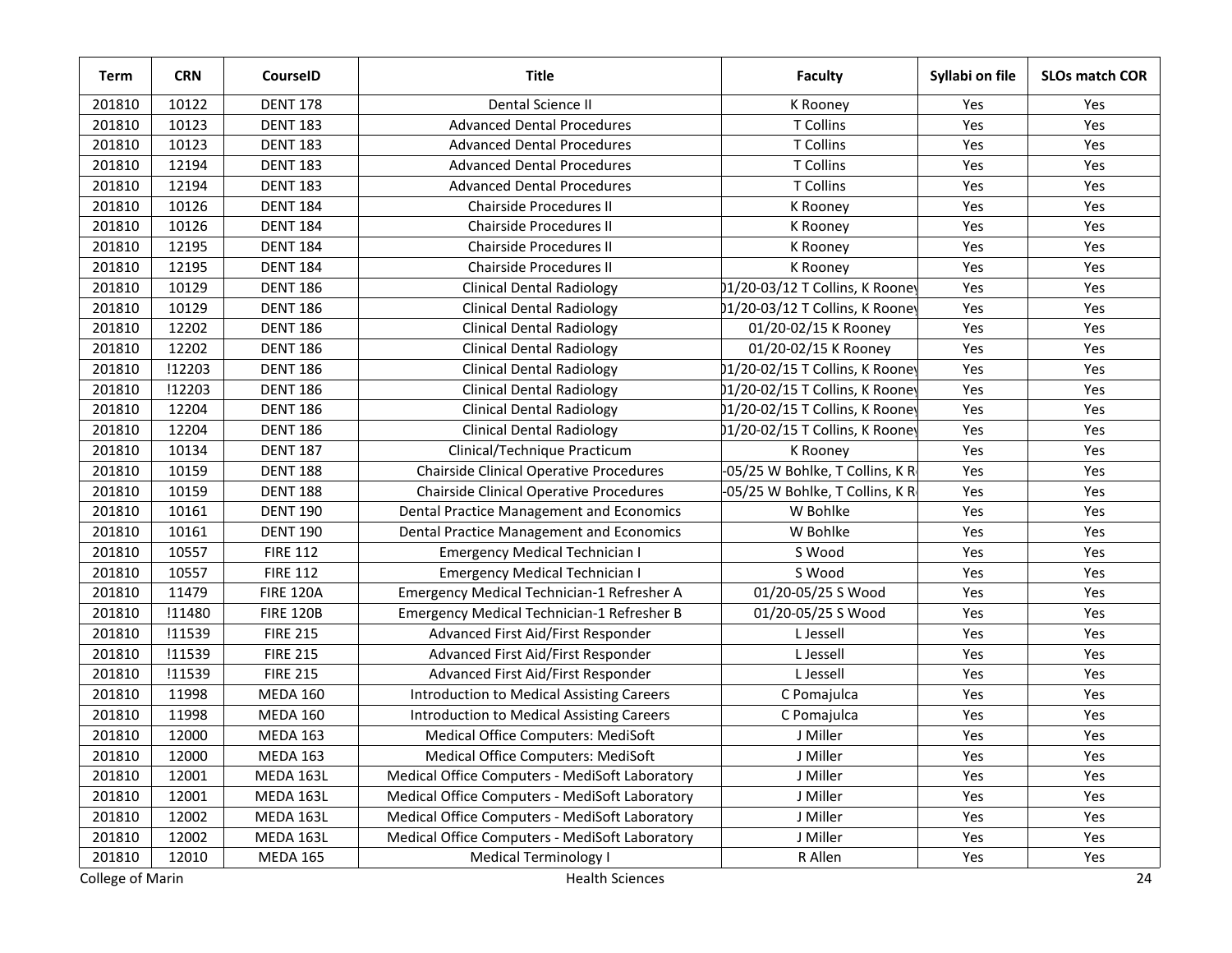| <b>Term</b> | <b>CRN</b> | CourseID         | <b>Title</b>                                               | <b>Faculty</b>                 | Syllabi on file | <b>SLOs match COR</b> |
|-------------|------------|------------------|------------------------------------------------------------|--------------------------------|-----------------|-----------------------|
| 201810      | 12010      | <b>MEDA 165</b>  | <b>Medical Terminology I</b>                               | R Allen                        | Yes             | Yes                   |
| 201810      | 11999      | <b>MEDA 166</b>  | <b>Medical Terminology II</b>                              | J Miller                       | Yes             | Yes                   |
| 201810      | 11999      | <b>MEDA 166</b>  | <b>Medical Terminology II</b>                              | J Miller                       | Yes             | Yes                   |
| 201810      | !12003     | <b>MEDA 171</b>  | <b>Medical Laboratory Procedures</b>                       | C Pomajulca                    | Yes             | Yes                   |
| 201810      | !12003     | <b>MEDA 171</b>  | <b>Medical Laboratory Procedures</b>                       | C Pomajulca                    | Yes             | Yes                   |
| 201810      | 12004      | <b>MEDA 171L</b> | Medical Laboratory Procedures Laboratory                   | C Pomajulca                    | Yes             | Yes                   |
| 201810      | 12004      | <b>MEDA 171L</b> | Medical Laboratory Procedures Laboratory                   | C Pomajulca                    | Yes             | Yes                   |
| 201810      | 12005      | <b>MEDA 171L</b> | Medical Laboratory Procedures Laboratory                   | C Pomajulca                    | Yes             | Yes                   |
| 201810      | 12005      | <b>MEDA 171L</b> | Medical Laboratory Procedures Laboratory                   | C Pomajulca                    | Yes             | Yes                   |
| 201810      | 12007      | <b>MEDA 173</b>  | <b>Pharmacology for Medical Assistants</b>                 | Y Chang                        | Yes             | Yes                   |
| 201810      | 12007      | <b>MEDA 173</b>  | Pharmacology for Medical Assistants                        | Y Chang                        | Yes             | Yes                   |
| 201810      | 12008      | MEDA 174LA       | Medical Assisting Externship - Administrative              | 03/26-05/25 C Pomajulca        | Yes             | Yes                   |
| 201810      | 12009      | MEDA 174LB       | Medical Assisting Externship - Clinical                    | 03/26-05/25 C Pomajulca        | Yes             | Yes                   |
| 201810      | 12006      | MEDA 174LC       | Medical Assisting Externship - Administrative and Clinical | 03/26-05/25 C Pomajulca        | Yes             | Yes                   |
| 201810      | 10717      | <b>NE 090</b>    | Introduction to Nursing Education                          | 01/25-02/22 C Johnson          | Yes             | Yes                   |
| 201810      | 10794      | <b>NE 103</b>    | Open Skills Laboratory                                     | S Lefkowitz                    | Yes             | Yes                   |
| 201810      | 12111      | <b>NE 103</b>    | Open Skills Laboratory                                     | P Hemphill                     | Yes             | Yes                   |
| 201810      | 12480      | <b>NE 182</b>    | <b>Clinical Application Laboratory II</b>                  | L Michelangelo, J Ruddle       | Yes             | Yes                   |
| 201810      | 12481      | <b>NE 182</b>    | <b>Clinical Application Laboratory II</b>                  | S Lefkowitz                    | Yes             | Yes                   |
| 201810      | 12482      | <b>NE 182</b>    | <b>Clinical Application Laboratory II</b>                  | L Michelangelo                 | Yes             | Yes                   |
| 201810      | 12483      | <b>NE 182</b>    | <b>Clinical Application Laboratory II</b>                  | S Lefkowitz                    | Yes             | Yes                   |
| 201810      | 10801      | <b>NE 205</b>    | Open Skills Laboratory                                     | J Passer, J Ruddle             | Yes             | Yes                   |
| 201810      | 12737      | <b>NE 205</b>    | Open Skills Laboratory                                     | L Michelangelo                 | Yes             | Yes                   |
| 201810      | 12485      | <b>NE 280</b>    | <b>Medical Surgical Nursing II</b>                         | 01/20-03/17 S Lefkowitz        | Yes             | Yes                   |
| 201810      | 12485      | <b>NE 280</b>    | <b>Medical Surgical Nursing II</b>                         | 01/20-03/17 S Lefkowitz        | Yes             | Yes                   |
| 201810      | 12487      | <b>NE 280</b>    | <b>Medical Surgical Nursing II</b>                         | 03/26-05/25 S Lefkowitz        | Yes             | Yes                   |
| 201810      | 12486      | <b>NE 280L</b>   | Medical Surgical Nursing II Clinical Laboratory            | 01/20-03/17 P Cunningham       | Yes             | Yes                   |
| 201810      | 12488      | <b>NE 280L</b>   | Medical Surgical Nursing II Clinical Laboratory            | 03/26-05/25 P Cunningham       | Yes             | Yes                   |
| 201810      | 12489      | <b>NE 283A</b>   | Maternal Child Nursing A                                   | 01/20-03/17 C Johnson          | Yes             | Yes                   |
| 201810      | 12489      | <b>NE 283A</b>   | Maternal Child Nursing A                                   | 01/20-03/17 C Johnson          | Yes             | Yes                   |
| 201810      | 12490      | <b>NE 283A</b>   | Maternal Child Nursing A                                   | 03/26-05/25 C Johnson          | Yes             | Yes                   |
| 201810      | 12490      | <b>NE 283A</b>   | Maternal Child Nursing A                                   | 03/26-05/25 C Johnson          | Yes             | Yes                   |
| 201810      | 12491      | <b>NE 283AL</b>  | Maternal Child Nursing A Clinical Laboratory               | 01/20-03/17 C Johnson          | Yes             | Yes                   |
| 201810      | 12492      | <b>NE 283AL</b>  | Maternal Child Nursing A Clinical Laboratory               | /26-05/25 K Duisenberg, L Mye  | Yes             | Yes                   |
| 201810      | 12493      | <b>NE 283B</b>   | Maternal Child Nursing B                                   | 01/20-03/17 H Reinhard         | Yes             | Yes                   |
| 201810      | 12493      | <b>NE 283B</b>   | Maternal Child Nursing B                                   | 01/20-03/17 H Reinhard         | Yes             | Yes                   |
| 201810      | 12494      | <b>NE 283B</b>   | <b>Maternal Child Nursing B</b>                            | 03/26-05/25 H Reinhard         | Yes             | Yes                   |
| 201810      | 12495      | <b>NE 283BL</b>  | Maternal Child Nursing B Clinical Laboratory               | 1/20-03/17 J Johnson, H Reinha | Yes             | Yes                   |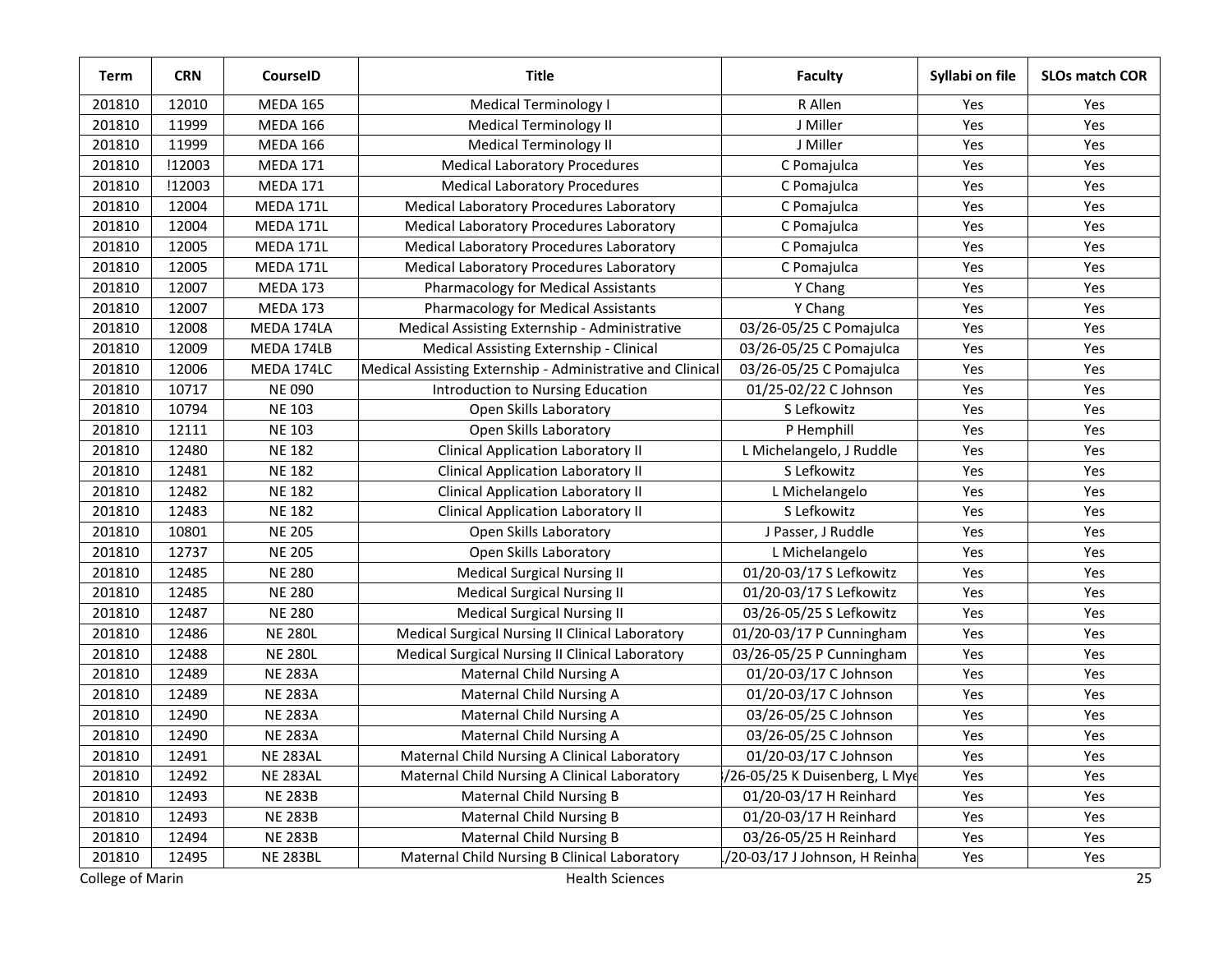| <b>Term</b> | <b>CRN</b> | <b>CourseID</b> | <b>Title</b>                                               | <b>Faculty</b>             | Syllabi on file | <b>SLOs match COR</b> |
|-------------|------------|-----------------|------------------------------------------------------------|----------------------------|-----------------|-----------------------|
| 201810      | 12496      | <b>NE 283BL</b> | Maternal Child Nursing B Clinical Laboratory               | 03/26-05/25 J Johnson      | Yes             | <b>Yes</b>            |
| 201810      | 12497      | <b>NE 284</b>   | Mental Health Nursing and Care of the Older Adult          | 01/20-03/17 J Passer       | <b>Yes</b>      | <b>Yes</b>            |
| 201810      | 12498      | <b>NE 284</b>   | Mental Health Nursing and Care of the Older Adult          | 03/26-05/25 J Passer       | Yes             | Yes                   |
| 201810      | 12499      | <b>NE 284L</b>  | I Health Nursing and Care of the Older Adult Clinical Labo | 01/20-03/17 J Passer       | <b>Yes</b>      | Yes                   |
| 201810      | 12500      | <b>NE 284L</b>  | Health Nursing and Care of the Older Adult Clinical Labo   | 03/26-05/25 J Passer       | Yes             | Yes                   |
| 201810      | 12700      | <b>NE 285</b>   | <b>Medical Surgical Nursing III</b>                        | 01/20-03/17 J Ruddle       | <b>Yes</b>      | <b>Yes</b>            |
| 201810      | 12700      | <b>NE 285</b>   | <b>Medical Surgical Nursing III</b>                        | 01/20-03/17 J Ruddle       | <b>Yes</b>      | <b>Yes</b>            |
| 201810      | 12701      | <b>NE 285</b>   | <b>Medical Surgical Nursing III</b>                        | 01/20-03/17 J Ruddle       | Yes             | Yes                   |
| 201810      | 12701      | <b>NE 285</b>   | <b>Medical Surgical Nursing III</b>                        | 01/20-03/17 J Ruddle       | <b>Yes</b>      | Yes                   |
| 201810      | 12702      | <b>NE 285L</b>  | Medical Surgical Nursing III Clinical Laboratory           | 01/20-03/17 J Langinger    | <b>Yes</b>      | Yes                   |
| 201810      | 12703      | <b>NE 285L</b>  | Medical Surgical Nursing III Clinical Laboratory           | 01/20-03/17 J Ruddle       | <b>Yes</b>      | Yes                   |
| 201810      | 12704      | <b>NE 285L</b>  | Medical Surgical Nursing III Clinical Laboratory           | 01/20-03/17 L Michelangelo | Yes             | Yes                   |
| 201810      | 12704      | <b>NE 285L</b>  | Medical Surgical Nursing III Clinical Laboratory           | 01/20-03/17 L Michelangelo | Yes             | Yes                   |
| 201810      | 12705      | <b>NE 285L</b>  | Medical Surgical Nursing III Clinical Laboratory           | 01/20-03/17 P McGoon       | Yes             | <b>Yes</b>            |
| 201810      | 12706      | <b>NE 286</b>   | Professional Role Development                              | 03/26-05/25 L Michelangelo | <b>Yes</b>      | <b>Yes</b>            |
| 201810      | 12707      | <b>NE 286L</b>  | Professional Role Development Clinical Laboratory          | 03/26-05/25 L Michelangelo | Yes             | Yes                   |
| 201810      | 12708      | <b>NE 286L</b>  | Professional Role Development Clinical Laboratory          | 03/26-05/25 J Langinger    | <b>Yes</b>      | Yes                   |
| 201810      | 12708      | <b>NE 286L</b>  | Professional Role Development Clinical Laboratory          | 03/26-05/25 J Langinger    | Yes             | Yes                   |
| 201810      | 12709      | <b>NE 286L</b>  | Professional Role Development Clinical Laboratory          | 03/26-05/25 C Johnson      | Yes             | <b>Yes</b>            |
| 201810      | 12710      | <b>NE 286L</b>  | Professional Role Development Clinical Laboratory          | 03/26-05/25 J Ruddle       | Yes             | Yes                   |
| 201810      | 12504      | <b>NE 288A</b>  | Pharmacology II                                            | 01/20-03/17 J Langinger    | Yes             | Yes                   |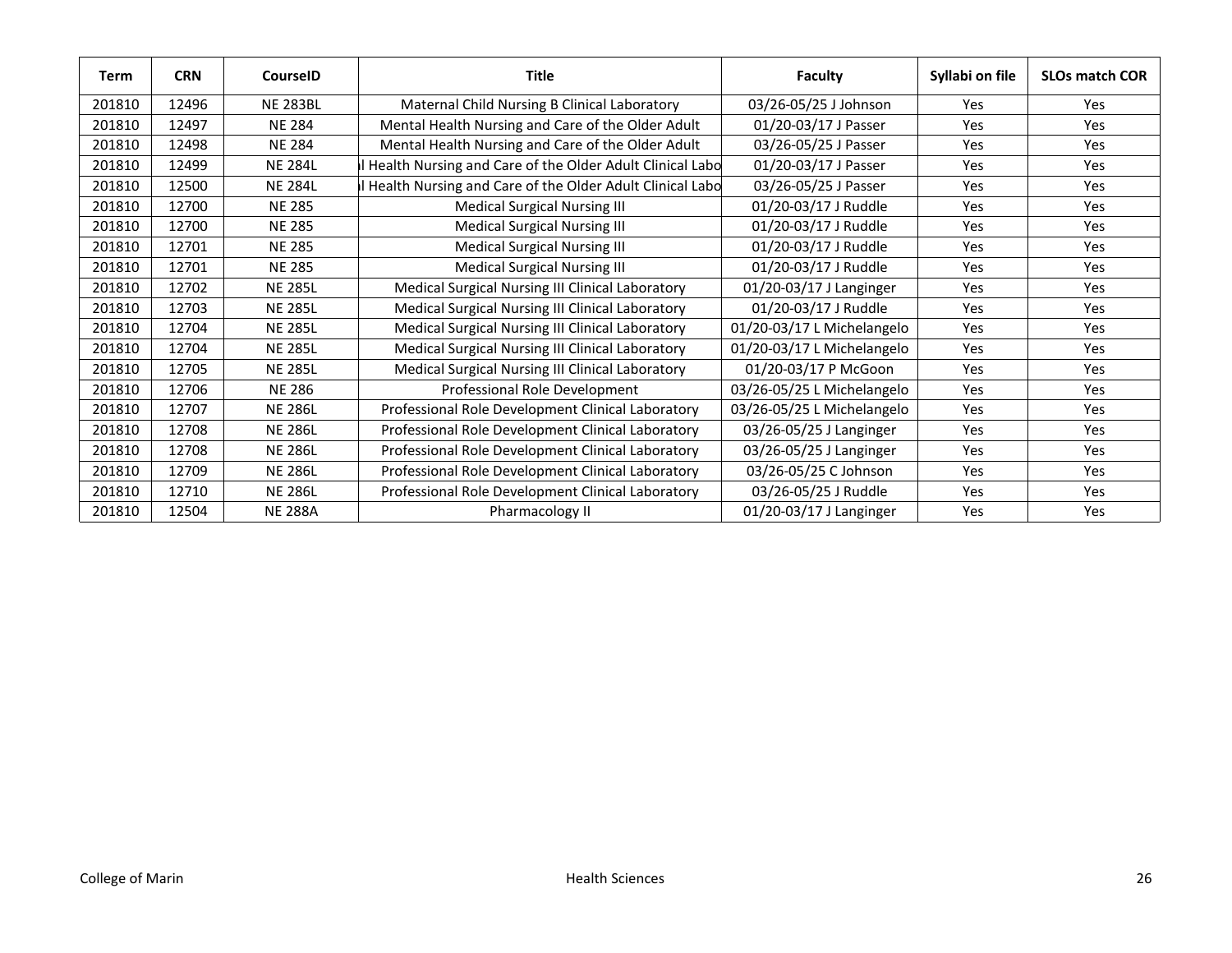| <b>Term</b> | <b>CRN</b> | <b>CourseID</b> | <b>Title</b>                                 | <b>Faculty</b>                          | Syllabi on file | <b>SLOs match COR</b> |
|-------------|------------|-----------------|----------------------------------------------|-----------------------------------------|-----------------|-----------------------|
| 201810      | 11602      | <b>HED 114</b>  | Introduction to Kinesiology                  | K Smyth                                 | Yes             | Yes                   |
| 201810      | 10020      | <b>HED 115</b>  | Weight Control, Exercise and Nutrition       | K Smyth                                 | Yes             | Yes                   |
| 201810      | 11603      | <b>HED 130</b>  | Contemporary Health Issues                   | K Smyth                                 | Yes             | Yes                   |
| 201810      | 11446      | <b>HED 140</b>  | <b>Stress Management and Health</b>          | K Juarez                                | Yes             | Yes                   |
| 201810      | 11877      | <b>KIN 110A</b> | <b>Mat Pilates</b>                           | M Vaughan                               | Yes             | Yes                   |
| 201810      | 12354      | <b>KIN 110A</b> | <b>Mat Pilates</b>                           | M Vaughan                               | Yes             | Yes                   |
| 201810      | 11878      | <b>KIN 110B</b> | <b>Mat Pilates</b>                           | M Vaughan                               | Yes             | Yes                   |
| 201810      | 12355      | <b>KIN 110B</b> | Mat Pilates                                  | M Vaughan                               | Yes             | Yes                   |
| 201810      | 12217      | <b>KIN 110C</b> | <b>Mat Pilates</b>                           | M Vaughan                               | Yes             | Yes                   |
| 201810      | 12356      | <b>KIN 110C</b> | <b>Mat Pilates</b>                           | M Vaughan                               | Yes             | Yes                   |
| 201810      | 12219      | <b>KIN 110D</b> | <b>Mat Pilates</b>                           | M Vaughan                               | Yes             | Yes                   |
| 201810      | 12357      | <b>KIN 110D</b> | <b>Mat Pilates</b>                           | M Vaughan                               | Yes             | Yes                   |
| 201810      | 12814      | <b>KIN 113A</b> | <b>Fitness Center</b>                        | K Smyth                                 | Yes             | Yes                   |
| 201810      | 12815      | <b>KIN 113B</b> | <b>Fitness Center</b>                        | ck, E Gill, A Jones, K Juarez, K Smyth, | Yes             | Yes                   |
| 201810      | 12815      | <b>KIN 113B</b> | <b>Fitness Center</b>                        | ck, E Gill, A Jones, K Juarez, K Smyth, | Yes             | Yes                   |
| 201810      | 11869      | <b>KIN 114</b>  | Introduction to Kinesiology                  | K Smyth                                 | Yes             | Yes                   |
| 201810      | 12521      | <b>KIN 121</b>  | <b>Personal Trainer Certification Course</b> | K Smyth                                 | Yes             | Yes                   |
| 201810      | 12521      | <b>KIN 121</b>  | <b>Personal Trainer Certification Course</b> | K Smyth                                 | Yes             | Yes                   |
| 201810      | 12521      | <b>KIN 121</b>  | <b>Personal Trainer Certification Course</b> | K Smyth                                 | Yes             | Yes                   |
| 201810      | 12224      | <b>KIN 125A</b> | Fitness                                      | S Berringer                             | Yes             | Yes                   |
| 201810      | 12571      | <b>KIN 126</b>  | <b>Plyometric Training</b>                   | S Thom                                  | Yes             | Yes                   |
| 201810      | 11876      | <b>KIN 127</b>  | <b>Functional Training</b>                   | K Smyth                                 | Yes             | Yes                   |
| 201810      | 12570      | <b>KIN 128</b>  | High-Intensity Interval Training             | M Vaughan                               | Yes             | Yes                   |
| 201810      | 11883      | <b>KIN 132</b>  | <b>Individual Activities</b>                 | S Berringer                             | Yes             | Yes                   |
| 201810      | 12236      | <b>KIN 156A</b> | <b>Aquatic Fitness</b>                       | J Haley                                 | Yes             | Yes                   |
| 201810      | 12239      | <b>KIN 156A</b> | <b>Aquatic Fitness</b>                       | W Lager                                 | Yes             | Yes                   |
| 201810      | 12240      | <b>KIN 156A</b> | <b>Aquatic Fitness</b>                       | J Haley                                 | Yes             | Yes                   |
| 201810      | !12241     | <b>KIN 156A</b> | <b>Aquatic Fitness</b>                       | J Haley                                 | Yes             | Yes                   |
| 201810      | 12242      | <b>KIN 156A</b> | <b>Aquatic Fitness</b>                       | J Haley                                 | Yes             | Yes                   |
| 201810      | !12243     | <b>KIN 156A</b> | <b>Aquatic Fitness</b>                       | J Haley                                 | Yes             | Yes                   |
| 201810      | 12237      | <b>KIN 156B</b> | <b>Aquatic Fitness</b>                       | J Haley                                 | Yes             | Yes                   |
| 201810      | 12245      | <b>KIN 156B</b> | <b>Aquatic Fitness</b>                       | W Lager                                 | Yes             | Yes                   |
| 201810      | 12246      | <b>KIN 156B</b> | <b>Aquatic Fitness</b>                       | J Haley                                 | Yes             | Yes                   |
| 201810      | 12247      | <b>KIN 156B</b> | <b>Aquatic Fitness</b>                       | J Haley                                 | Yes             | Yes                   |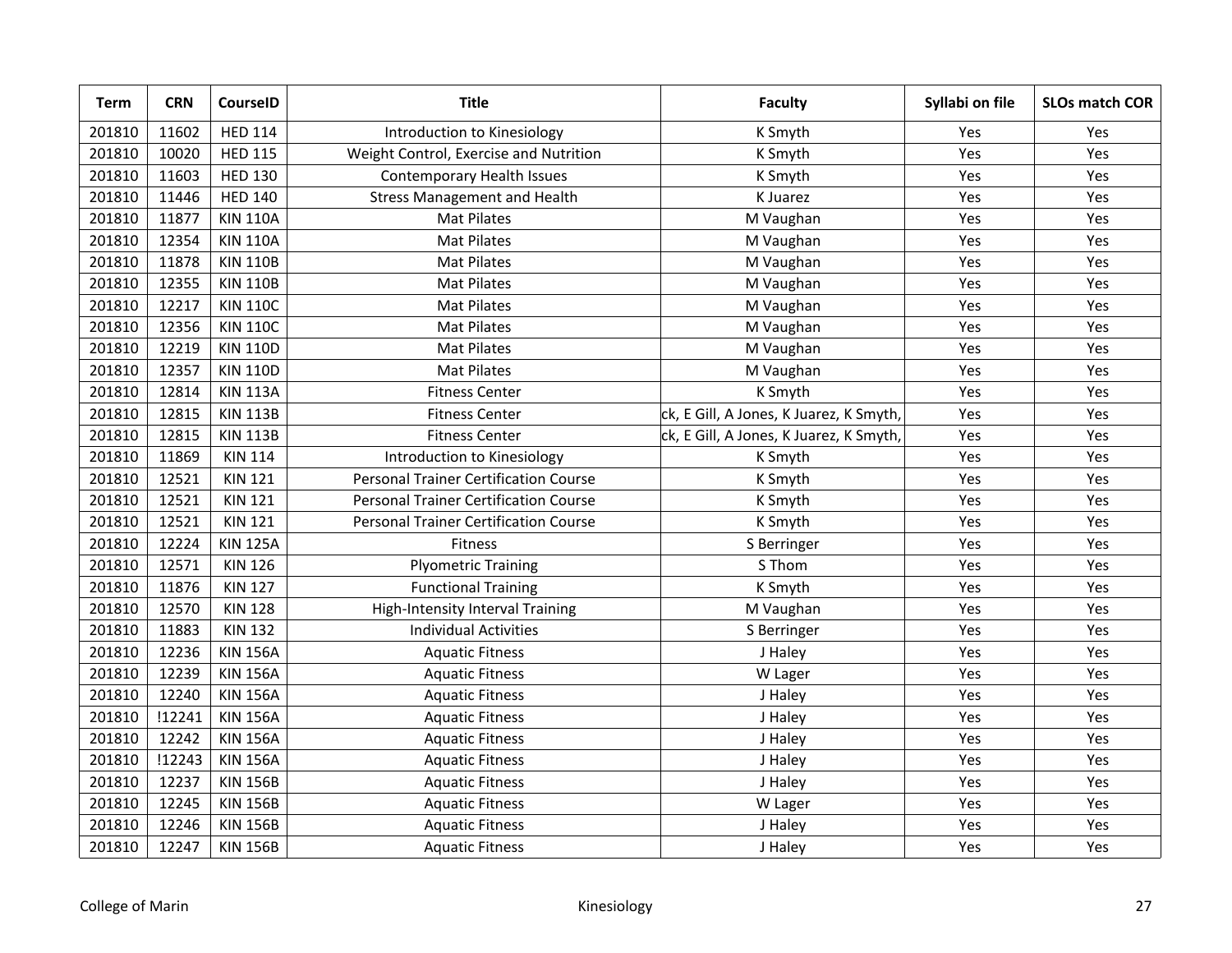| <b>Term</b> | <b>CRN</b> | <b>CourseID</b> | <b>Title</b>                                            | <b>Faculty</b>          | Syllabi on file | <b>SLOs match COR</b> |
|-------------|------------|-----------------|---------------------------------------------------------|-------------------------|-----------------|-----------------------|
| 201810      | !12249     | <b>KIN 156B</b> | <b>Aquatic Fitness</b>                                  | J Haley                 | Yes             | Yes                   |
| 201810      | 12250      | <b>KIN 156B</b> | <b>Aquatic Fitness</b>                                  | J Haley                 | Yes             | Yes                   |
| 201810      | 12238      | <b>KIN 156C</b> | <b>Aquatic Fitness</b>                                  | J Haley                 | Yes             | Yes                   |
| 201810      | 12251      | <b>KIN 156C</b> | <b>Aquatic Fitness</b>                                  | W Lager                 | Yes             | Yes                   |
| 201810      | 12252      | <b>KIN 156C</b> | <b>Aquatic Fitness</b>                                  | J Haley                 | Yes             | Yes                   |
| 201810      | !12253     | <b>KIN 156C</b> | <b>Aquatic Fitness</b>                                  | J Haley                 | Yes             | Yes                   |
| 201810      | !12254     | <b>KIN 156C</b> | <b>Aquatic Fitness</b>                                  | J Haley                 | Yes             | Yes                   |
| 201810      | !12255     | <b>KIN 156C</b> | <b>Aquatic Fitness</b>                                  | J Haley                 | Yes             | Yes                   |
| 201810      | 12257      | <b>KIN 156D</b> | <b>Aquatic Fitness</b>                                  | J Haley                 | Yes             | Yes                   |
| 201810      | 12258      | <b>KIN 156D</b> | <b>Aquatic Fitness</b>                                  | W Lager                 | Yes             | Yes                   |
| 201810      | !12350     | <b>KIN 156D</b> | <b>Aquatic Fitness</b>                                  | J Haley                 | Yes             | Yes                   |
| 201810      | 12351      | <b>KIN 156D</b> | <b>Aquatic Fitness</b>                                  | J Haley                 | Yes             | Yes                   |
| 201810      | 12530      | <b>KIN 156D</b> | <b>Aquatic Fitness</b>                                  | J Haley                 | Yes             | Yes                   |
| 201810      | 12532      | <b>KIN 156D</b> | <b>Aquatic Fitness</b>                                  | J Haley                 | Yes             | Yes                   |
| 201810      | 12860      | <b>KIN 164A</b> | Intercollegiate Sports Conditioning                     | 01/04-01/18 S Berringer | Yes             | Yes                   |
| 201810      | 12861      | <b>KIN 164A</b> | Intercollegiate Sports Conditioning                     | 01/22-02/02 L Gera      | Yes             | Yes                   |
| 201810      | 12324      | <b>KIN 173A</b> | Yoga                                                    | A Rocky                 | Yes             | Yes                   |
| 201810      | 12325      | <b>KIN 173A</b> | Yoga                                                    | A Rocky                 | Yes             | Yes                   |
| 201810      | !12326     | <b>KIN 173A</b> | Yoga                                                    | A Rocky                 | Yes             | Yes                   |
| 201810      | 12327      | <b>KIN 173B</b> | Yoga                                                    | A Rocky                 | Yes             | Yes                   |
| 201810      | 12330      | <b>KIN 173B</b> | Yoga                                                    | A Rocky                 | Yes             | Yes                   |
| 201810      | !12331     | <b>KIN 173B</b> | Yoga                                                    | A Rocky                 | Yes             | Yes                   |
| 201810      | 12328      | <b>KIN 173C</b> | Yoga                                                    | A Rocky                 | Yes             | Yes                   |
| 201810      | 12332      | <b>KIN 173C</b> | Yoga                                                    | A Rocky                 | Yes             | Yes                   |
| 201810      | !12334     | <b>KIN 173C</b> | Yoga                                                    | A Rocky                 | Yes             | Yes                   |
| 201810      | 12329      | <b>KIN 173D</b> | Yoga                                                    | A Rocky                 | Yes             | Yes                   |
| 201810      | 12333      | <b>KIN 173D</b> | Yoga                                                    | A Rocky                 | Yes             | Yes                   |
| 201810      | !12335     | <b>KIN 173D</b> | Yoga                                                    | A Rocky                 | Yes             | Yes                   |
| 201810      | 11960      | <b>KIN 175</b>  | Intercollegiate Athletics Baseball                      | 01/16-05/18 S Berringer | Yes             | Yes                   |
| 201810      | 11961      | <b>KIN 176</b>  | Intercollegiate Athletics Basketball (Men & Women)      | 01/08-03/09 S Thom      | Yes             | Yes                   |
| 201810      | 11977      | <b>KIN 176</b>  | Intercollegiate Athletics Basketball (Men & Women)      | 01/08-03/25 S Davis     | Yes             | Yes                   |
| 201810      | 11979      | <b>KIN 183</b>  | rcollegiate Athletics Swimming and Diving (Men & Wom    | W Lager                 | Yes             | Yes                   |
| 201810      | 11980      | <b>KIN 185</b>  | Intercollegiate Athletics Track and Field (Men & Women) | 01/20-05/25 E Gill      | Yes             | Yes                   |
| 201810      | 11981      | <b>KIN 191</b>  | Off-Season Intercollegiate Soccer                       | 03/26-05/25 A Jones     | Yes             | Yes                   |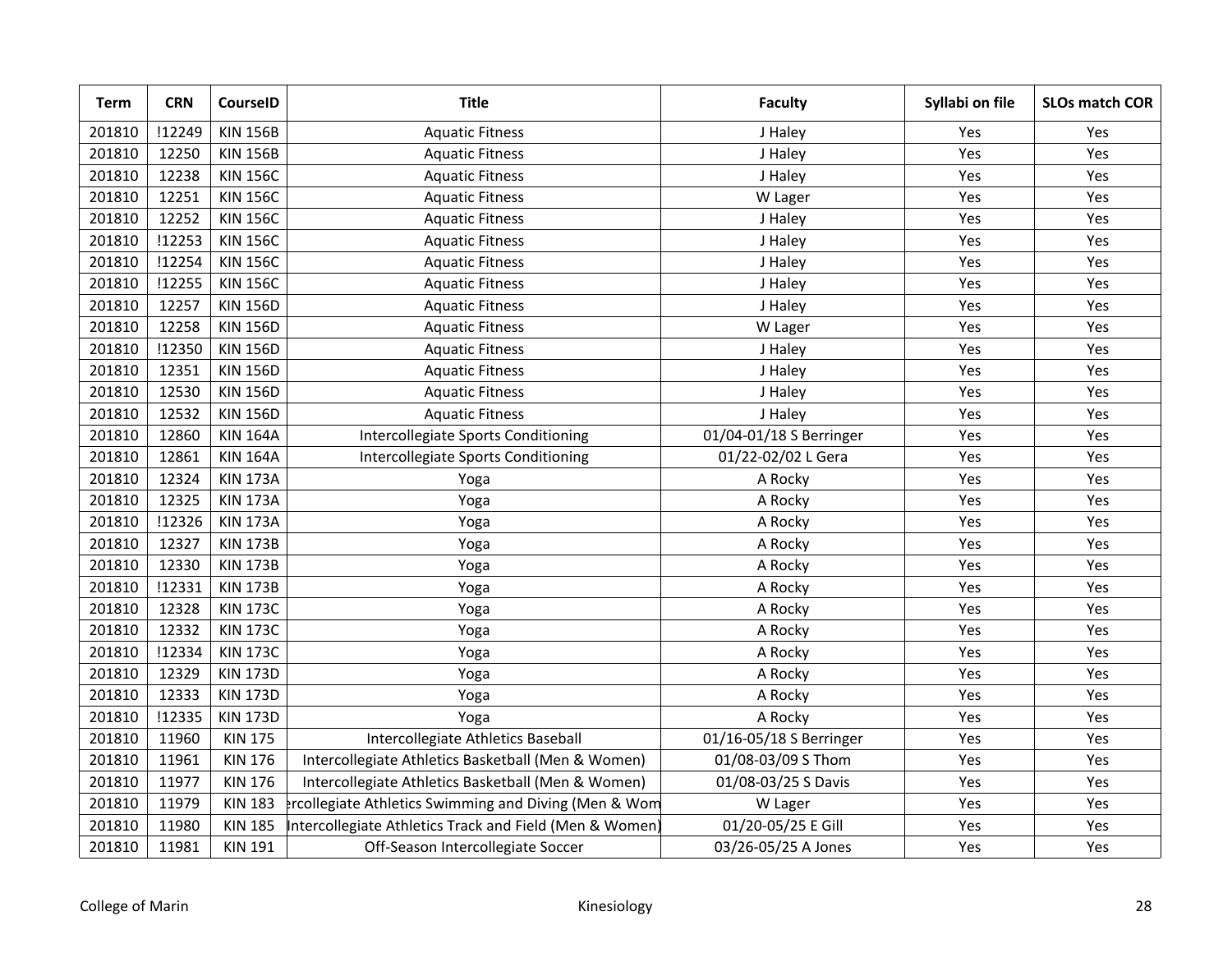| Term   | CRN   | CourseID | Title                                 | Faculty                | Syllabi on file | <b>SLOs match COR</b> |
|--------|-------|----------|---------------------------------------|------------------------|-----------------|-----------------------|
| 201810 | 11982 | KIN 191  | Off-Season Intercollegiate Soccer     | 03/26-05/25 M Crivello | Yes             | Yes                   |
| 201810 | 12691 | KIN 192  | Off-Season Intercollegiate Basketball | 03/26-05/25 S Thom     | Yes             | Yes                   |
| 201810 | 12831 | KIN 192  | Off-Season Intercollegiate Basketball | 03/26-05/25 S Davis    | Yes             | Yes                   |
| 201810 | 11984 | KIN 194  | Off-Season Intercollegiate Volleyball | 02/05-05/25 L Gera     | Yes             | Yes                   |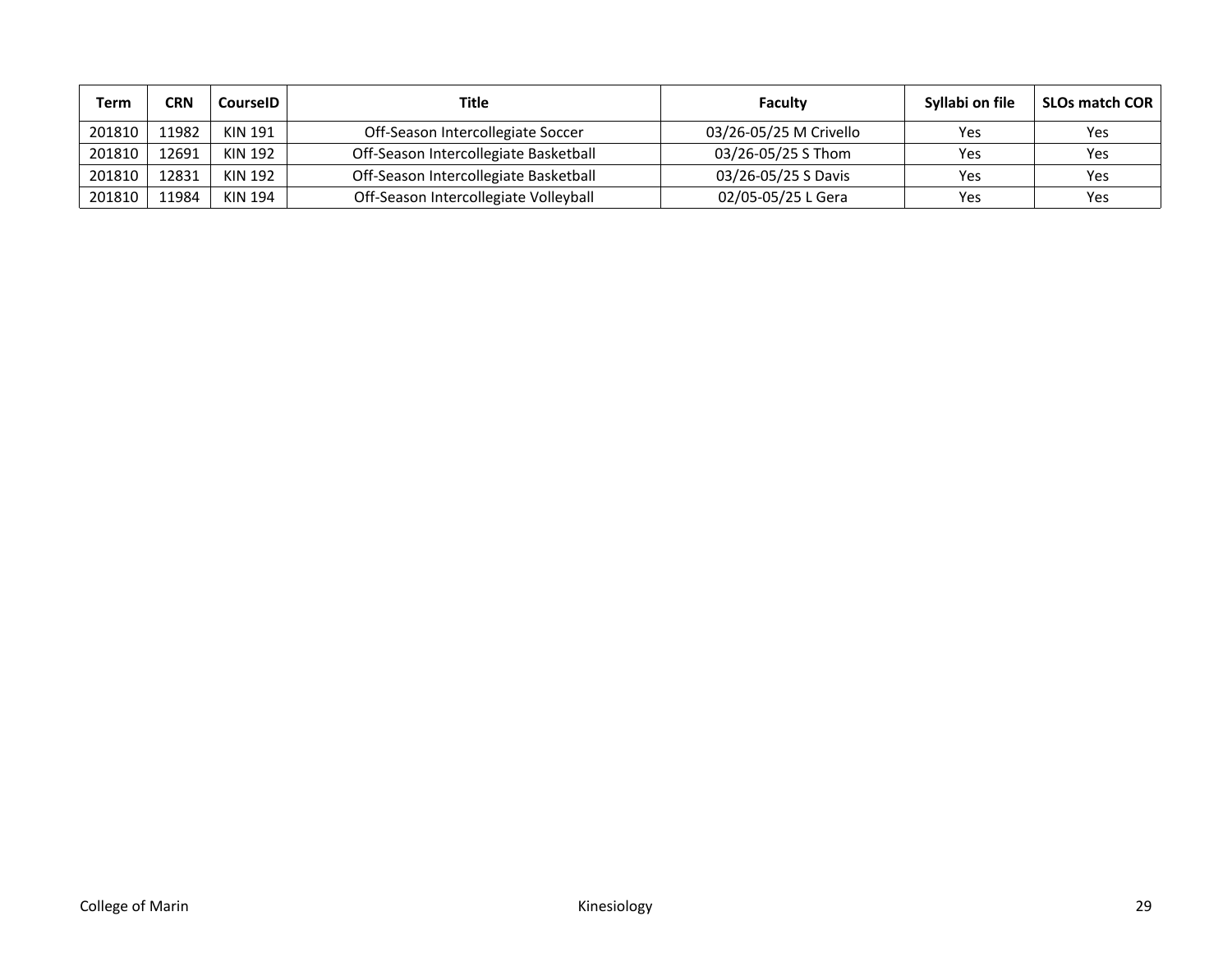| <b>Term</b> | <b>CRN</b> | <b>CourseID</b>  | <b>Title</b>                       | <b>Faculty</b>        | Syllabi on file | <b>SLOs match COR</b> |
|-------------|------------|------------------|------------------------------------|-----------------------|-----------------|-----------------------|
| 201810      | 10475      | <b>BIOL 100</b>  | Nutrition                          | F Agudelo-Silva       | Yes             | Yes                   |
| 201810      | 10475      | <b>BIOL 100</b>  | Nutrition                          | F Agudelo-Silva       | Yes             | Yes                   |
| 201810      | !10476     | <b>BIOL 100</b>  | Nutrition                          | F Agudelo-Silva       | Yes             | Yes                   |
| 201810      | !10476     | <b>BIOL 100</b>  | Nutrition                          | F Agudelo-Silva       | Yes             | Yes                   |
| 201810      | !12338     | <b>BIOL 101</b>  | <b>Field Biology</b>               | J Mueller, P da Silva | Yes             | Yes                   |
| 201810      | !12338     | <b>BIOL 101</b>  | <b>Field Biology</b>               | J Mueller, P da Silva | Yes             | Yes                   |
| 201810      | !12338     | <b>BIOL 101</b>  | <b>Field Biology</b>               | J Mueller, P da Silva | Yes             | Yes                   |
| 201810      | 10477      | <b>BIOL 107</b>  | <b>Human Biology</b>               | F Agudelo-Silva       | Yes             | Yes                   |
| 201810      | 10477      | <b>BIOL 107</b>  | <b>Human Biology</b>               | F Agudelo-Silva       | Yes             | Yes                   |
| 201810      | 10479      | <b>BIOL 110</b>  | Introduction to Biology            | F Agudelo-Silva       | Yes             | Yes                   |
| 201810      | 10479      | <b>BIOL 110</b>  | Introduction to Biology            | F Agudelo-Silva       | Yes             | Yes                   |
| 201810      | 10480      | <b>BIOL 110</b>  | Introduction to Biology            | J Mueller             | Yes             | Yes                   |
| 201810      | 10480      | <b>BIOL 110</b>  | Introduction to Biology            | J Mueller             | Yes             | Yes                   |
| 201810      | 10481      | <b>BIOL 110</b>  | Introduction to Biology            | J Mueller             | Yes             | Yes                   |
| 201810      | 10481      | <b>BIOL 110</b>  | Introduction to Biology            | J Mueller             | Yes             | Yes                   |
| 201810      | 10482      | <b>BIOL 110</b>  | Introduction to Biology            | P da Silva            | Yes             | Yes                   |
| 201810      | 10482      | <b>BIOL 110</b>  | Introduction to Biology            | P da Silva            | Yes             | Yes                   |
| 201810      | !11316     | <b>BIOL 110</b>  | Introduction to Biology            | V Smith               | Yes             | Yes                   |
| 201810      | !11316     | <b>BIOL 110</b>  | Introduction to Biology            | V Smith               | Yes             | Yes                   |
| 201810      | 10483      | <b>BIOL 110L</b> | Introduction to Biology Laboratory | R Werlin              | Yes             | Yes                   |
| 201810      | 10483      | <b>BIOL 110L</b> | Introduction to Biology Laboratory | R Werlin              | Yes             | Yes                   |
| 201810      | 10484      | <b>BIOL 110L</b> | Introduction to Biology Laboratory | S Boyce               | Yes             | Yes                   |
| 201810      | 10484      | <b>BIOL 110L</b> | Introduction to Biology Laboratory | S Boyce               | Yes             | Yes                   |
| 201810      | 10486      | <b>BIOL 110L</b> | Introduction to Biology Laboratory | V Smith               | Yes             | Yes                   |
| 201810      | 10486      | <b>BIOL 110L</b> | Introduction to Biology Laboratory | V Smith               | Yes             | Yes                   |
| 201810      | 10487      | <b>BIOL 110L</b> | Introduction to Biology Laboratory | E Rodriguez           | Yes             | Yes                   |
| 201810      | 10487      | <b>BIOL 110L</b> | Introduction to Biology Laboratory | E Rodriguez           | Yes             | Yes                   |
| 201810      | 10489      | <b>BIOL 110L</b> | Introduction to Biology Laboratory | V Smith               | Yes             | Yes                   |
| 201810      | 10489      | <b>BIOL 110L</b> | Introduction to Biology Laboratory | V Smith               | Yes             | Yes                   |
| 201810      | !10535     | <b>BIOL 110L</b> | Introduction to Biology Laboratory | <b>B Shaw</b>         | Yes             | Yes                   |
| 201810      | !10535     | <b>BIOL 110L</b> | Introduction to Biology Laboratory | <b>B Shaw</b>         | Yes             | Yes                   |
| 201810      | !11317     | <b>BIOL 110L</b> | Introduction to Biology Laboratory | V Smith               | Yes             | Yes                   |
| 201810      | !11317     | <b>BIOL 110L</b> | Introduction to Biology Laboratory | V Smith               | Yes             | Yes                   |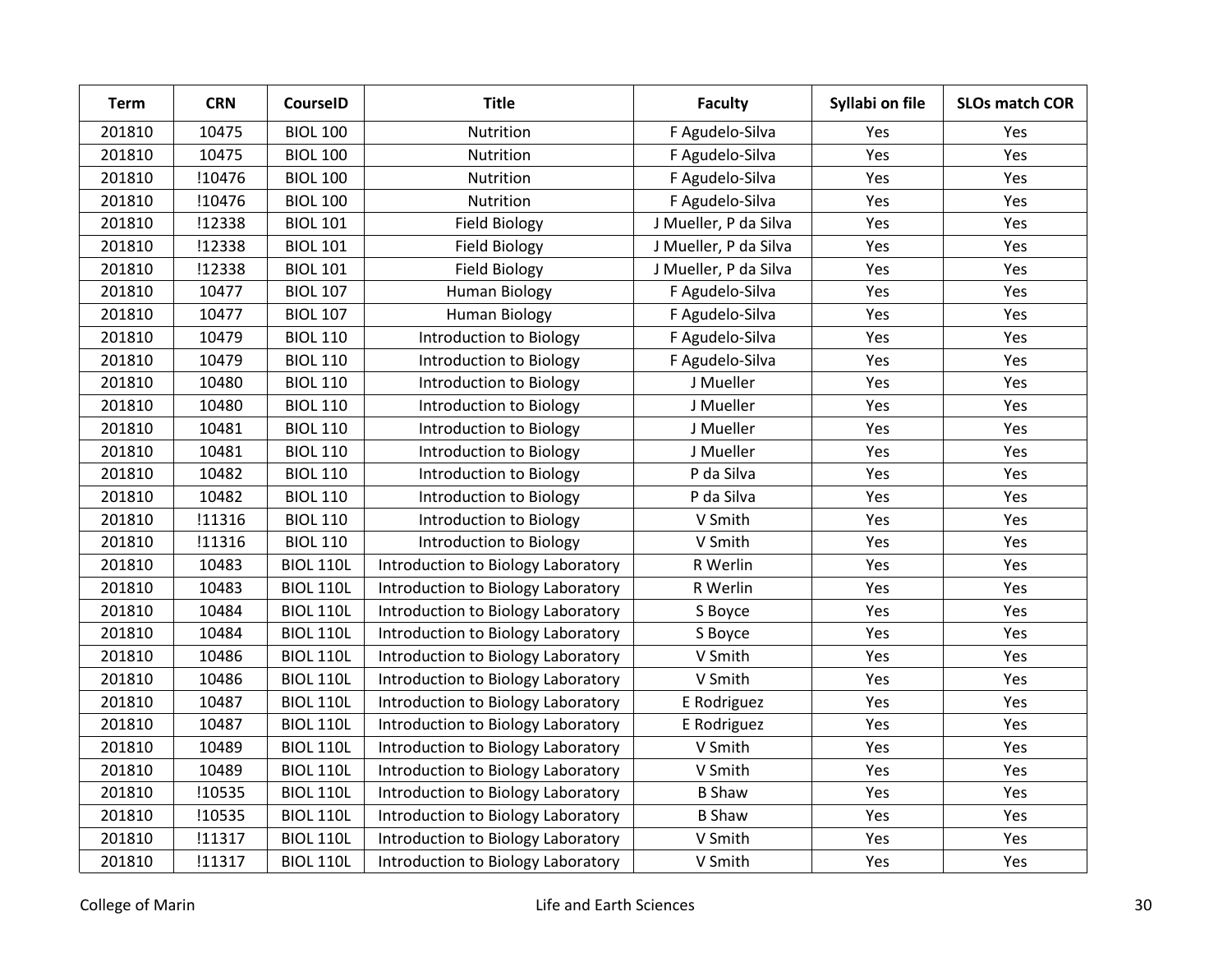| <b>Term</b> | <b>CRN</b> | <b>CourseID</b>  | <b>Title</b>                              | <b>Faculty</b>  | Syllabi on file | <b>SLOs match COR</b> |
|-------------|------------|------------------|-------------------------------------------|-----------------|-----------------|-----------------------|
| 201810      | 11985      | <b>BIOL 110L</b> | Introduction to Biology Laboratory        | S Boyce         | Yes             | Yes                   |
| 201810      | 11985      | <b>BIOL 110L</b> | Introduction to Biology Laboratory        | S Boyce         | Yes             | Yes                   |
| 201810      | 11983      | <b>BIOL 112B</b> | rs' Biology: Plants, Algae, Fungi, and Ec | F Agudelo-Silva | Yes             | Yes                   |
| 201810      | 11983      | <b>BIOL 112B</b> | rs' Biology: Plants, Algae, Fungi, and Ec | F Agudelo-Silva | Yes             | Yes                   |
| 201810      | 11983      | <b>BIOL 112B</b> | rs' Biology: Plants, Algae, Fungi, and Ec | F Agudelo-Silva | Yes             | Yes                   |
| 201810      | !12165     | <b>BIOL 112C</b> | plogy: Molecules, Cells, Prokaryotes an   | R Werlin        | Yes             | Yes                   |
| 201810      | !12165     | <b>BIOL 112C</b> | plogy: Molecules, Cells, Prokaryotes an   | R Werlin        | Yes             | Yes                   |
| 201810      | !12165     | <b>BIOL 112C</b> | plogy: Molecules, Cells, Prokaryotes an   | R Werlin        | Yes             | Yes                   |
| 201810      | 10541      | <b>BIOL 120</b>  | Human Anatomy                             | J Chinn         | Yes             | Yes                   |
| 201810      | 10541      | <b>BIOL 120</b>  | Human Anatomy                             | J Chinn         | Yes             | Yes                   |
| 201810      | 10541      | <b>BIOL 120</b>  | Human Anatomy                             | J Chinn         | Yes             | Yes                   |
| 201810      | !10542     | <b>BIOL 120</b>  | Human Anatomy                             | T Christensen   | Yes             | Yes                   |
| 201810      | !10542     | <b>BIOL 120</b>  | Human Anatomy                             | T Christensen   | Yes             | Yes                   |
| 201810      | !10542     | <b>BIOL 120</b>  | Human Anatomy                             | T Christensen   | Yes             | Yes                   |
| 201810      | !10543     | <b>BIOL 120</b>  | Human Anatomy                             | A Gamal         | Yes             | Yes                   |
| 201810      | !10543     | <b>BIOL 120</b>  | Human Anatomy                             | A Gamal         | Yes             | Yes                   |
| 201810      | !10543     | <b>BIOL 120</b>  | Human Anatomy                             | A Gamal         | Yes             | Yes                   |
| 201810      | 10544      | <b>BIOL 120</b>  | Human Anatomy                             | D Egert         | Yes             | Yes                   |
| 201810      | 10544      | <b>BIOL 120</b>  | Human Anatomy                             | D Egert         | Yes             | Yes                   |
| 201810      | 10544      | <b>BIOL 120</b>  | Human Anatomy                             | D Egert         | Yes             | Yes                   |
| 201810      | !11127     | <b>BIOL 138</b>  | ntroduction to Environmental Sciences     | J Mueller       | Yes             | Yes                   |
| 201810      | !11127     | <b>BIOL 138</b>  | ntroduction to Environmental Sciences     | J Mueller       | Yes             | Yes                   |
| 201810      | !11127     | <b>BIOL 138</b>  | ntroduction to Environmental Sciences     | J Mueller       | Yes             | Yes                   |
| 201810      | !12167     | <b>BIOL 162</b>  | <b>General Ecology</b>                    | J Mueller       | Yes             | Yes                   |
| 201810      | !12167     | <b>BIOL 162</b>  | <b>General Ecology</b>                    | J Mueller       | Yes             | Yes                   |
| 201810      | !12167     | <b>BIOL 162</b>  | <b>General Ecology</b>                    | J Mueller       | Yes             | Yes                   |
| 201810      | 10548      | <b>BIOL 224</b>  | Human Physiology                          | <b>B</b> Brown  | Yes             | Yes                   |
| 201810      | 10548      | <b>BIOL 224</b>  | <b>Human Physiology</b>                   | <b>B</b> Brown  | Yes             | Yes                   |
| 201810      | 10548      | <b>BIOL 224</b>  | Human Physiology                          | <b>B</b> Brown  | Yes             | Yes                   |
| 201810      | 10551      | <b>BIOL 224</b>  | <b>Human Physiology</b>                   | <b>B</b> Brown  | Yes             | Yes                   |
| 201810      | 10551      | <b>BIOL 224</b>  | <b>Human Physiology</b>                   | <b>B</b> Brown  | Yes             | Yes                   |
| 201810      | 10551      | <b>BIOL 224</b>  | Human Physiology                          | <b>B</b> Brown  | Yes             | Yes                   |
| 201810      | !10552     | <b>BIOL 224</b>  | Human Physiology                          | T Christensen   | Yes             | Yes                   |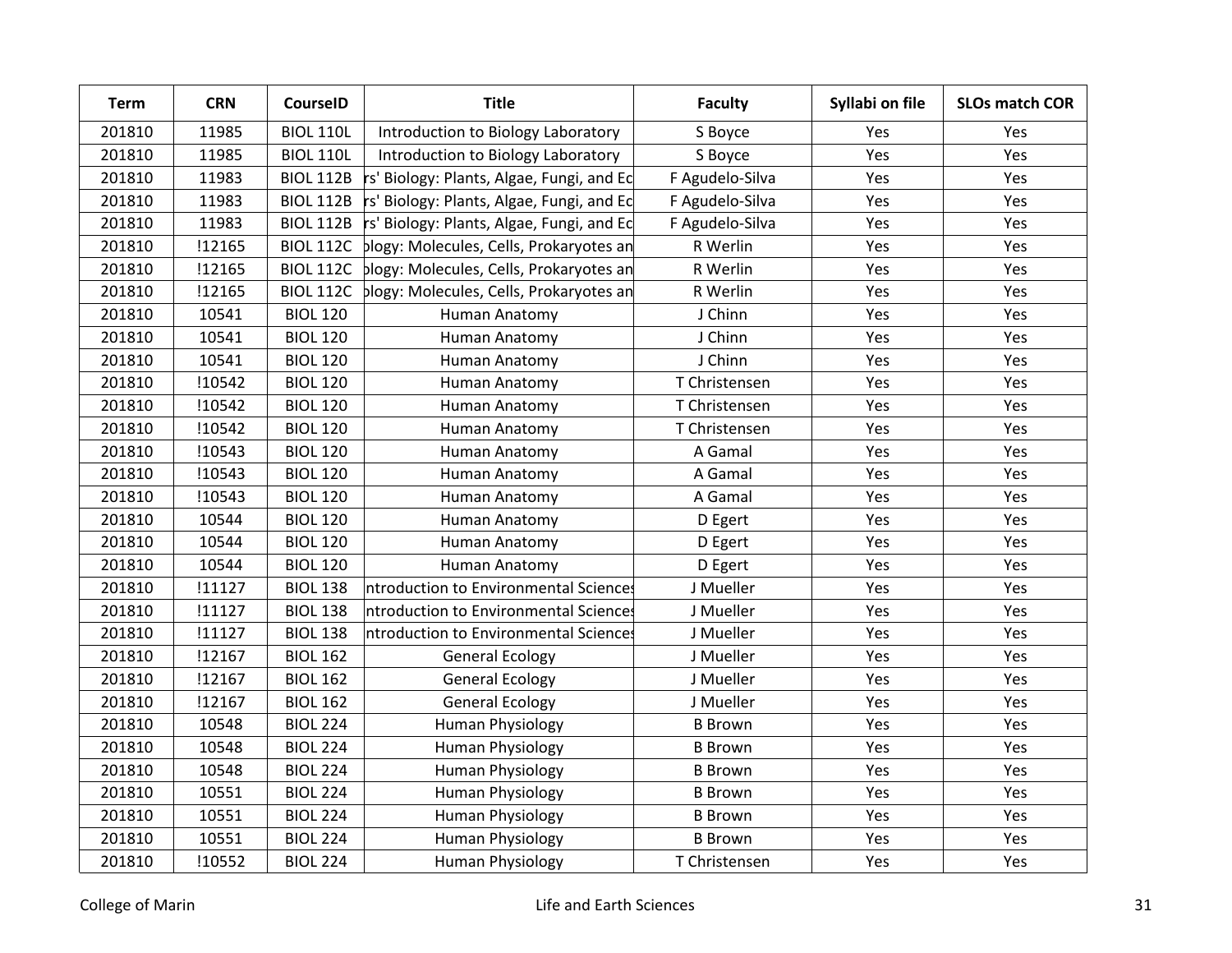| <b>Term</b> | <b>CRN</b> | <b>CourseID</b>  | <b>Title</b>                           | <b>Faculty</b> | Syllabi on file | <b>SLOs match COR</b> |
|-------------|------------|------------------|----------------------------------------|----------------|-----------------|-----------------------|
| 201810      | !10552     | <b>BIOL 224</b>  | Human Physiology                       | T Christensen  | Yes             | Yes                   |
| 201810      | !10552     | <b>BIOL 224</b>  | Human Physiology                       | T Christensen  | Yes             | Yes                   |
| 201810      | 12527      | <b>BIOL 224</b>  | Human Physiology                       | D Egert        | Yes             | Yes                   |
| 201810      | 12527      | <b>BIOL 224</b>  | <b>Human Physiology</b>                | D Egert        | Yes             | Yes                   |
| 201810      | 12527      | <b>BIOL 224</b>  | <b>Human Physiology</b>                | D Egert        | Yes             | Yes                   |
| 201810      | 10554      | <b>BIOL 240</b>  | Microbiology                           | J Williams     | Yes             | Yes                   |
| 201810      | 10554      | <b>BIOL 240</b>  | Microbiology                           | J Williams     | Yes             | Yes                   |
| 201810      | 10554      | <b>BIOL 240</b>  | Microbiology                           | J Williams     | Yes             | Yes                   |
| 201810      | !10555     | <b>BIOL 240</b>  | Microbiology                           | E Mahmoud      | Yes             | Yes                   |
| 201810      | !10555     | <b>BIOL 240</b>  | Microbiology                           | E Mahmoud      | Yes             | Yes                   |
| 201810      | !10555     | <b>BIOL 240</b>  | Microbiology                           | E Mahmoud      | Yes             | Yes                   |
| 201810      | 12559      | <b>ENVS 138</b>  | ntroduction to Environmental Sciences  | J Mueller      | Yes             | Yes                   |
| 201810      | 12559      | <b>ENVS 138</b>  | ntroduction to Environmental Sciences  | J Mueller      | Yes             | Yes                   |
| 201810      | 12559      | <b>ENVS 138</b>  | ntroduction to Environmental Sciences  | J Mueller      | Yes             | Yes                   |
| 201810      | 10561      | <b>GEOG 101</b>  | The Physical Environment               | D Quick        | Yes             | Yes                   |
| 201810      | 10561      | <b>GEOG 101</b>  | The Physical Environment               | D Quick        | Yes             | Yes                   |
| 201810      | 11496      | <b>GEOG 101</b>  | The Physical Environment               | D Quick        | Yes             | Yes                   |
| 201810      | 11496      | <b>GEOG 101</b>  | The Physical Environment               | D Quick        | Yes             | Yes                   |
| 201810      | 11816      | <b>GEOG 101L</b> | <b>Physical Environment Laboratory</b> | D Quick        | Yes             | Yes                   |
| 201810      | 11816      | <b>GEOG 101L</b> | <b>Physical Environment Laboratory</b> | D Quick        | Yes             | Yes                   |
| 201810      | 11818      | <b>GEOG 102</b>  | The Human Environment                  | D Quick        | Yes             | Yes                   |
| 201810      | 11819      | <b>GEOL 103</b>  | <b>Environmental Geology</b>           | S Newton       | Yes             | Yes                   |
| 201810      | 11819      | <b>GEOL 103</b>  | <b>Environmental Geology</b>           | S Newton       | Yes             | Yes                   |
| 201810      | 10567      | <b>GEOL 109</b>  | <b>General Oceanography</b>            | S Newton       | Yes             | Yes                   |
| 201810      | 10567      | <b>GEOL 109</b>  | <b>General Oceanography</b>            | S Newton       | Yes             | Yes                   |
| 201810      | 11333      | <b>GEOL 114</b>  | Geology of California                  | S Newton       | Yes             | Yes                   |
| 201810      | 11333      | <b>GEOL 114</b>  | Geology of California                  | S Newton       | Yes             | Yes                   |
| 201810      | 10569      | <b>GEOL 120</b>  | <b>Physical Geology</b>                | S Newton       | Yes             | Yes                   |
| 201810      | 10569      | <b>GEOL 120</b>  | <b>Physical Geology</b>                | S Newton       | Yes             | Yes                   |
| 201810      | 10571      | <b>GEOL 120</b>  | <b>Physical Geology</b>                | S Newton       | Yes             | Yes                   |
| 201810      | 10572      | <b>GEOL 120L</b> | <b>Physical Geology Laboratory</b>     | S Newton       | Yes             | Yes                   |
| 201810      | 10572      | <b>GEOL 120L</b> | <b>Physical Geology Laboratory</b>     | S Newton       | Yes             | Yes                   |
| 201810      | 10572      | <b>GEOL 120L</b> | <b>Physical Geology Laboratory</b>     | S Newton       | Yes             | Yes                   |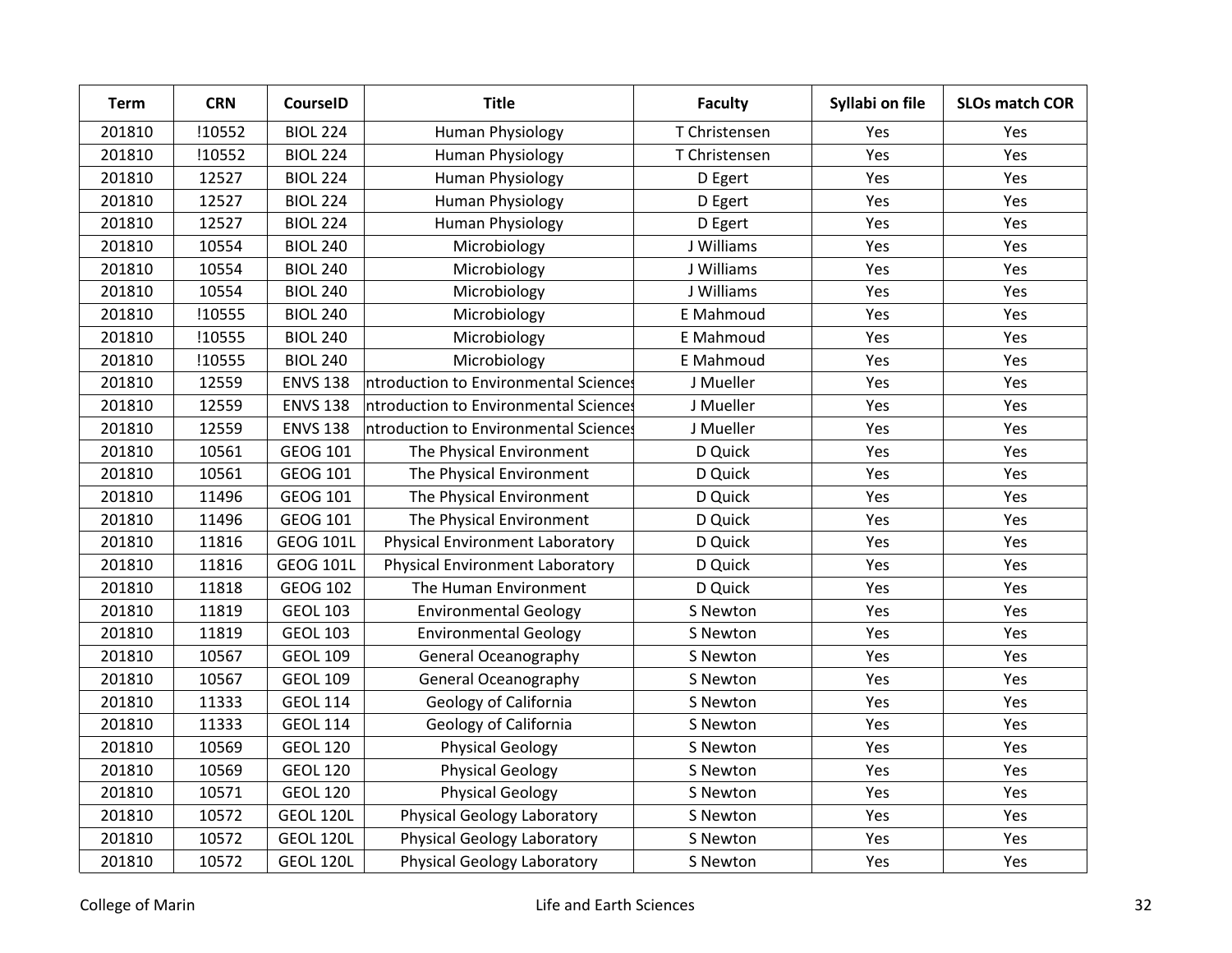| Term   | <b>CRN</b> | CourseID        | <b>Title</b>     | <b>Faculty</b>      | Syllabi on file | <b>SLOs match COR</b> |
|--------|------------|-----------------|------------------|---------------------|-----------------|-----------------------|
| 201810 | 12826      | GEOL 126        | Field Geology II | 02/10-05/25 N Myers | Yes             | Yes                   |
| 201810 | 12826      | <b>GEOL 126</b> | Field Geology II | 02/10-05/25 N Myers | Yes             | Yes                   |
| 201810 | 12826      | <b>GEOL 126</b> | Field Geology II | 02/10-05/25 N Myers | Yes             | Yes                   |
| 201810 | 12826      | <b>GEOL 126</b> | Field Geology II | 02/10-05/25 N Myers | <b>Yes</b>      | Yes                   |
| 201810 | 12826      | <b>GEOL 126</b> | Field Geology II | 02/10-05/25 N Myers | Yes             | Yes                   |
|        |            |                 |                  |                     | Yes             | Yes                   |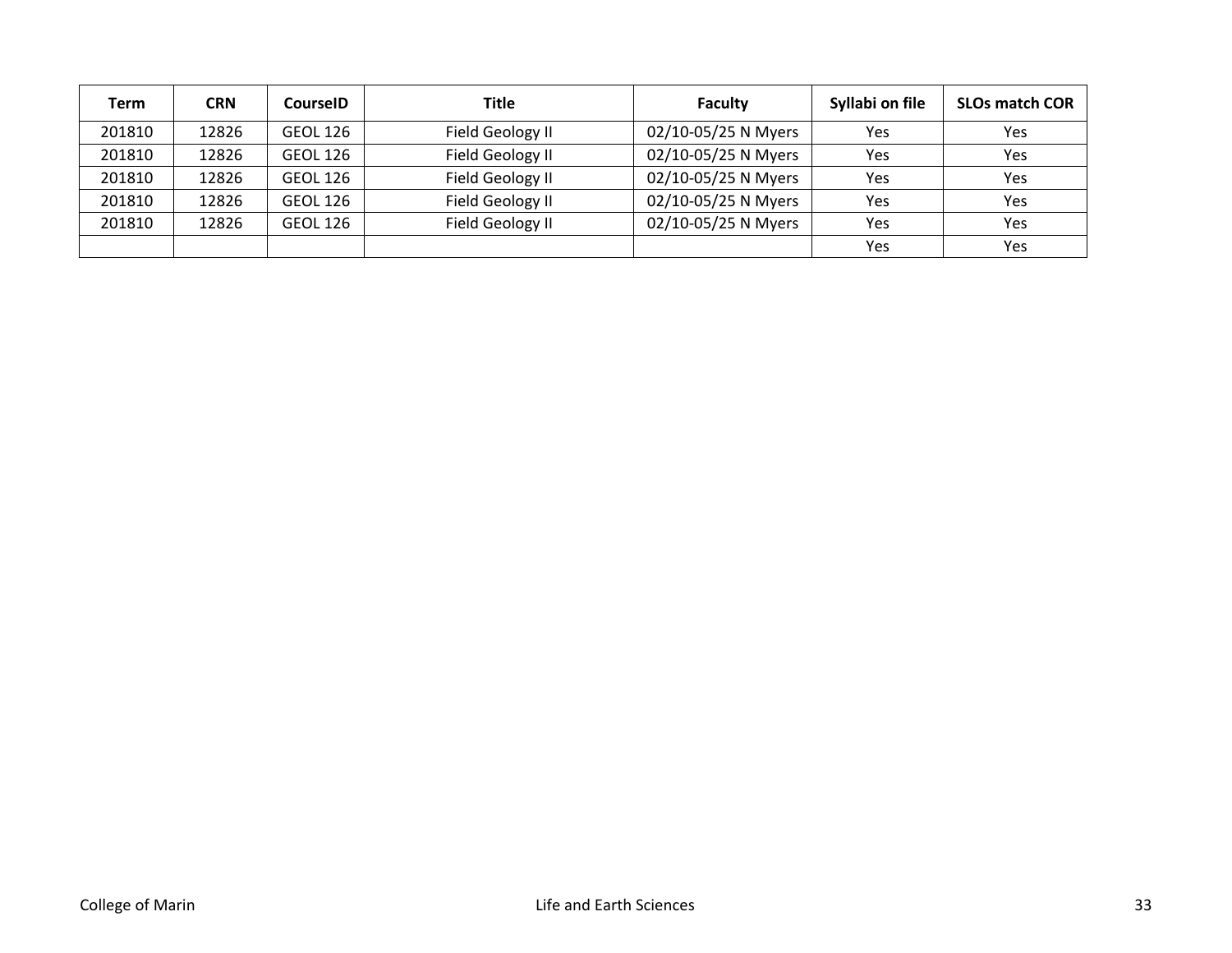| <b>Term</b> | <b>CRN</b> | <b>CourseID</b>  | <b>Title</b>              | <b>Faculty</b>                   | Syllabi on file | <b>SLOs match COR</b> |
|-------------|------------|------------------|---------------------------|----------------------------------|-----------------|-----------------------|
| 201810      | 10273      | <b>MATH 101</b>  | Elementary Algebra        | V Contini                        | Yes             | Yes                   |
| 201810      | 10273      | <b>MATH 101</b>  | Elementary Algebra        | V Contini                        | Yes             | Yes                   |
| 201810      | 10285      | <b>MATH 101</b>  | Elementary Algebra        | L Filane                         | Yes             | Yes                   |
| 201810      | 10285      | <b>MATH 101</b>  | Elementary Algebra        | L Filane                         | Yes             | Yes                   |
| 201810      | 10285      | <b>MATH 101</b>  | Elementary Algebra        | L Filane                         | Yes             | Yes                   |
| 201810      | 10288      | <b>MATH 101</b>  | Elementary Algebra        | I Roderick                       | Yes             | Yes                   |
| 201810      | 10288      | <b>MATH 101</b>  | Elementary Algebra        | I Roderick                       | Yes             | Yes                   |
| 201810      | 11428      | <b>MATH 101</b>  | Elementary Algebra        | V Contini                        | Yes             | Yes                   |
| 201810      | 11428      | <b>MATH 101</b>  | Elementary Algebra        | V Contini                        | Yes             | Yes                   |
| 201810      | 12515      | <b>MATH 101</b>  | Elementary Algebra        | M Goldman                        | Yes             | Yes                   |
| 201810      | 12515      | <b>MATH 101</b>  | <b>Elementary Algebra</b> | M Goldman                        | Yes             | Yes                   |
| 201810      | 10290      | <b>MATH 101X</b> | Elementary Algebra        | M Coulson, J Goodale, S Lloyd, A | Yes             | Yes                   |
| 201810      | 10290      | <b>MATH 101X</b> | <b>Elementary Algebra</b> | M Coulson, J Goodale, S Lloyd, A | Yes             | Yes                   |
| 201810      | 10326      | <b>MATH 101X</b> | <b>Elementary Algebra</b> | L Ordin                          | Yes             | Yes                   |
| 201810      | 10291      | <b>MATH 101Y</b> | Elementary Algebra        | L Ordin                          | Yes             | Yes                   |
| 201810      | 10327      | <b>MATH 101Y</b> | Elementary Algebra        | L Ordin                          | Yes             | Yes                   |
| 201810      | 10292      | <b>MATH 103</b>  | Intermediate Algebra      | H Lantzy                         | Yes             | Yes                   |
| 201810      | 10292      | <b>MATH 103</b>  | Intermediate Algebra      | H Lantzy                         | Yes             | Yes                   |
| 201810      | 10293      | <b>MATH 103</b>  | Intermediate Algebra      | J Kostyrko                       | Yes             | Yes                   |
| 201810      | 10293      | <b>MATH 103</b>  | Intermediate Algebra      | J Kostyrko                       | Yes             | Yes                   |
| 201810      | 10296      | <b>MATH 103</b>  | Intermediate Algebra      | F Zabihi                         | Yes             | Yes                   |
| 201810      | 10296      | <b>MATH 103</b>  | Intermediate Algebra      | F Zabihi                         | Yes             | Yes                   |
| 201810      | 11369      | <b>MATH 103</b>  | Intermediate Algebra      | A Wang                           | Yes             | Yes                   |
| 201810      | 11369      | <b>MATH 103</b>  | Intermediate Algebra      | A Wang                           | Yes             | Yes                   |
| 201810      | 11838      | <b>MATH 103</b>  | Intermediate Algebra      | D Zaffran                        | Yes             | Yes                   |
| 201810      | 11838      | <b>MATH 103</b>  | Intermediate Algebra      | D Zaffran                        | Yes             | Yes                   |
| 201810      | 11851      | <b>MATH 103</b>  | Intermediate Algebra      | H Lantzy                         | Yes             | Yes                   |
| 201810      | 11851      | <b>MATH 103</b>  | Intermediate Algebra      | H Lantzy                         | Yes             | Yes                   |
| 201810      | 11851      | <b>MATH 103</b>  | Intermediate Algebra      | H Lantzy                         | Yes             | Yes                   |
| 201810      | 12028      | <b>MATH 103</b>  | Intermediate Algebra      | D Zaffran                        | Yes             | Yes                   |
| 201810      | 12028      | <b>MATH 103</b>  | Intermediate Algebra      | D Zaffran                        | Yes             | Yes                   |
| 201810      | !12514     | <b>MATH 103</b>  | Intermediate Algebra      | Y Russakovskii                   | Yes             | Yes                   |
| 201810      | !12514     | <b>MATH 103</b>  | Intermediate Algebra      | Y Russakovskii                   | Yes             | Yes                   |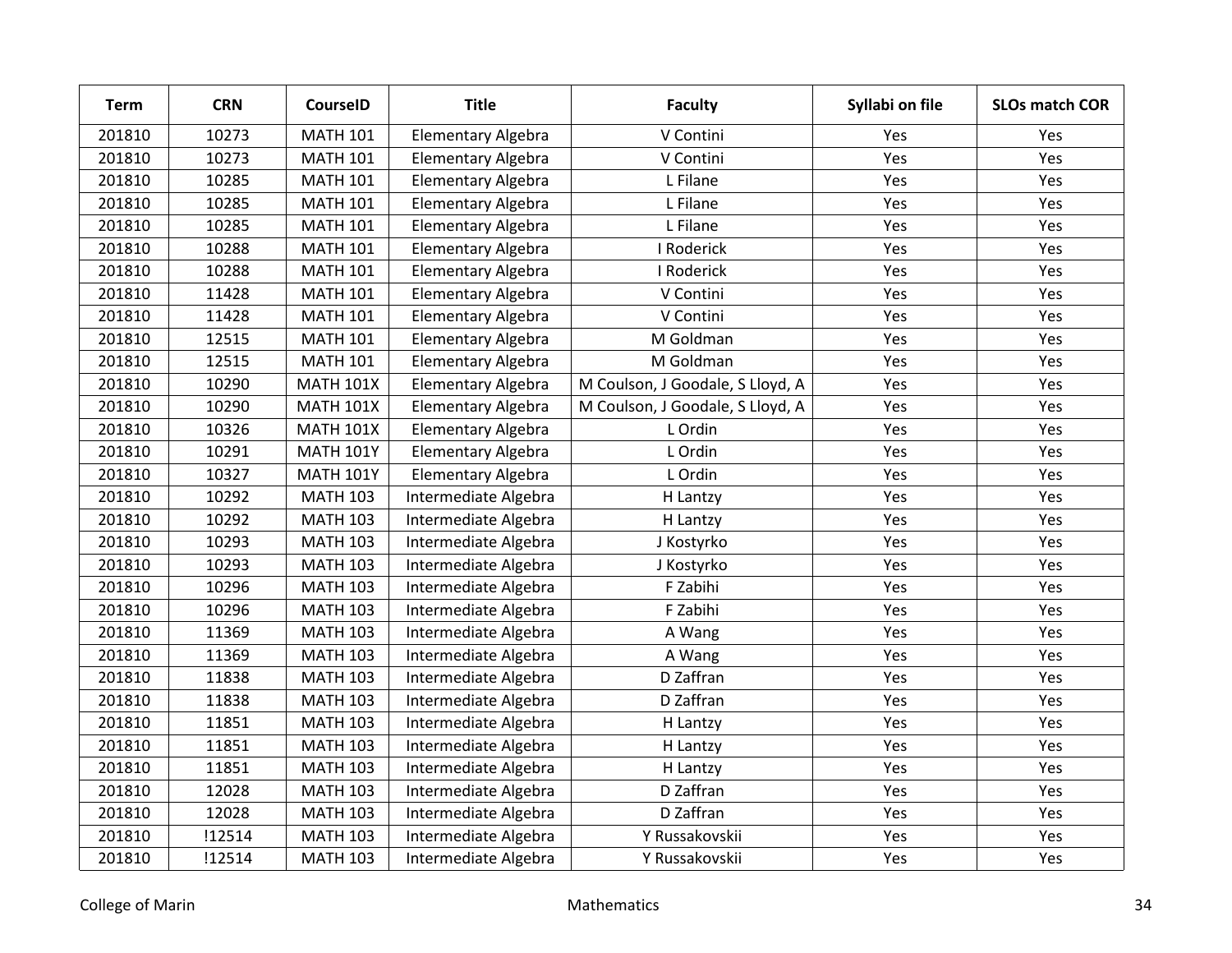| <b>Term</b> | <b>CRN</b> | <b>CourseID</b>  | <b>Title</b>                      | <b>Faculty</b> | Syllabi on file | <b>SLOs match COR</b> |
|-------------|------------|------------------|-----------------------------------|----------------|-----------------|-----------------------|
| 201810      | 10294      | <b>MATH 103A</b> | Intermediate Algebra I            | L Ordin        | Yes             | Yes                   |
| 201810      | 10294      | <b>MATH 103A</b> | Intermediate Algebra I            | L Ordin        | Yes             | Yes                   |
| 201810      | 10294      | <b>MATH 103A</b> | Intermediate Algebra I            | L Ordin        | Yes             | Yes                   |
| 201810      | 11733      | <b>MATH 103B</b> | Intermediate Algebra II           | F Zabihi       | Yes             | Yes                   |
| 201810      | 11733      | <b>MATH 103B</b> | Intermediate Algebra II           | F Zabihi       | Yes             | Yes                   |
| 201810      | 11733      | <b>MATH 103B</b> | Intermediate Algebra II           | F Zabihi       | Yes             | Yes                   |
| 201810      | 10328      | <b>MATH 103X</b> | Intermediate Algebra              | L Ordin        | Yes             | Yes                   |
| 201810      | 11150      | <b>MATH 103X</b> | Intermediate Algebra              | L Ordin        | Yes             | Yes                   |
| 201810      | 10329      | <b>MATH 103Y</b> | Intermediate Algebra              | L Ordin        | Yes             | Yes                   |
| 201810      | 11151      | <b>MATH 103Y</b> | Intermediate Algebra              | L Ordin        | Yes             | Yes                   |
| 201810      | 10299      | <b>MATH 104</b>  | Plane Trigonometry                | M Coulson      | Yes             | Yes                   |
| 201810      | 10299      | <b>MATH 104</b>  | Plane Trigonometry                | M Coulson      | Yes             | Yes                   |
| 201810      | 12192      | <b>MATH 105</b>  | College Algebra                   | J Goodale      | Yes             | Yes                   |
| 201810      | 12192      | <b>MATH 105</b>  | College Algebra                   | J Goodale      | Yes             | Yes                   |
| 201810      | !10302     | <b>MATH 109</b>  | us College Algebra and Trig       | F Zabihi       | Yes             | Yes                   |
| 201810      | !10302     | <b>MATH 109</b>  | us College Algebra and Trig       | F Zabihi       | Yes             | Yes                   |
| 201810      | 12038      | <b>MATH 109</b>  | us College Algebra and Trig       | I Roderick     | Yes             | Yes                   |
| 201810      | 12038      | <b>MATH 109</b>  | us College Algebra and Trig       | I Roderick     | Yes             | Yes                   |
| 201810      | 12038      | <b>MATH 109</b>  | us College Algebra and Trig       | I Roderick     | Yes             | Yes                   |
| 201810      | 10304      | <b>MATH 115</b>  | <b>Probability and Statistics</b> | F Zabihi       | Yes             | Yes                   |
| 201810      | 10304      | <b>MATH 115</b>  | <b>Probability and Statistics</b> | F Zabihi       | Yes             | Yes                   |
| 201810      | 10305      | <b>MATH 115</b>  | <b>Probability and Statistics</b> | M Coulson      | Yes             | Yes                   |
| 201810      | 10306      | <b>MATH 115</b>  | <b>Probability and Statistics</b> | M Coulson      | Yes             | Yes                   |
| 201810      | 10306      | <b>MATH 115</b>  | <b>Probability and Statistics</b> | M Coulson      | Yes             | Yes                   |
| 201810      | 10307      | <b>MATH 115</b>  | <b>Probability and Statistics</b> | S Lloyd        | Yes             | Yes                   |
| 201810      | 10307      | <b>MATH 115</b>  | <b>Probability and Statistics</b> | S Lloyd        | Yes             | Yes                   |
| 201810      | 10308      | <b>MATH 115</b>  | <b>Probability and Statistics</b> | D Zaffran      | Yes             | Yes                   |
| 201810      | 10308      | <b>MATH 115</b>  | <b>Probability and Statistics</b> | D Zaffran      | Yes             | Yes                   |
| 201810      | !11178     | <b>MATH 115</b>  | <b>Probability and Statistics</b> | S Lloyd        | Yes             | Yes                   |
| 201810      | !11178     | <b>MATH 115</b>  | <b>Probability and Statistics</b> | S Lloyd        | Yes             | Yes                   |
| 201810      | 12516      | <b>MATH 115</b>  | <b>Probability and Statistics</b> | F Schmitt      | Yes             | Yes                   |
| 201810      | 12516      | <b>MATH 115</b>  | <b>Probability and Statistics</b> | F Schmitt      | Yes             | Yes                   |
| 201810      | 10309      | <b>MATH 117</b>  | <b>Discrete Mathematics</b>       | F Schmitt      | Yes             | Yes                   |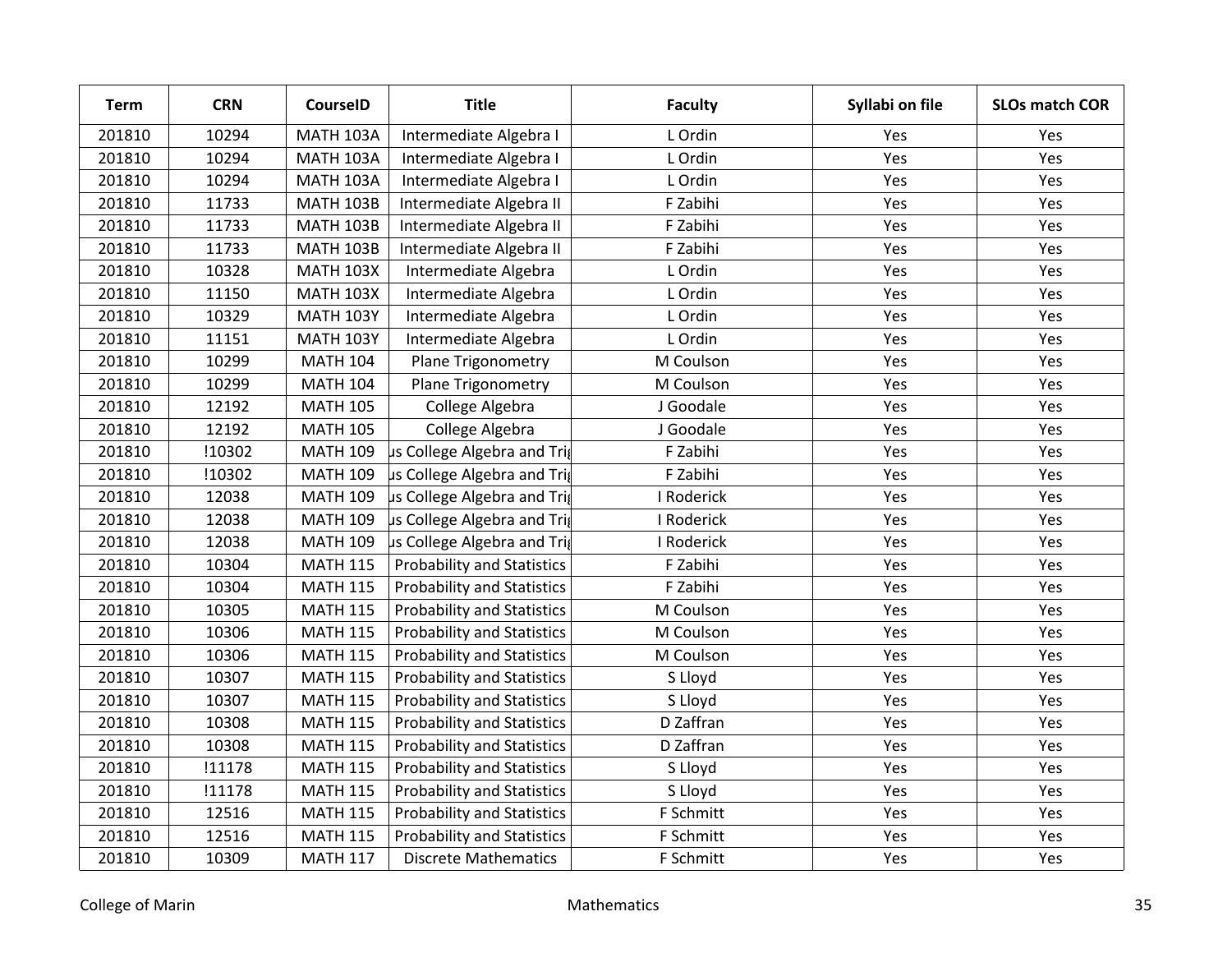| Term   | <b>CRN</b> | <b>CourseID</b> | <b>Title</b>                | <b>Faculty</b> | Syllabi on file | <b>SLOs match COR</b> |
|--------|------------|-----------------|-----------------------------|----------------|-----------------|-----------------------|
| 201810 | 10309      | <b>MATH 117</b> | Discrete Mathematics        | F Schmitt      | <b>Yes</b>      | Yes                   |
| 201810 | 10310      | <b>MATH 121</b> | Calculus I with Application | M Coulson      | Yes             | Yes                   |
| 201810 | 10310      | <b>MATH 121</b> | Calculus I with Application | M Coulson      | Yes             | Yes                   |
| 201810 | !10311     | <b>MATH 121</b> | Calculus I with Application | D Zaffran      | Yes             | Yes                   |
| 201810 | !10311     | <b>MATH 121</b> | Calculus I with Application | D Zaffran      | Yes             | Yes                   |
| 201810 | 10312      | <b>MATH 122</b> | alculus II with Application | F Schmitt      | Yes             | Yes                   |
| 201810 | 10312      | <b>MATH 122</b> | alculus II with Application | F Schmitt      | Yes             | Yes                   |
| 201810 | 10313      | <b>MATH 123</b> | alytic Geometry and Calcul  | L Filane       | Yes             | Yes                   |
| 201810 | 10313      | <b>MATH 123</b> | alytic Geometry and Calcul  | L Filane       | Yes             | Yes                   |
| 201810 | 10314      | <b>MATH 124</b> | lytic Geometry and Calcul   | M Goldman      | Yes             | Yes                   |
| 201810 | 10314      | <b>MATH 124</b> | lytic Geometry and Calcul   | M Goldman      | Yes             | Yes                   |
| 201810 | !10315     | <b>MATH 124</b> | lytic Geometry and Calcul   | J Kostyrko     | Yes             | Yes                   |
| 201810 | !10315     | <b>MATH 124</b> | lytic Geometry and Calcul   | J Kostyrko     | Yes             | Yes                   |
| 201810 | 10317      | <b>MATH 223</b> | metry, Vector Analysis an   | I Roderick     | Yes             | Yes                   |
| 201810 | 10317      | <b>MATH 223</b> | metry, Vector Analysis an   | I Roderick     | Yes             | Yes                   |
| 201810 | 10318      | <b>MATH 224</b> | nentary Differential Equat  | J Goodale      | Yes             | Yes                   |
| 201810 | 10318      | <b>MATH 224</b> | nentary Differential Equat  | J Goodale      | Yes             | Yes                   |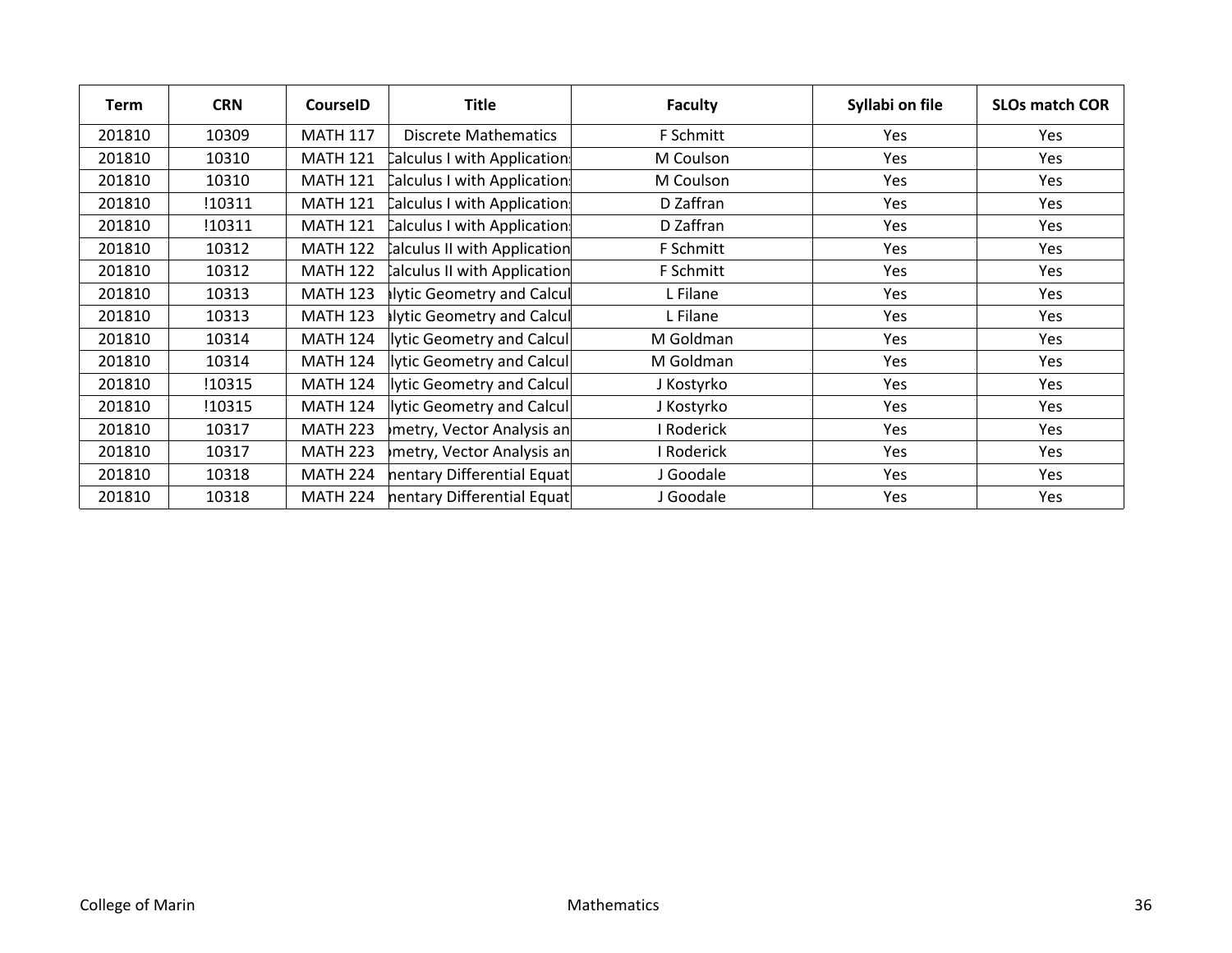| Term   | <b>CRN</b> | <b>CourseID</b>      | <b>Title</b>                                                 | <b>Faculty</b> | Syllabi on file | <b>SLOs match COR</b> |
|--------|------------|----------------------|--------------------------------------------------------------|----------------|-----------------|-----------------------|
| 201810 | 12775      | <b>DANC 101</b>      | African American Dance History                               | D Jones        | Yes             | Yes                   |
| 201810 | 11574      | <b>DANC 108</b>      | ice History: Dancing - The Pleasure, Power, and Art of Movem | D Jones        | Yes             | Yes                   |
| 201810 | 12439      | DANC 109A            | Conditioning, Injury Prevention and Technique Analysis       | K Kuhn         | Yes             | Yes                   |
| 201810 | 12439      | DANC 109A            | Conditioning, Injury Prevention and Technique Analysis       | K Kuhn         | Yes             | Yes                   |
| 201810 | 12442      | DANC 109B            | Conditioning, Injury Prevention and Technique Analysis       | K Kuhn         | Yes             | Yes                   |
| 201810 | 12442      | DANC 109B            | Conditioning, Injury Prevention and Technique Analysis       | K Kuhn         | Yes             | Yes                   |
| 201810 | 12054      | DANC 111A            | Introduction to Hip Hop                                      | D Jones        | Yes             | Yes                   |
| 201810 | 12054      | DANC <sub>111A</sub> | Introduction to Hip Hop                                      | D Jones        | Yes             | Yes                   |
| 201810 | !12055     | DANC <sub>111A</sub> | Introduction to Hip Hop                                      | D Jones        | Yes             | Yes                   |
| 201810 | !12055     | DANC 111A            | Introduction to Hip Hop                                      | D Jones        | Yes             | Yes                   |
| 201810 | 12173      | DANC 111B            | Beginning Hip Hop                                            | D Jones        | Yes             | Yes                   |
| 201810 | 12173      | DANC 111B            | Beginning Hip Hop                                            | D Jones        | Yes             | Yes                   |
| 201810 | !12718     | DANC 111B            | Beginning Hip Hop                                            | D Jones        | Yes             | Yes                   |
| 201810 | !12718     | DANC 111B            | Beginning Hip Hop                                            | D Jones        | Yes             | Yes                   |
| 201810 | 12174      | <b>DANC 111C</b>     | Intermediate Hip Hop                                         | D Jones        | Yes             | Yes                   |
| 201810 | 12174      | <b>DANC 111C</b>     | Intermediate Hip Hop                                         | D Jones        | Yes             | Yes                   |
| 201810 | !12719     | <b>DANC 111C</b>     | Intermediate Hip Hop                                         | D Jones        | Yes             | Yes                   |
| 201810 | !12719     | <b>DANC 111C</b>     | Intermediate Hip Hop                                         | D Jones        | Yes             | Yes                   |
| 201810 | 12175      | <b>DANC 111D</b>     | Advanced Hip Hop                                             | D Jones        | Yes             | Yes                   |
| 201810 | 12175      | <b>DANC 111D</b>     | Advanced Hip Hop                                             | D Jones        | Yes             | Yes                   |
| 201810 | !12720     | <b>DANC 111D</b>     | Advanced Hip Hop                                             | D Jones        | Yes             | Yes                   |
| 201810 | !12720     | <b>DANC 111D</b>     | Advanced Hip Hop                                             | D Jones        | Yes             | Yes                   |
| 201810 | 10435      | <b>DANC 117</b>      | Dancercise                                                   | S Weldon       | No              | No                    |
| 201810 | 10435      | <b>DANC 117</b>      | Dancercise                                                   | S Weldon       | No              | No                    |
| 201810 | 11633      | <b>DANC 117</b>      | Dancercise                                                   | S Weldon       | No              | <b>No</b>             |
| 201810 | 11633      | <b>DANC 117</b>      | Dancercise                                                   | S Weldon       | No              | No                    |
| 201810 | 12787      | DANC 121A            | <b>Beginning Popular Dance Styles</b>                        | S Weldon       | No              | No                    |
| 201810 | 12787      | DANC <sub>121A</sub> | <b>Beginning Popular Dance Styles</b>                        | S Weldon       | No              | No                    |
| 201810 | 12788      | DANC 121B            | Intermediate Popular Dance Styles                            | S Weldon       | No              | <b>No</b>             |
| 201810 | 12788      | DANC 121B            | Intermediate Popular Dance Styles                            | S Weldon       | No              | No                    |
| 201810 | !12056     | DANC 122A            | Introduction to Jazz Dance                                   | D Jones        | Yes             | Yes                   |
| 201810 | !12056     | DANC 122A            | Introduction to Jazz Dance                                   | D Jones        | Yes             | Yes                   |
| 201810 | !12176     | DANC 122B            | <b>Beginning Jazz Dance</b>                                  | D Jones        | Yes             | Yes                   |
| 201810 | !12176     | DANC 122B            | <b>Beginning Jazz Dance</b>                                  | D Jones        | Yes             | Yes                   |
| 201810 | !12057     | DANC 123A            | Beginning Intermediate Jazz Dance                            | D Jones        | Yes             | Yes                   |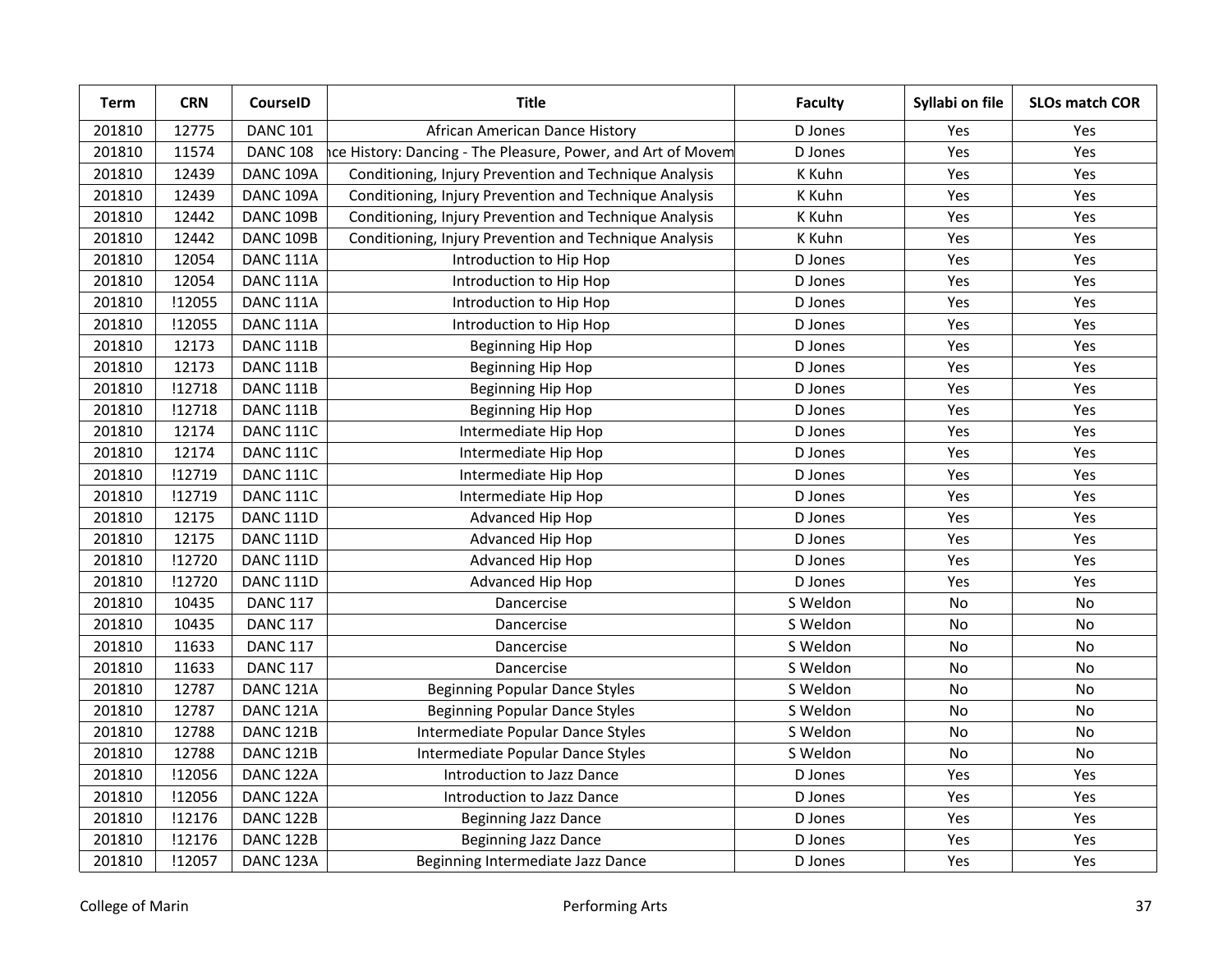| <b>Term</b> | <b>CRN</b> | <b>CourseID</b>      | <b>Title</b>                        | <b>Faculty</b>       | Syllabi on file | <b>SLOs match COR</b> |
|-------------|------------|----------------------|-------------------------------------|----------------------|-----------------|-----------------------|
| 201810      | !12057     | DANC <sub>123A</sub> | Beginning Intermediate Jazz Dance   | D Jones              | Yes             | Yes                   |
| 201810      | !12177     | DANC 123B            | Intermediate Jazz Dance             | D Jones              | Yes             | Yes                   |
| 201810      | !12177     | DANC 123B            | Intermediate Jazz Dance             | D Jones              | Yes             | Yes                   |
| 201810      | 12058      | DANC 126A            | <b>Ballet Fundamentals</b>          | K Kuhn               | Yes             | Yes                   |
| 201810      | 12058      | DANC 126A            | <b>Ballet Fundamentals</b>          | K Kuhn               | Yes             | Yes                   |
| 201810      | 12721      | DANC <sub>126A</sub> | <b>Ballet Fundamentals</b>          | K Kuhn               | Yes             | Yes                   |
| 201810      | 12721      | DANC <sub>126A</sub> | <b>Ballet Fundamentals</b>          | K Kuhn               | Yes             | Yes                   |
| 201810      | 12059      | <b>DANC 126B</b>     | <b>Beginning Ballet</b>             | K Kuhn               | Yes             | Yes                   |
| 201810      | 12059      | <b>DANC 126B</b>     | <b>Beginning Ballet</b>             | K Kuhn               | Yes             | Yes                   |
| 201810      | 12722      | DANC 126B            | <b>Beginning Ballet</b>             | K Kuhn               | Yes             | Yes                   |
| 201810      | 12722      | DANC 126B            | <b>Beginning Ballet</b>             | K Kuhn               | Yes             | Yes                   |
| 201810      | 12061      | <b>DANC 126C</b>     | Intermediate Beginning Ballet       | K Kuhn               | Yes             | Yes                   |
| 201810      | 12061      | DANC 126C            | Intermediate Beginning Ballet       | K Kuhn               | Yes             | Yes                   |
| 201810      | 12723      | <b>DANC 126C</b>     | Intermediate Beginning Ballet       | K Kuhn               | Yes             | Yes                   |
| 201810      | 12723      | <b>DANC 126C</b>     | Intermediate Beginning Ballet       | K Kuhn               | Yes             | Yes                   |
| 201810      | 12062      | DANC 126D            | <b>Advanced Beginning Ballet</b>    | K Kuhn               | Yes             | Yes                   |
| 201810      | 12062      | DANC 126D            | <b>Advanced Beginning Ballet</b>    | K Kuhn               | Yes             | Yes                   |
| 201810      | 12724      | DANC 126D            | <b>Advanced Beginning Ballet</b>    | K Kuhn               | Yes             | Yes                   |
| 201810      | 12724      | DANC 126D            | <b>Advanced Beginning Ballet</b>    | K Kuhn               | Yes             | Yes                   |
| 201810      | !12063     | DANC <sub>128A</sub> | Beginning Intermediate Ballet       | K Kuhn               | Yes             | Yes                   |
| 201810      | !12063     | DANC 128A            | Beginning Intermediate Ballet       | K Kuhn               | Yes             | Yes                   |
| 201810      | !12064     | <b>DANC 128B</b>     | Intermediate Ballet                 | K Kuhn               | Yes             | Yes                   |
| 201810      | !12064     | DANC 128B            | Intermediate Ballet                 | K Kuhn               | Yes             | Yes                   |
| 201810      | 10445      | DANC 130A            | Beginning Modern Dance Fundamentals | A Scofield, S Weldon | Yes             | Yes                   |
| 201810      | 10445      | DANC 130A            | Beginning Modern Dance Fundamentals | A Scofield, S Weldon | Yes             | Yes                   |
| 201810      | 12068      | DANC 130B            | Modern Dance I                      | A Scofield, S Weldon | Yes             | Yes                   |
| 201810      | 12068      | DANC 130B            | Modern Dance I                      | A Scofield, S Weldon | Yes             | Yes                   |
| 201810      | 12069      | <b>DANC 130C</b>     | Intermediate Beginning Modern Dance | A Scofield, S Weldon | Yes             | Yes                   |
| 201810      | 12069      | <b>DANC 130C</b>     | Intermediate Beginning Modern Dance | A Scofield, S Weldon | Yes             | Yes                   |
| 201810      | 12070      | DANC 130D            | Advanced Beginning Modern Dance     | A Scofield, S Weldon | Yes             | Yes                   |
| 201810      | 12070      | DANC 130D            | Advanced Beginning Modern Dance     | A Scofield, S Weldon | Yes             | Yes                   |
| 201810      | !12072     | DANC 133A            | Beginning Intermediate Modern Dance | A Scofield           | Yes             | Yes                   |
| 201810      | !12072     | DANC <sub>133A</sub> | Beginning Intermediate Modern Dance | A Scofield           | Yes             | Yes                   |
| 201810      | !12073     | DANC 133B            | Intermediate Modern Dance           | A Scofield           | Yes             | Yes                   |
| 201810      | !12073     | DANC 133B            | Intermediate Modern Dance           | A Scofield           | Yes             | Yes                   |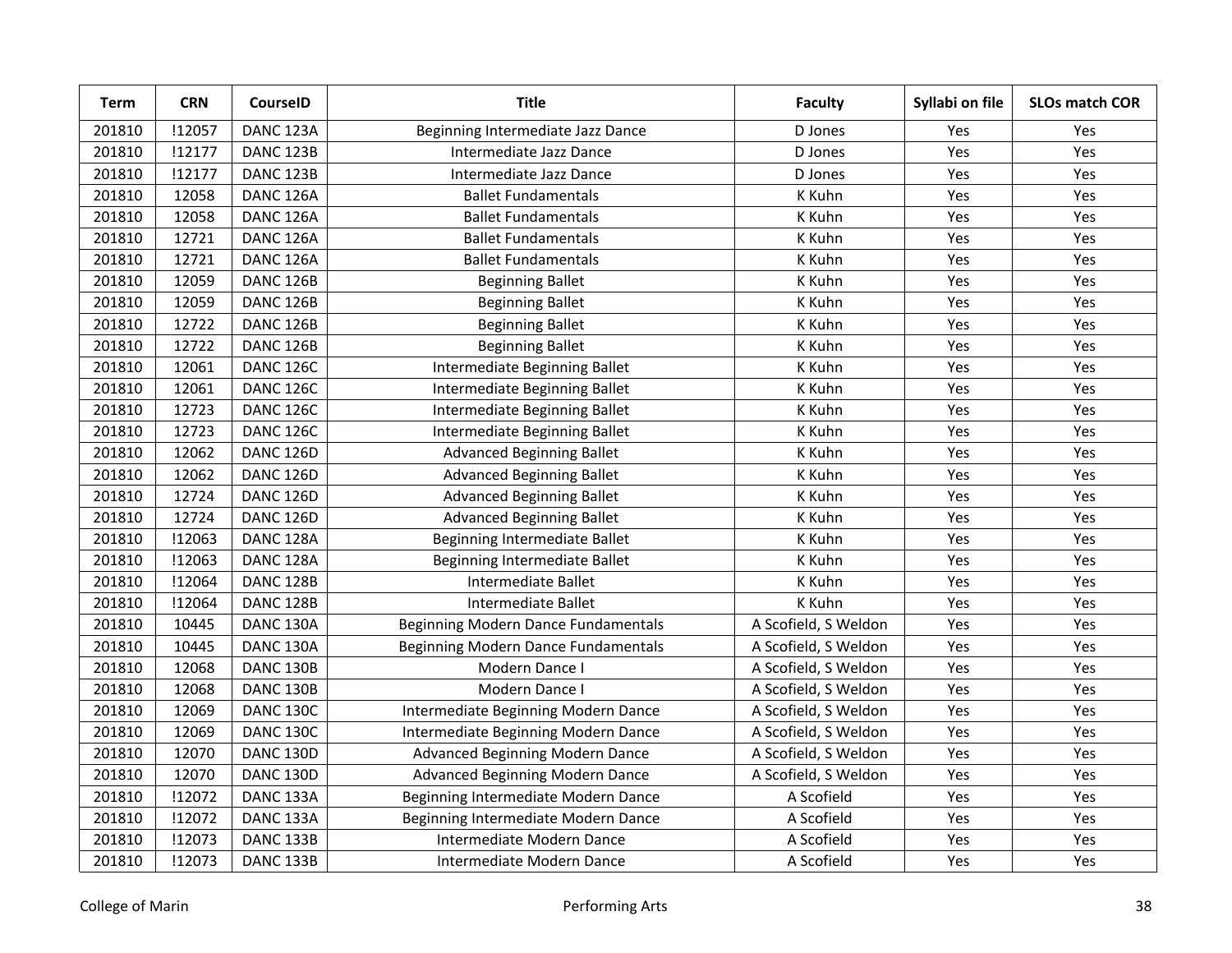| Term   | <b>CRN</b> | CourseID         | <b>Title</b>                                               | <b>Faculty</b>         | Syllabi on file | <b>SLOs match COR</b> |
|--------|------------|------------------|------------------------------------------------------------|------------------------|-----------------|-----------------------|
| 201810 | 12071      | DANC 142A        | <b>Beginning Tap Dance</b>                                 | S Weldon               | Missing         |                       |
| 201810 | 12071      | DANC 142A        | <b>Beginning Tap Dance</b>                                 | S Weldon               | Missing         |                       |
| 201810 | 12729      | <b>DANC 161A</b> | Introduction to Ballroom Dance                             | S Weldon               | Missing         |                       |
| 201810 | 12729      | <b>DANC 161A</b> | Introduction to Ballroom Dance                             | S Weldon               | Missing         |                       |
| 201810 | 12730      | <b>DANC 161B</b> | Intermediate Ballroom Dance                                | S Weldon               | Missing         |                       |
| 201810 | 12730      | <b>DANC 161B</b> | Intermediate Ballroom Dance                                | S Weldon               | Missing         |                       |
| 201810 | !12065     | DANC 227A        | <b>Beginning Advanced Ballet</b>                           | K Kuhn                 | Yes             | Yes                   |
| 201810 | !12065     | DANC 227A        | <b>Beginning Advanced Ballet</b>                           | K Kuhn                 | Yes             | Yes                   |
| 201810 | !12066     | DANC 227B        | <b>Advanced Ballet</b>                                     | K Kuhn                 | Yes             | Yes                   |
| 201810 | !12066     | DANC 227B        | <b>Advanced Ballet</b>                                     | K Kuhn                 | Yes             | Yes                   |
| 201810 | !12074     | DANC 233A        | Beginning Advanced Modern Dance                            | A Scofield             | Yes             | Yes                   |
| 201810 | !12074     | DANC 233A        | Beginning Advanced Modern Dance                            | A Scofield             | Yes             | Yes                   |
| 201810 | !12075     | DANC 233B        | <b>Advanced Modern Dance</b>                               | A Scofield             | Yes             | Yes                   |
| 201810 | !12075     | DANC 233B        | <b>Advanced Modern Dance</b>                               | A Scofield             | Yes             | Yes                   |
|        |            |                  |                                                            |                        |                 |                       |
| 201810 | 10000      | <b>DRAM 110</b>  | Introduction to the Theatre                                | L Morse                | Yes             | Yes                   |
| 201810 | 10000      | <b>DRAM 110</b>  | Introduction to the Theatre                                | L Morse                | Yes             | Yes                   |
| 201810 | 10001      | <b>DRAM 117</b>  | Survey of Dramatic Literature: Shakespeare and His Theatre | L Morse                | Yes             | Yes                   |
| 201810 | 10001      | <b>DRAM 117</b>  | Survey of Dramatic Literature: Shakespeare and His Theatre | L Morse                | Yes             | Yes                   |
| 201810 | 12444      | <b>DRAM 125</b>  | <b>Stage Movement</b>                                      | M Noble                | Yes             | Yes                   |
| 201810 | 12444      | <b>DRAM 125</b>  | <b>Stage Movement</b>                                      | M Noble                | Yes             | Yes                   |
| 201810 | 10002      | <b>DRAM 126</b>  | Improvisation for the Theatre                              | P Killam               | Yes             | Yes                   |
| 201810 | 10002      | <b>DRAM 126</b>  | Improvisation for the Theatre                              | P Killam               | Yes             | Yes                   |
| 201810 | 11524      | <b>DRAM 131</b>  | Theory and Practice in Acting II                           | L Morse                | Yes             | Yes                   |
| 201810 | 11524      | <b>DRAM 131</b>  | Theory and Practice in Acting II                           | L Morse                | Yes             | Yes                   |
| 201810 | 12445      | <b>DRAM 151</b>  | Introduction to Set Design                                 | R Krempetz             | Yes             | Yes                   |
| 201810 | 12445      | <b>DRAM 151</b>  | Introduction to Set Design                                 | R Krempetz             | Yes             | Yes                   |
| 201810 | 12445      | <b>DRAM 151</b>  | Introduction to Set Design                                 | R Krempetz             | Yes             | Yes                   |
| 201810 | 11646      | <b>DRAM 160</b>  | <b>Production Stagecraft</b>                               | 01/20-03/18 R Krempetz | Yes             | Yes                   |
| 201810 | 11647      | <b>DRAM 160</b>  | <b>Production Stagecraft</b>                               | 03/26-05/20 R Krempetz | Yes             | Yes                   |
| 201810 | 11251      | <b>DRAM 161</b>  | Production Preparation - Sets and Properties               | 01/20-03/18 R Krempetz | Yes             | Yes                   |
| 201810 | 11253      | <b>DRAM 161</b>  | Production Preparation - Sets and Properties               | 03/26-05/20 R Krempetz | Yes             | Yes                   |
| 201810 | 11254      | <b>DRAM 162</b>  | Production Preparation - Costumes and Hair                 | 01/20-03/18 R Krempetz | Yes             | Yes                   |
| 201810 | 11255      | <b>DRAM 162</b>  | Production Preparation - Costumes and Hair                 | 03/26-05/20 R Krempetz | Yes             | Yes                   |
| 201810 | 11256      | <b>DRAM 163</b>  | Production Preparation - Lights and Sound                  | 01/20-03/18 R Krempetz | Yes             | Yes                   |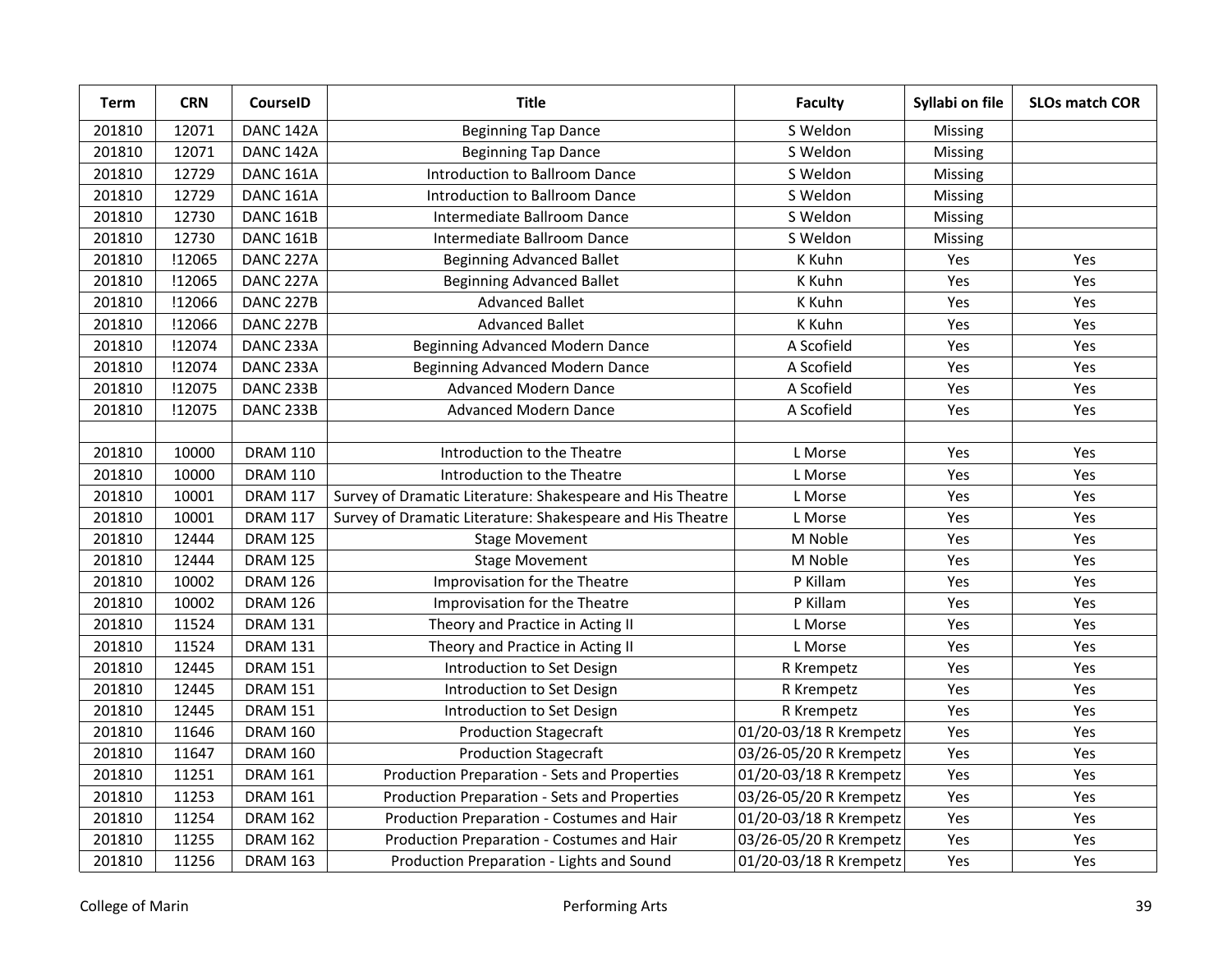| Term   | CRN   | <b>CourselD</b> | Title                                     | Faculty                | Syllabi on file | <b>SLOs match COR</b> |
|--------|-------|-----------------|-------------------------------------------|------------------------|-----------------|-----------------------|
| 201810 | 11257 | <b>DRAM 163</b> | Production Preparation - Lights and Sound | 03/26-05/20 R Krempetz | Yes             | Yes                   |
| 201810 | 11258 | <b>DRAM 164</b> | <b>Production Crew</b>                    | 01/20-03/18 R Krempetz | Yes             | Yes                   |
| 201810 | 11259 | <b>DRAM 164</b> | <b>Production Crew</b>                    | 03/26-05/20 R Krempetz | Yes             | Yes                   |
| 201810 | 12017 | <b>DRAM 245</b> | Rehearsal and Performance                 | 01/20-03/17 M Noble    | Yes             | Yes                   |
| 201810 | 12616 | <b>DRAM 245</b> | Rehearsal and Performance                 | 03/26-05/25 J Dunn     | Yes             | Yes                   |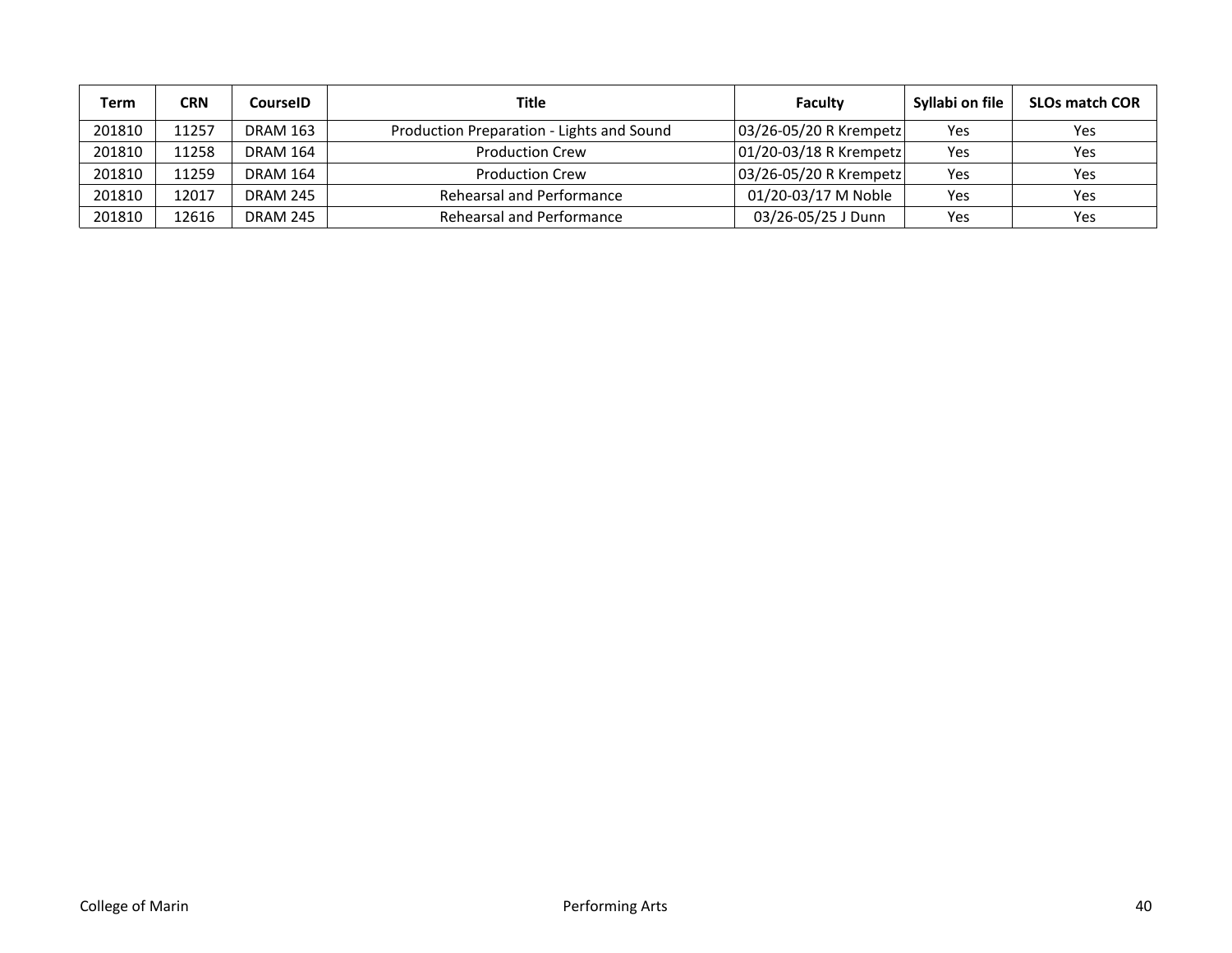| <b>Term</b> | <b>CRN</b> | <b>CourseID</b>  | <b>Title</b>                                | <b>Faculty</b>             | Syllabi on file | <b>SLOs match COR</b> |
|-------------|------------|------------------|---------------------------------------------|----------------------------|-----------------|-----------------------|
| 201810      | 10349      | <b>ASTR 101</b>  | Introduction to Astronomy                   | G Grist                    | <b>Yes</b>      | Yes                   |
| 201810      | 10349      | <b>ASTR 101</b>  | Introduction to Astronomy                   | G Grist                    | Yes             | Yes                   |
| 201810      | 10350      | <b>ASTR 101</b>  | Introduction to Astronomy                   | D Everitt                  | Yes             | Yes                   |
| 201810      | 10350      | <b>ASTR 101</b>  | Introduction to Astronomy                   | D Everitt                  | Yes             | Yes                   |
| 201810      | !11372     | <b>ASTR 101</b>  | Introduction to Astronomy                   | G Grist                    | Yes             | Yes                   |
| 201810      | !11372     | <b>ASTR 101</b>  | Introduction to Astronomy                   | G Grist                    | Yes             | Yes                   |
| 201810      | 10352      | <b>ASTR 117L</b> | Introduction to Astronomy Lab               | G Grist                    | Yes             | Yes                   |
| 201810      | 10352      | <b>ASTR 117L</b> | Introduction to Astronomy Lab               | G Grist                    | Yes             | Yes                   |
| 201810      | !10356     | <b>ASTR 117L</b> | Introduction to Astronomy Lab               | A Fuller Innes             | Yes             | Yes                   |
| 201810      | !10356     | <b>ASTR 117L</b> | Introduction to Astronomy Lab               | A Fuller Innes             | Yes             | Yes                   |
| 201810      | 10357      | <b>CHEM 105</b>  | Chemistry in the Human Environment          | E Dunmire                  | Yes             | Yes                   |
| 201810      | 10362      | <b>CHEM 110</b>  | <b>Chemistry for Allied Health Sciences</b> | R Lipson                   | Yes             | Yes                   |
| 201810      | 10362      | <b>CHEM 110</b>  | Chemistry for Allied Health Sciences        | R Lipson                   | Yes             | Yes                   |
| 201810      | 10362      | <b>CHEM 110</b>  | <b>Chemistry for Allied Health Sciences</b> | R Lipson                   | Yes             | Yes                   |
| 201810      | 10362      | <b>CHEM 110</b>  | <b>Chemistry for Allied Health Sciences</b> | R Lipson                   | Yes             | Yes                   |
| 201810      | !10365     | <b>CHEM 110</b>  | <b>Chemistry for Allied Health Sciences</b> | P Khazaeli Parsa           | Yes             | Yes                   |
| 201810      | !10365     | <b>CHEM 110</b>  | Chemistry for Allied Health Sciences        | P Khazaeli Parsa           | Yes             | Yes                   |
| 201810      | !10365     | <b>CHEM 110</b>  | <b>Chemistry for Allied Health Sciences</b> | P Khazaeli Parsa           | Yes             | Yes                   |
| 201810      | !10365     | <b>CHEM 110</b>  | <b>Chemistry for Allied Health Sciences</b> | P Khazaeli Parsa           | Yes             | Yes                   |
| 201810      | 10368      | <b>CHEM 114</b>  | Introduction to Chemistry                   | P Daubenmire, S Serafin    | Yes             | Yes                   |
| 201810      | 10368      | <b>CHEM 114</b>  | Introduction to Chemistry                   | P Daubenmire, S Serafin    | Yes             | Yes                   |
| 201810      | 10368      | <b>CHEM 114</b>  | Introduction to Chemistry                   | P Daubenmire, S Serafin    | Yes             | Yes                   |
| 201810      | 10368      | <b>CHEM 114</b>  | Introduction to Chemistry                   | P Daubenmire, S Serafin    | Yes             | Yes                   |
| 201810      | 10368      | <b>CHEM 114</b>  | Introduction to Chemistry                   | P Daubenmire, S Serafin    | Yes             | Yes                   |
| 201810      | 10370      | <b>CHEM 114</b>  | Introduction to Chemistry                   | J Arrick, P Khazaeli Parsa | Yes             | Yes                   |
| 201810      | 10370      | <b>CHEM 114</b>  | Introduction to Chemistry                   | J Arrick, P Khazaeli Parsa | Yes             | Yes                   |
| 201810      | 10370      | <b>CHEM 114</b>  | Introduction to Chemistry                   | J Arrick, P Khazaeli Parsa | Yes             | Yes                   |
| 201810      | 10370      | <b>CHEM 114</b>  | Introduction to Chemistry                   | J Arrick, P Khazaeli Parsa | Yes             | Yes                   |
| 201810      | !10371     | <b>CHEM 114</b>  | Introduction to Chemistry                   | K Opong Mensah             | Yes             | Yes                   |
| 201810      | !10371     | <b>CHEM 114</b>  | Introduction to Chemistry                   | K Opong Mensah             | Yes             | Yes                   |
| 201810      | !10371     | <b>CHEM 114</b>  | Introduction to Chemistry                   | K Opong Mensah             | Yes             | Yes                   |
| 201810      | !10371     | <b>CHEM 114</b>  | Introduction to Chemistry                   | K Opong Mensah             | Yes             | Yes                   |
| 201810      | 11433      | <b>CHEM 114</b>  | Introduction to Chemistry                   | J Arrick, K Opong Mensah   | Yes             | Yes                   |
| 201810      | 11433      | <b>CHEM 114</b>  | Introduction to Chemistry                   | J Arrick, K Opong Mensah   | Yes             | Yes                   |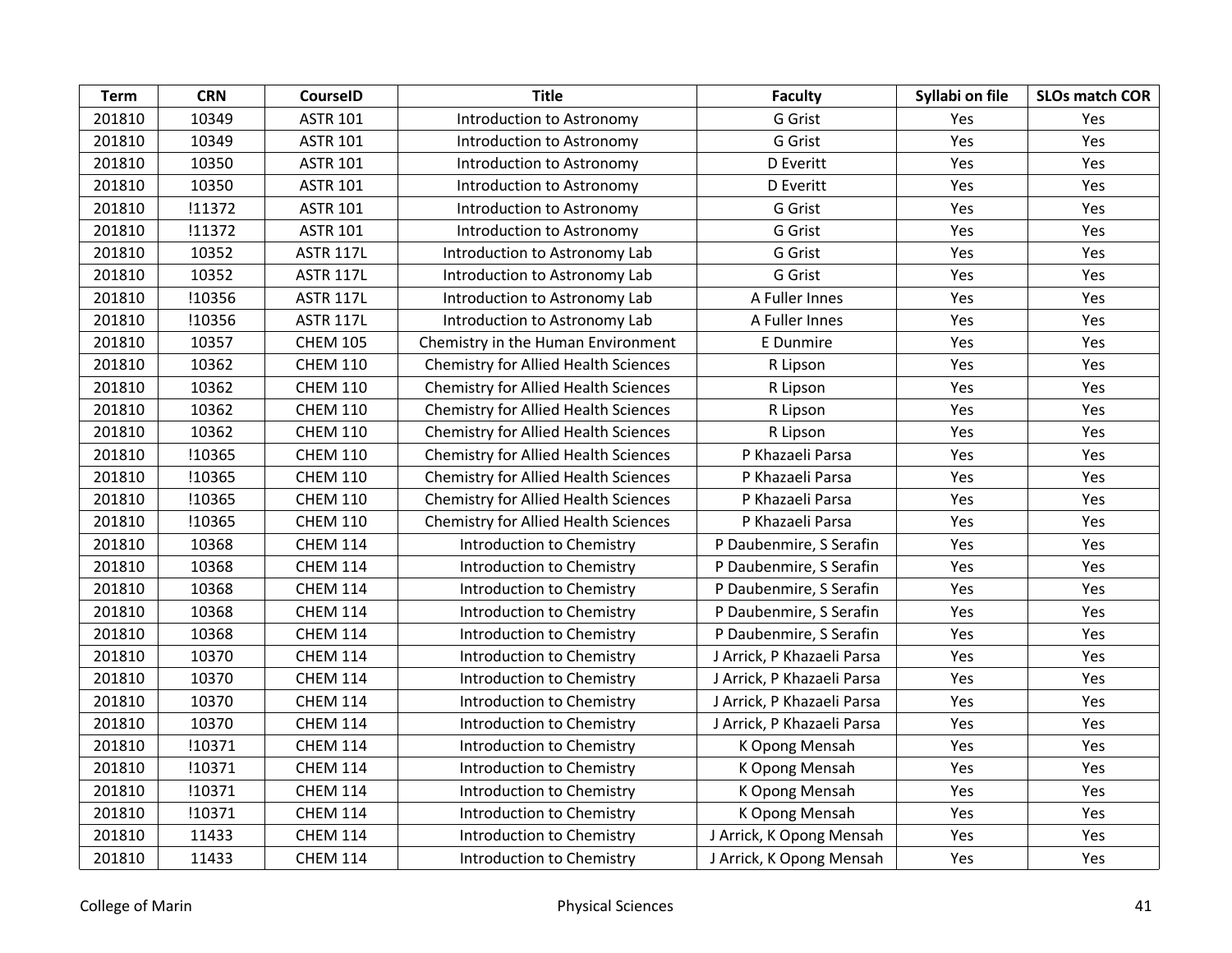| <b>Term</b> | <b>CRN</b> | <b>CourseID</b> | <b>Title</b>                              | <b>Faculty</b>           | Syllabi on file | <b>SLOs match COR</b> |
|-------------|------------|-----------------|-------------------------------------------|--------------------------|-----------------|-----------------------|
| 201810      | 11433      | <b>CHEM 114</b> | Introduction to Chemistry                 | J Arrick, K Opong Mensah | <b>Yes</b>      | Yes                   |
| 201810      | 11433      | <b>CHEM 114</b> | Introduction to Chemistry                 | J Arrick, K Opong Mensah | Yes             | Yes                   |
| 201810      | 10450      | <b>CHEM 131</b> | <b>General Chemistry I</b>                | E Dunmire                | Yes             | Yes                   |
| 201810      | 10450      | <b>CHEM 131</b> | <b>General Chemistry I</b>                | E Dunmire                | <b>Yes</b>      | Yes                   |
| 201810      | 10450      | <b>CHEM 131</b> | <b>General Chemistry I</b>                | E Dunmire                | Yes             | Yes                   |
| 201810      | 10450      | <b>CHEM 131</b> | <b>General Chemistry I</b>                | E Dunmire                | Yes             | Yes                   |
| 201810      | !10451     | <b>CHEM 131</b> | <b>General Chemistry I</b>                | J Arrick, E Dunmire      | Yes             | Yes                   |
| 201810      | !10451     | <b>CHEM 131</b> | <b>General Chemistry I</b>                | J Arrick, E Dunmire      | Yes             | Yes                   |
| 201810      | !10451     | <b>CHEM 131</b> | <b>General Chemistry I</b>                | J Arrick, E Dunmire      | Yes             | Yes                   |
| 201810      | !10451     | <b>CHEM 131</b> | <b>General Chemistry I</b>                | J Arrick, E Dunmire      | Yes             | Yes                   |
| 201810      | 10452      | <b>CHEM 132</b> | <b>General Chemistry II</b>               | P Daubenmire             | Yes             | Yes                   |
| 201810      | 10452      | <b>CHEM 132</b> | <b>General Chemistry II</b>               | P Daubenmire             | Yes             | Yes                   |
| 201810      | 10452      | <b>CHEM 132</b> | <b>General Chemistry II</b>               | P Daubenmire             | Yes             | Yes                   |
| 201810      | 10452      | <b>CHEM 132</b> | <b>General Chemistry II</b>               | P Daubenmire             | Yes             | Yes                   |
| 201810      | !10453     | <b>CHEM 132</b> | <b>General Chemistry II</b>               | P Daubenmire             | Yes             | Yes                   |
| 201810      | !10453     | <b>CHEM 132</b> | <b>General Chemistry II</b>               | P Daubenmire             | Yes             | Yes                   |
| 201810      | !10453     | <b>CHEM 132</b> | <b>General Chemistry II</b>               | P Daubenmire             | Yes             | Yes                   |
| 201810      | !10453     | <b>CHEM 132</b> | <b>General Chemistry II</b>               | P Daubenmire             | Yes             | Yes                   |
| 201810      | 10454      | CHEM 132E       | General Chemistry II, Lecture Only        | P Daubenmire             | <b>Yes</b>      | Yes                   |
| 201810      | 10454      | CHEM 132E       | General Chemistry II, Lecture Only        | P Daubenmire             | Yes             | Yes                   |
| 201810      | !10455     | CHEM 132E       | General Chemistry II, Lecture Only        | P Daubenmire             | Yes             | Yes                   |
| 201810      | !10455     | CHEM 132E       | General Chemistry II, Lecture Only        | P Daubenmire             | Yes             | Yes                   |
| 201810      | !10456     | <b>CHEM 232</b> | <b>Organic Chemistry II</b>               | S Serafin                | Yes             | Yes                   |
| 201810      | !10456     | <b>CHEM 232</b> | <b>Organic Chemistry II</b>               | S Serafin                | Yes             | Yes                   |
| 201810      | !10456     | <b>CHEM 232</b> | <b>Organic Chemistry II</b>               | S Serafin                | Yes             | Yes                   |
| 201810      | !10457     | <b>CHEM 232</b> | <b>Organic Chemistry II</b>               | S Serafin                | Yes             | Yes                   |
| 201810      | !10457     | <b>CHEM 232</b> | <b>Organic Chemistry II</b>               | S Serafin                | Yes             | Yes                   |
| 201810      | !10457     | <b>CHEM 232</b> | <b>Organic Chemistry II</b>               | S Serafin                | Yes             | Yes                   |
| 201810      | !10458     | CHEM 232E       | Organic Chemistry II, Lecture Only        | S Serafin                | Yes             | Yes                   |
| 201810      | !10458     | CHEM 232E       | Organic Chemistry II, Lecture Only        | S Serafin                | Yes             | Yes                   |
| 201810      | 10461      | <b>COMP 117</b> | <b>Discrete Mathematics</b>               | F Schmitt                | Yes             | Yes                   |
| 201810      | 10461      | <b>COMP 117</b> | <b>Discrete Mathematics</b>               | F Schmitt                | Yes             | Yes                   |
| 201810      | 11384      | <b>COMP 130</b> | roduction to Computer Programming Using ( | M Chia                   | Yes             | Yes                   |
| 201810      | 11384      | <b>COMP 130</b> | oduction to Computer Programming Using (  | M Chia                   | Yes             | Yes                   |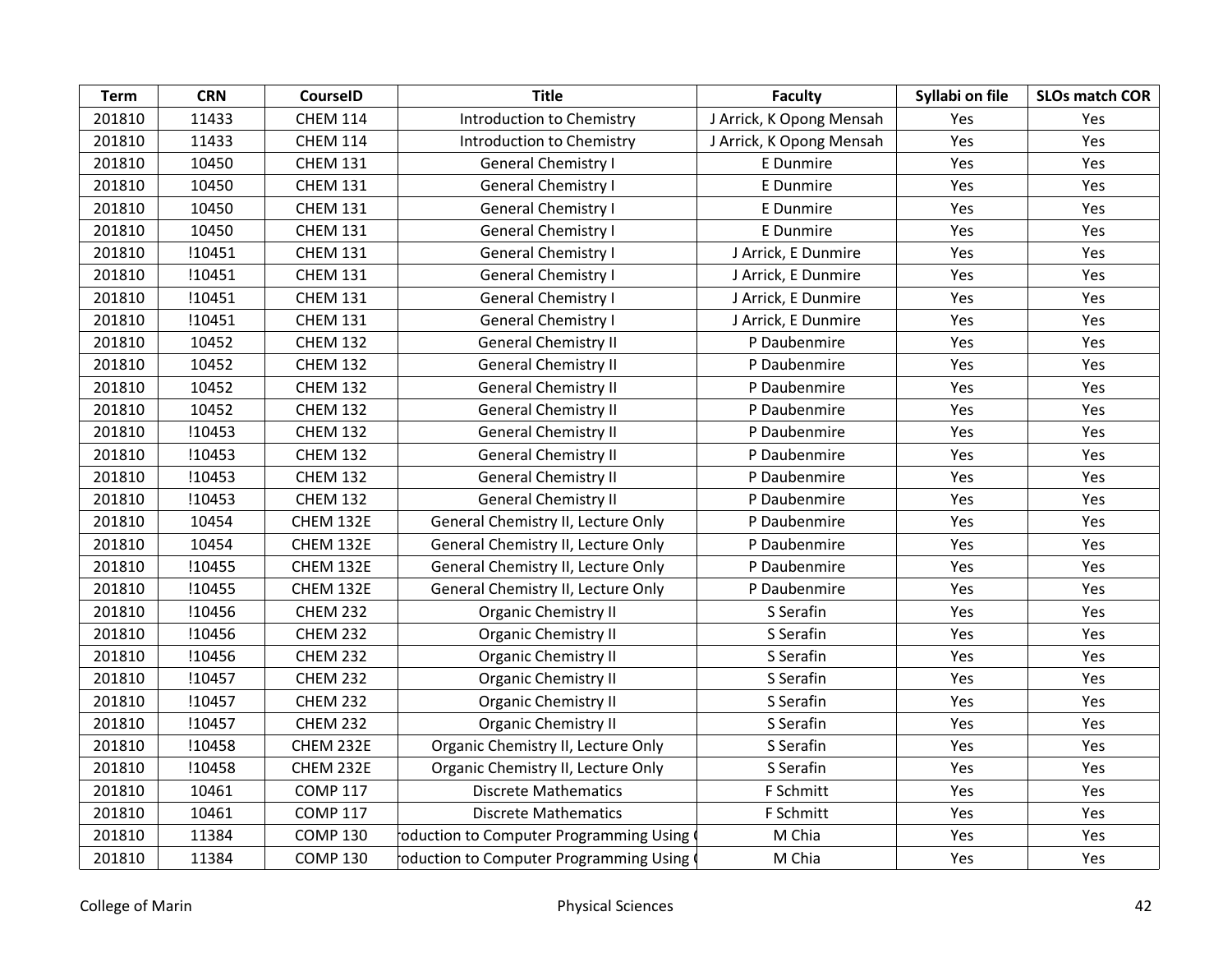| <b>Term</b> | <b>CRN</b> | <b>CourseID</b>  | <b>Title</b>                                  | <b>Faculty</b>        | Syllabi on file | <b>SLOs match COR</b> |
|-------------|------------|------------------|-----------------------------------------------|-----------------------|-----------------|-----------------------|
| 201810      | 11384      | <b>COMP 130</b>  | oduction to Computer Programming Using        | M Chia                | Yes             | Yes                   |
| 201810      | !12711     | <b>COMP 130</b>  | oduction to Computer Programming Using        | M Chia                | Yes             | Yes                   |
| 201810      | !12711     | <b>COMP 130</b>  | oduction to Computer Programming Using        | M Chia                | Yes             | Yes                   |
| 201810      | !12711     | <b>COMP 130</b>  | oduction to Computer Programming Using        | M Chia                | Yes             | Yes                   |
| 201810      | 12067      | <b>COMP 135</b>  | Introduction to Programming in JAVA           | M Chia                | Yes             | Yes                   |
| 201810      | 12067      | <b>COMP 135</b>  | Introduction to Programming in JAVA           | M Chia                | Yes             | Yes                   |
| 201810      | 12067      | <b>COMP 135</b>  | Introduction to Programming in JAVA           | M Chia                | Yes             | Yes                   |
| 201810      | 11532      | <b>COMP 150</b>  | Programming in MATLAB for Engineers           | E Dunmire             | Yes             | Yes                   |
| 201810      | 11532      | <b>COMP 150</b>  | Programming in MATLAB for Engineers           | E Dunmire             | Yes             | Yes                   |
| 201810      | 11532      | <b>COMP 150</b>  | Programming in MATLAB for Engineers           | E Dunmire             | Yes             | Yes                   |
| 201810      | 12872      | <b>COMP 150</b>  | Programming in MATLAB for Engineers           | E Dunmire             | Yes             | Yes                   |
| 201810      | !12152     | <b>COMP 232</b>  | Advanced Programming in JAVA                  | L Lo                  | Yes             | Yes                   |
| 201810      | !12152     | <b>COMP 232</b>  | Advanced Programming in JAVA                  | L Lo                  | Yes             | Yes                   |
| 201810      | !12152     | <b>COMP 232</b>  | Advanced Programming in JAVA                  | L Lo                  | Yes             | Yes                   |
| 201810      | !12077     | <b>COMP 235</b>  | Advanced Programming in C++                   | M Chia                | Yes             | Yes                   |
| 201810      | !12077     | <b>COMP 235</b>  | Advanced Programming in C++                   | M Chia                | Yes             | Yes                   |
| 201810      | !12077     | <b>COMP 235</b>  | Advanced Programming in C++                   | M Chia                | Yes             | Yes                   |
| 201810      | 12665      | <b>ENGG 110</b>  | Introduction to Engineering                   | 01/29-05/25 R Banos   | Yes             | Yes                   |
| 201810      | 12665      | <b>ENGG 110</b>  | Introduction to Engineering                   | 01/29-05/25 R Banos   | Yes             | Yes                   |
| 201810      | 12153      | <b>ENGG 111</b>  | ter Tools for Scientists and Engineers: Sprea | 02/01-05/25 E Dunmire | Yes             | Yes                   |
| 201810      | 11536      | <b>ENGG 150</b>  | Programming in MATLAB for Engineers           | E Dunmire             | Yes             | Yes                   |
| 201810      | 11536      | <b>ENGG 150</b>  | Programming in MATLAB for Engineers           | E Dunmire             | Yes             | Yes                   |
| 201810      | 11536      | <b>ENGG 150</b>  | Programming in MATLAB for Engineers           | E Dunmire             | Yes             | Yes                   |
| 201810      | 12769      | <b>ENGG 150</b>  | Programming in MATLAB for Engineers           | E Dunmire             | Yes             | Yes                   |
| 201810      | !12093     | <b>ENGG 220</b>  | <b>Electric Circuit Analysis</b>              | M Jones               | Yes             | Yes                   |
| 201810      | !12093     | <b>ENGG 220</b>  | <b>Electric Circuit Analysis</b>              | M Jones               | Yes             | Yes                   |
| 201810      | 12094      | <b>ENGG 220L</b> | <b>Electric Circuit Analysis Laboratory</b>   | M Jones               | Yes             | Yes                   |
| 201810      | 12094      | <b>ENGG 220L</b> | <b>Electric Circuit Analysis Laboratory</b>   | M Jones               | Yes             | Yes                   |
| 201810      | !12686     | <b>ENGG 235</b>  | <b>Engineering Mechanics: Statics</b>         | M Jones               | Yes             | Yes                   |
| 201810      | !12686     | <b>ENGG 235</b>  | <b>Engineering Mechanics: Statics</b>         | M Jones               | Yes             | Yes                   |
| 201810      | 10465      | <b>ENGG 245</b>  | <b>Engineering Materials Science</b>          | E Dunmire             | Yes             | Yes                   |
| 201810      | 10465      | <b>ENGG 245</b>  | <b>Engineering Materials Science</b>          | E Dunmire             | Yes             | Yes                   |
| 201810      | 10465      | <b>ENGG 245</b>  | <b>Engineering Materials Science</b>          | E Dunmire             | Yes             | Yes                   |
| 201810      | 12620      | <b>ENGG 249B</b> | Independent Study B                           | M Staff               | Yes             | Yes                   |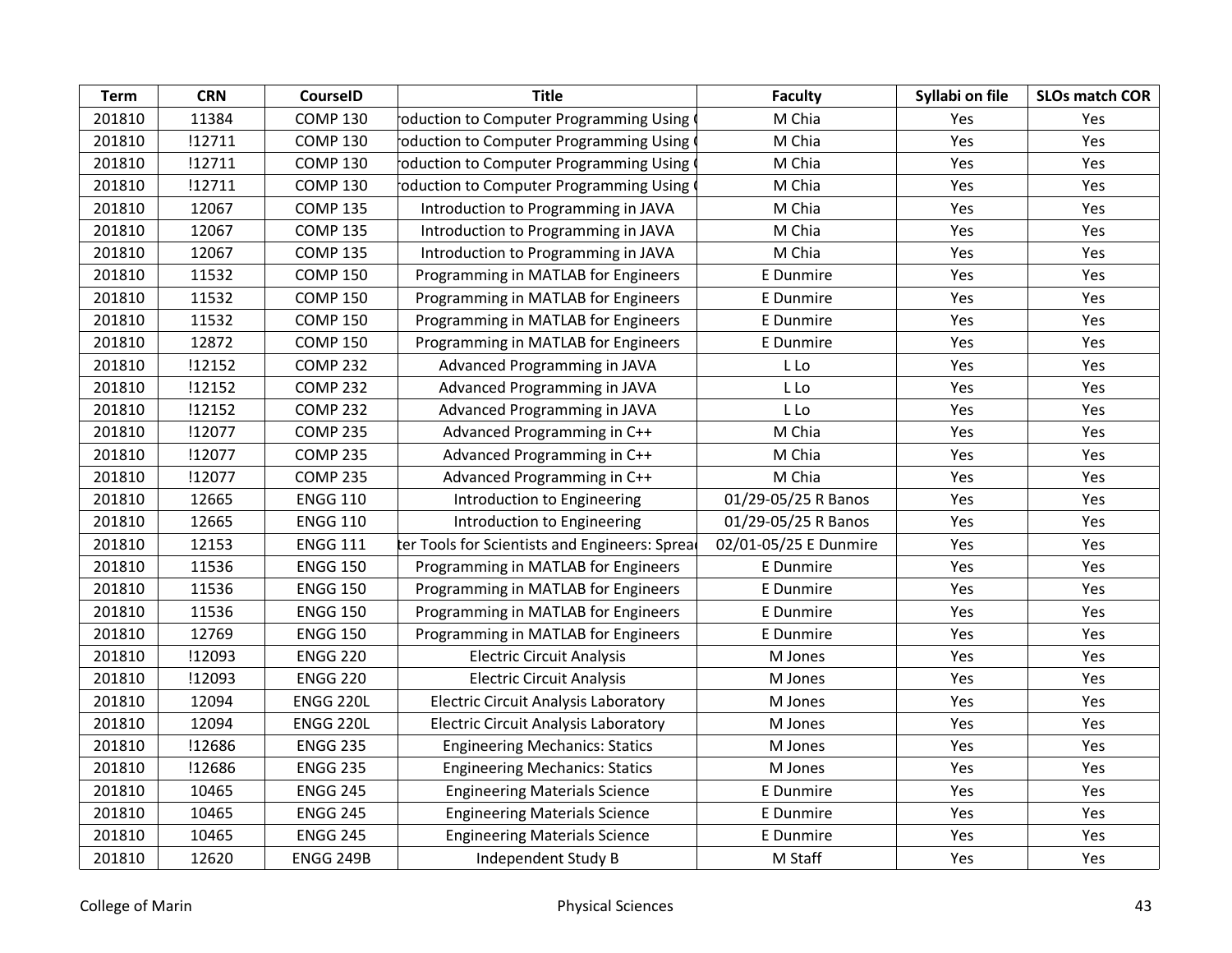| Term   | <b>CRN</b> | <b>CourseID</b>  | Title                                           | <b>Faculty</b>     | Syllabi on file | <b>SLOs match COR</b> |
|--------|------------|------------------|-------------------------------------------------|--------------------|-----------------|-----------------------|
| 201810 | 10467      | <b>PHYS 108B</b> | <b>General Physics II</b>                       | W Caudy            | Yes             | Yes                   |
| 201810 | 10467      | <b>PHYS 108B</b> | <b>General Physics II</b>                       | W Caudy            | Yes             | Yes                   |
| 201810 | 10467      | <b>PHYS 108B</b> | <b>General Physics II</b>                       | W Caudy            | Yes             | Yes                   |
| 201810 | !10468     | <b>PHYS 108B</b> | <b>General Physics II</b>                       | D Argudo Valverde  | Yes             | Yes                   |
| 201810 | !10468     | <b>PHYS 108B</b> | <b>General Physics II</b>                       | D Argudo Valverde  | Yes             | Yes                   |
| 201810 | !10468     | <b>PHYS 108B</b> | <b>General Physics II</b>                       | D Argudo Valverde  | Yes             | <b>Yes</b>            |
| 201810 | 11631      | PHYS 108BC       | <b>General Physics II (Calculus Supplement)</b> | W Caudy            | Yes             | Yes                   |
| 201810 | 11631      | PHYS 108BC       | <b>General Physics II (Calculus Supplement)</b> | W Caudy            | <b>Yes</b>      | <b>Yes</b>            |
| 201810 | 10470      | <b>PHYS 110</b>  | <b>Introductory Physics</b>                     | T Gonzalinajec     | Yes             | Yes                   |
| 201810 | 10470      | <b>PHYS 110</b>  | <b>Introductory Physics</b>                     | T Gonzalinajec     | Yes             | Yes                   |
| 201810 | 12154      | <b>PHYS 110L</b> | <b>Conceptual Physics Laboratory</b>            | W Caudy            | Yes             | Yes                   |
| 201810 | 12154      | <b>PHYS 110L</b> | <b>Conceptual Physics Laboratory</b>            | W Caudy            | Yes             | Yes                   |
| 201810 | 10471      | <b>PHYS 207A</b> | Mechanics and Properties of Matter              | W Caudy, D Everitt | Yes             | Yes                   |
| 201810 | 10471      | <b>PHYS 207A</b> | Mechanics and Properties of Matter              | W Caudy, D Everitt | Yes             | Yes                   |
| 201810 | 10471      | <b>PHYS 207A</b> | Mechanics and Properties of Matter              | W Caudy, D Everitt | Yes             | Yes                   |
| 201810 | 10471      | <b>PHYS 207A</b> | Mechanics and Properties of Matter              | W Caudy, D Everitt | Yes             | Yes                   |
| 201810 | 10472      | <b>PHYS 207C</b> | Heat, Light, Sound, and Modern Physics          | D Everitt          | <b>Yes</b>      | <b>Yes</b>            |
| 201810 | 10472      | <b>PHYS 207C</b> | Heat, Light, Sound, and Modern Physics          | D Everitt          | Yes             | Yes                   |
| 201810 | 10472      | <b>PHYS 207C</b> | Heat, Light, Sound, and Modern Physics          | D Everitt          | Yes             | Yes                   |
| 201810 | 10472      | <b>PHYS 207C</b> | Heat, Light, Sound, and Modern Physics          | D Everitt          | Yes             | Yes                   |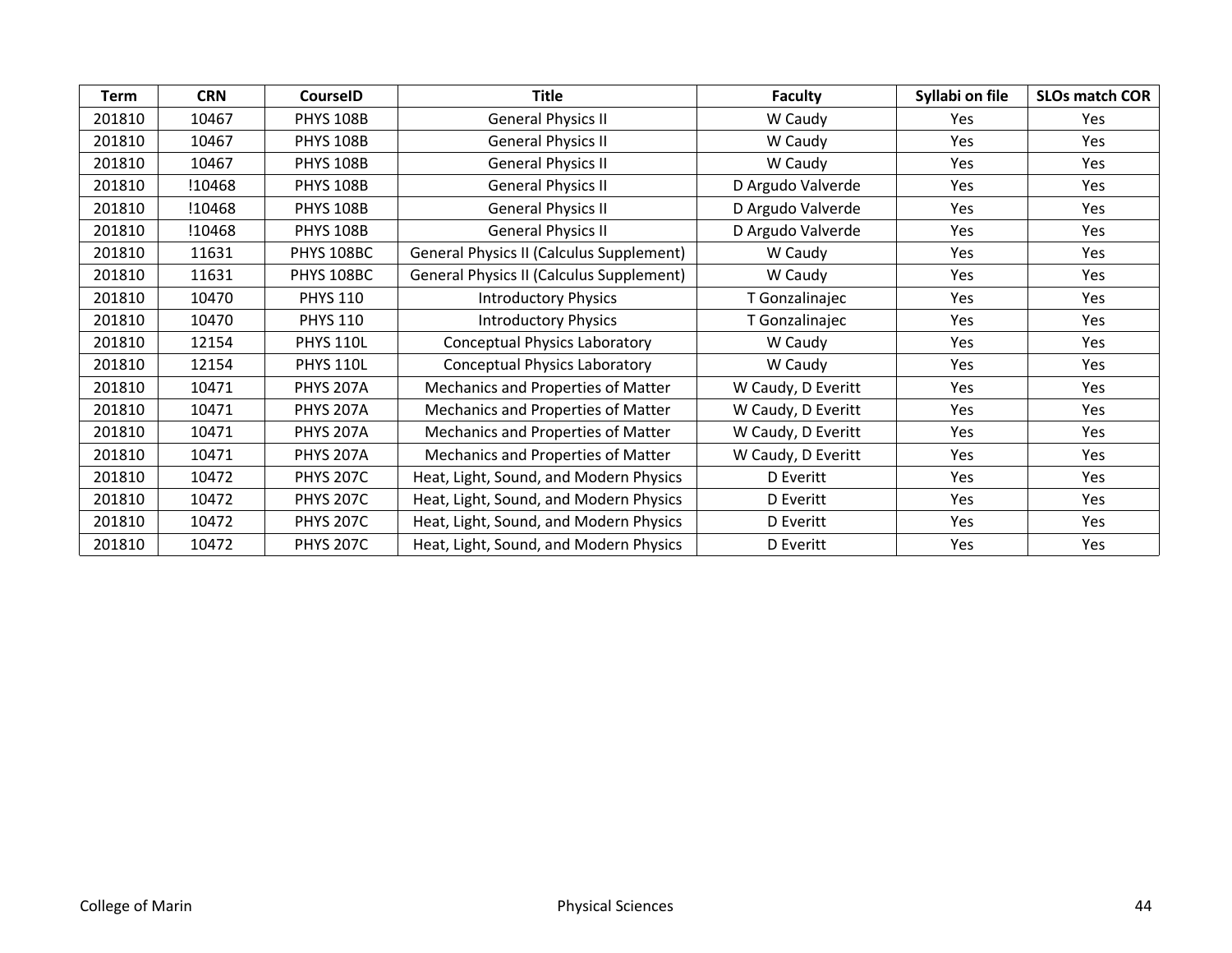| <b>Term</b> | <b>CRN</b> | CourseID        | <b>Title</b>                                          | Faculty     | Syllabi on file | <b>SLOs match COR</b> |
|-------------|------------|-----------------|-------------------------------------------------------|-------------|-----------------|-----------------------|
| 201810      | 10201      | <b>ECON 101</b> | <b>Principles of Macroeconomics</b>                   | N Pacula    | Yes             | Yes                   |
| 201810      | 10201      | <b>ECON 101</b> | Principles of Macroeconomics                          | N Pacula    | Yes             | Yes                   |
| 201810      | 10202      | <b>ECON 101</b> | Principles of Macroeconomics                          | N Pacula    | Yes             | Yes                   |
| 201810      | 10202      | <b>ECON 101</b> | <b>Principles of Macroeconomics</b>                   | N Pacula    | Yes             | Yes                   |
| 201810      | !12130     | <b>ECON 101</b> | Principles of Macroeconomics                          | S McKnight  | Yes             | Yes                   |
| 201810      | !12130     | <b>ECON 101</b> | Principles of Macroeconomics                          | S McKnight  | Yes             | Yes                   |
| 201810      | 10203      | <b>ECON 102</b> | Principles of Microeconomics                          | S McKnight  | Yes             | Yes                   |
| 201810      | 10203      | <b>ECON 102</b> | Principles of Microeconomics                          | S McKnight  | Yes             | Yes                   |
| 201810      | 10207      | <b>ECON 102</b> | Principles of Microeconomics                          | S Patlolla  | Yes             | Yes                   |
| 201810      | 10207      | <b>ECON 102</b> | Principles of Microeconomics                          | S Patlolla  | Yes             | Yes                   |
| 201810      | 12131      | <b>ETST 110</b> | Introduction to Ethnic Studies                        | I Lara      | Yes             | Yes                   |
| 201810      | 12131      | <b>ETST 110</b> | Introduction to Ethnic Studies                        | I Lara      | Yes             | Yes                   |
| 201810      | 12558      | <b>ETST 110</b> | Introduction to Ethnic Studies                        | D Martinez  | Yes             | Yes                   |
| 201810      | 12558      | <b>ETST 110</b> | Introduction to Ethnic Studies                        | D Martinez  | Yes             | Yes                   |
| 201810      | 11276      | <b>ETST 111</b> | History of African Americans (A)                      | W Turner    | Yes             | Yes                   |
| 201810      | 11276      | <b>ETST 111</b> | History of African Americans (A)                      | W Turner    | Yes             | Yes                   |
| 201810      | 11778      | <b>ETST 112</b> | History of African Americans (B)                      | W Turner    | Yes             | Yes                   |
| 201810      | 11778      | <b>ETST 112</b> | History of African Americans (B)                      | W Turner    | Yes             | Yes                   |
| 201810      | !12672     | <b>ETST 121</b> | History of Latinos in the United States               | I Lara      | Yes             | Yes                   |
| 201810      | !12672     | <b>ETST 121</b> | History of Latinos in the United States               | I Lara      | Yes             | Yes                   |
| 201810      | !10214     | <b>ETST 151</b> | Native American History                               | E Madril    | Yes             | Yes                   |
| 201810      | !10214     | <b>ETST 151</b> | Native American History                               | E Madril    | Yes             | Yes                   |
| 201810      | 11457      | <b>ETST 151</b> | Native American History                               | N Bigeagle  | Yes             | Yes                   |
| 201810      | 11457      | <b>ETST 151</b> | Native American History                               | N Bigeagle  | Yes             | Yes                   |
| 201810      | 10219      | <b>HIST 100</b> | Major Trends and Selected Topics in American History  | R Bruce     | Yes             | Yes                   |
| 201810      | 10220      | <b>HIST 100</b> | Major Trends and Selected Topics in American History  | Y Bellisimo | Yes             | Yes                   |
| 201810      | 10220      | <b>HIST 100</b> | Major Trends and Selected Topics in American History  | Y Bellisimo | Yes             | Yes                   |
| 201810      | !12132     | <b>HIST 101</b> | World History I: Origins of the Major Traditions      | P Cheney    | Yes             | Yes                   |
| 201810      | !12132     | <b>HIST 101</b> | World History I: Origins of the Major Traditions      | P Cheney    | Yes             | Yes                   |
| 201810      | 12726      | <b>HIST 110</b> | Western Civilization I: to 1350                       | R Bruce     | Yes             | Yes                   |
| 201810      | 12726      | <b>HIST 110</b> | Western Civilization I: to 1350                       | R Bruce     | Yes             | Yes                   |
| 201810      | 12673      | <b>HIST 112</b> | Western Civilization III: the 19th and 20th Centuries | R Bruce     | Yes             | Yes                   |
| 201810      | 12673      | <b>HIST 112</b> | Western Civilization III: the 19th and 20th Centuries | R Bruce     | Yes             | Yes                   |
| 201810      | 10225      | <b>HIST 117</b> | History of the United States I                        | P Cheney    | Yes             | Yes                   |
| 201810      | 10225      | <b>HIST 117</b> | History of the United States I                        | P Cheney    | Yes             | Yes                   |
| 201810      | 10226      | <b>HIST 117</b> | History of the United States I                        | W Turner    | Yes             | Yes                   |
| 201810      | 10226      | <b>HIST 117</b> | History of the United States I                        | W Turner    | Yes             | Yes                   |
| 201810      | 10227      | <b>HIST 118</b> | History of the United States II                       | W Turner    | Yes             | Yes                   |
| 201810      | 10227      | <b>HIST 118</b> | History of the United States II                       | W Turner    | Yes             | Yes                   |
| 201810      | 10228      | <b>HIST 118</b> | History of the United States II                       | Y Bellisimo | Yes             | Yes                   |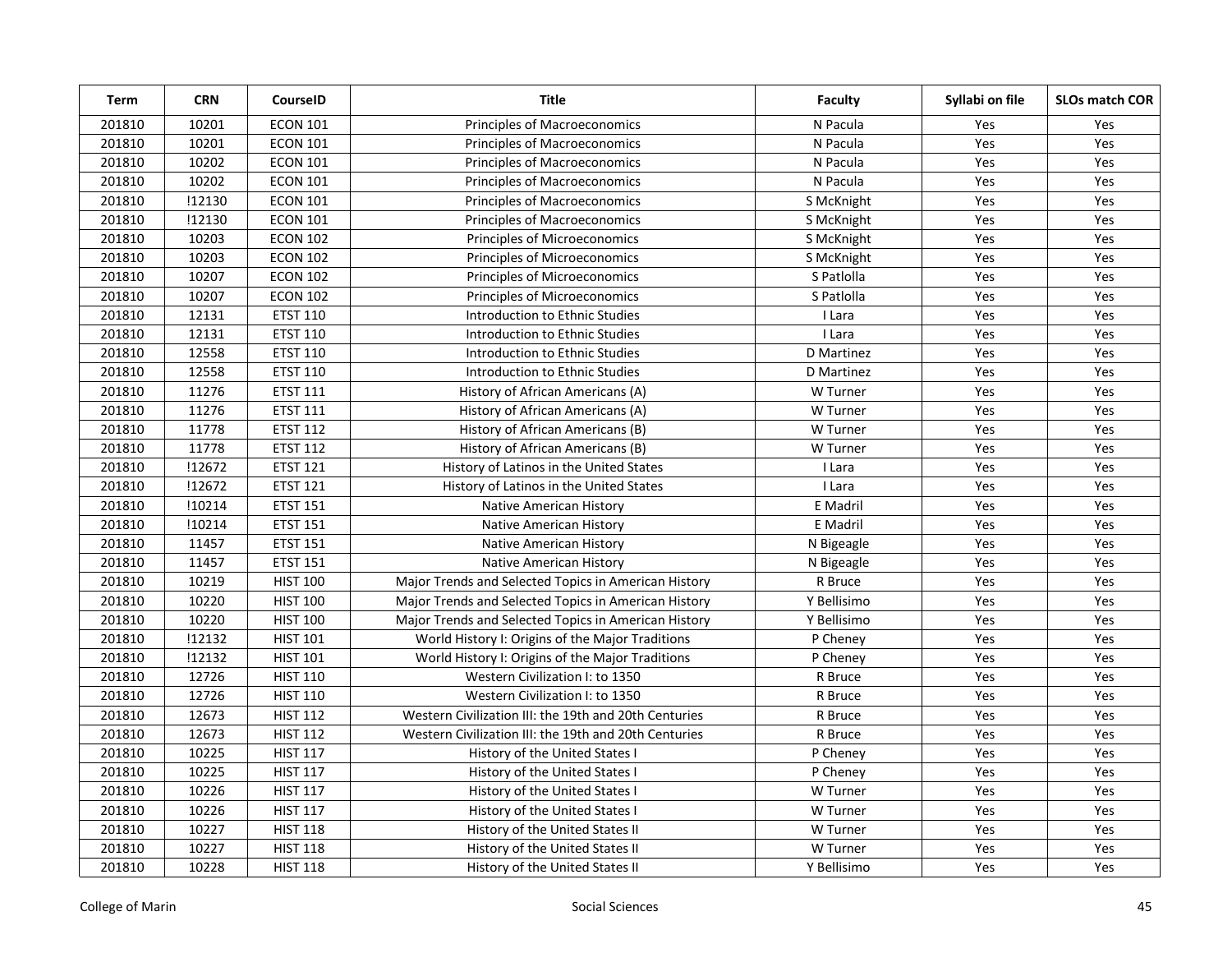| Term   | <b>CRN</b> | <b>CourseID</b> | <b>Title</b>                                        | Faculty     | Syllabi on file | <b>SLOs match COR</b> |
|--------|------------|-----------------|-----------------------------------------------------|-------------|-----------------|-----------------------|
| 201810 | 10228      | <b>HIST 118</b> | History of the United States II                     | Y Bellisimo | Yes             | Yes                   |
| 201810 | 10231      | <b>HIST 238</b> | History of Africa                                   | W Turner    | <b>Yes</b>      | Yes                   |
| 201810 | 10231      | <b>HIST 238</b> | History of Africa                                   | W Turner    | Yes             | <b>Yes</b>            |
| 201810 | 12133      | <b>POLS 100</b> | <b>American Political Institutions</b>              | Y Bellisimo | Yes.            | Yes                   |
| 201810 | 12133      | <b>POLS 100</b> | <b>American Political Institutions</b>              | Y Bellisimo | Yes             | Yes                   |
| 201810 | 10237      | <b>POLS 101</b> | Introduction to the Government of the United States | Y Bellisimo | Yes             | Yes                   |
| 201810 | 10237      | <b>POLS 101</b> | Introduction to the Government of the United States | Y Bellisimo | Yes             | <b>Yes</b>            |
| 201810 | 11282      | <b>POLS 101</b> | Introduction to the Government of the United States | Y Bellisimo | Yes             | Yes                   |
| 201810 | 11282      | <b>POLS 101</b> | Introduction to the Government of the United States | Y Bellisimo | Yes.            | Yes                   |
| 201810 | 12693      | <b>POLS 101</b> | Introduction to the Government of the United States | P Cheney    | Yes             | Yes                   |
| 201810 | 12693      | <b>POLS 101</b> | Introduction to the Government of the United States | P Cheney    | Yes             | Yes                   |
| 201810 | 10239      | <b>POLS 102</b> | <b>Comparative Political Systems</b>                | Y Bellisimo | Yes             | Yes                   |
| 201810 | 10239      | <b>POLS 102</b> | <b>Comparative Political Systems</b>                | Y Bellisimo | Yes             | Yes                   |
| 201810 | 11780      | <b>POLS 103</b> | <b>Political Theory</b>                             | P Cheney    | Yes             | Yes                   |
| 201810 | 11780      | <b>POLS 103</b> | <b>Political Theory</b>                             | P Cheney    | Yes             | Yes                   |
| 201810 | 11781      | <b>POLS 104</b> | <b>International Relations</b>                      | P Cheney    | Yes             | Yes                   |
| 201810 | 11781      | <b>POLS 104</b> | International Relations                             | P Cheney    | Yes             | Yes                   |